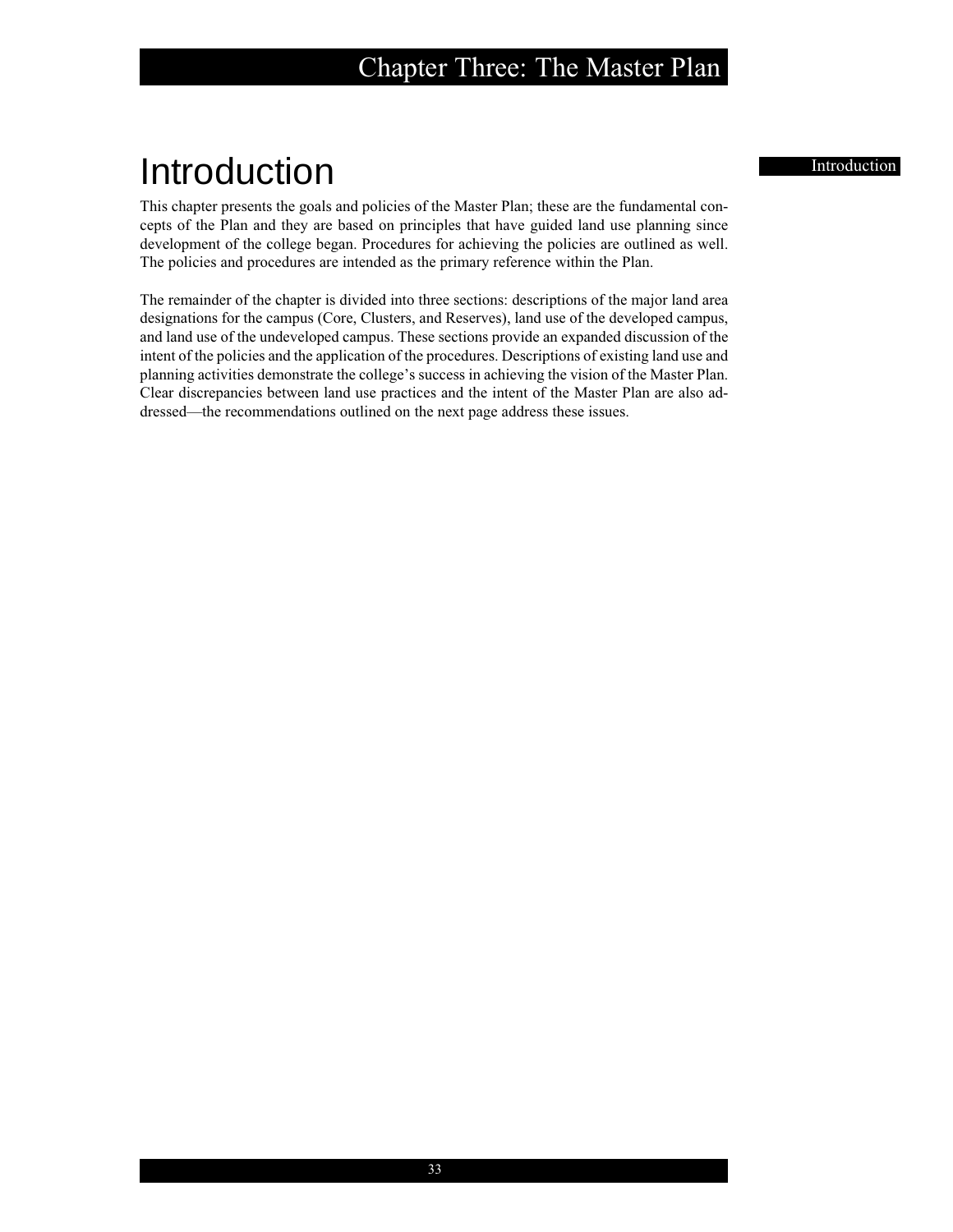# Goals for Land Use Goals

The 1983 Master Plan presented five goals for land use on campus. These goals summarize conclusions made in the earlier planning documents for the college (see *History of the Campus Master Plan,* page 13) and they continue to be relevant to creating and maintaining the contemporary campus environment. The policies and procedures of the Master Plan, presented on the following pages, are based on these goals.

# **Goal 1**

**To provide and maintain the facilities and academic environment necessary to fulfill Evergreen's stated academic mission.**

# **Goal 2**

**To maintain a healthy living environment for those who study, work, and live on campus.**

# **Goal 3**

**To preserve the ecological character of the campus.**

# **Goal 4**

**To maximize educational opportunities in campus planning and in the operation of campus service functions.**

# **Goal 5**

**To integrate educational services and opportunities at the College with general cultural, social, civic, and business activities of the surrounding community.**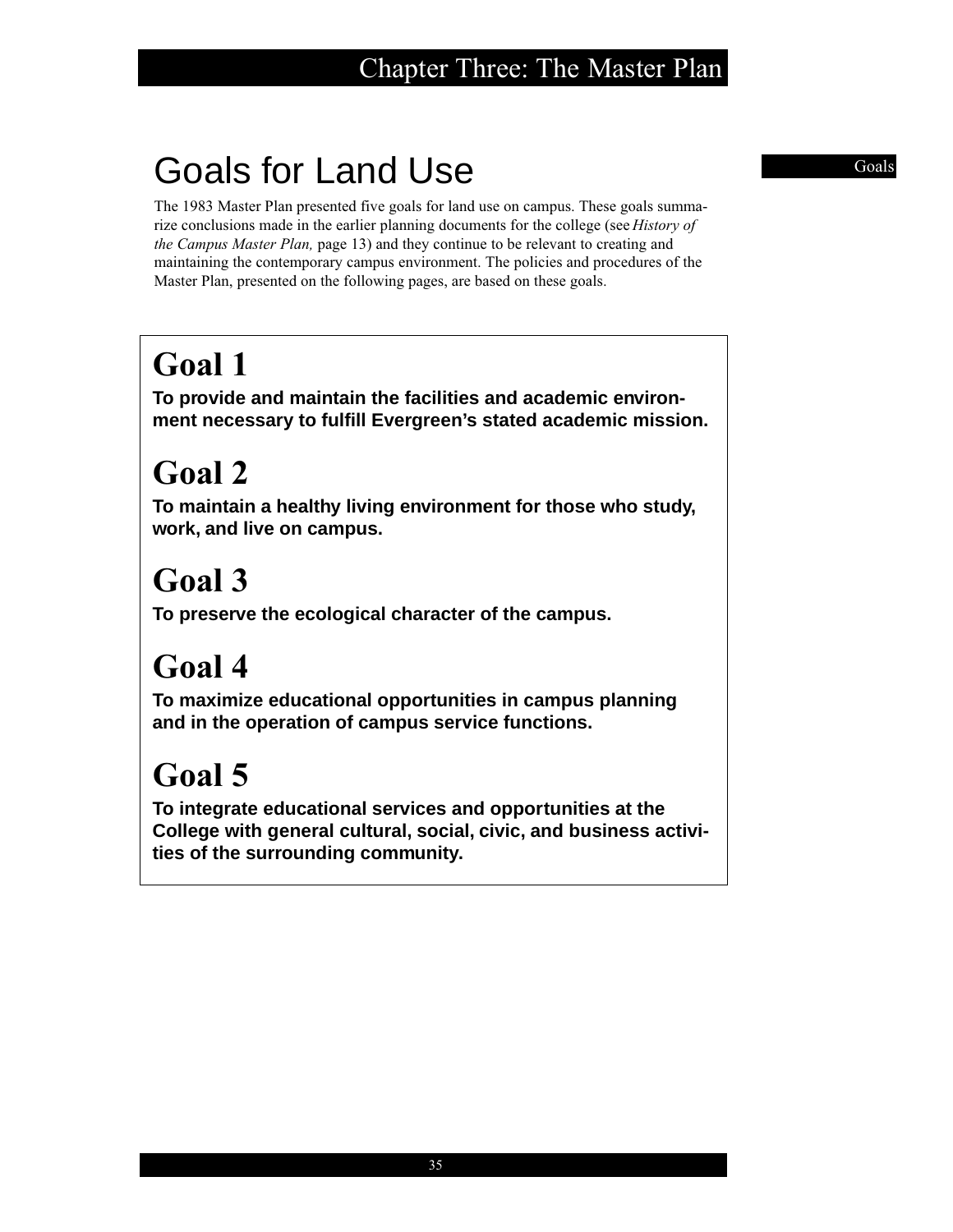Policies & Procedures

# Policies and Procedures for Land Use

The following policies and procedures were originally outlined in the 1983 *Campus Master Plan* and they continue to be vital to campus land use planning. The policies are specific directives founded on the goals presented on the previous page. The procedures listed with each policy indicate how the directives can be accomplished.

The policies and procedures are the core of the Master Plan and they may stand alone as a guide for land use planning.

The remainder of this chapter—the descriptions of the major land areas and the uses of those areas—provides an expanded discussion of the intent of the policies and the application of the procedures. Descriptions of existing land use and planning activities demonstrate the college's success in realizing the vision of the Master Plan. Any discrepancies between land use practices and the intent of the Master Plan are also addressed, and recommendations to further investigate these topics are made on page 11.

The process for land use planning, the subject of Policy 15, is the topic of Chapter 4. An entire chapter is devoted to this topic to emphasize its importance; an effective and responsive planning process is essential to fulfilling the vision of the Master Plan.

**Use the policies and procedures as the primary reference within the Master Plan. These directives encompass the vision of the Plan and can stand on their own as a guide for land use planning. If you wish for elaboration on a selected subject, refer to the detailed discussions in the remainder of this chapter and Chapter 4.**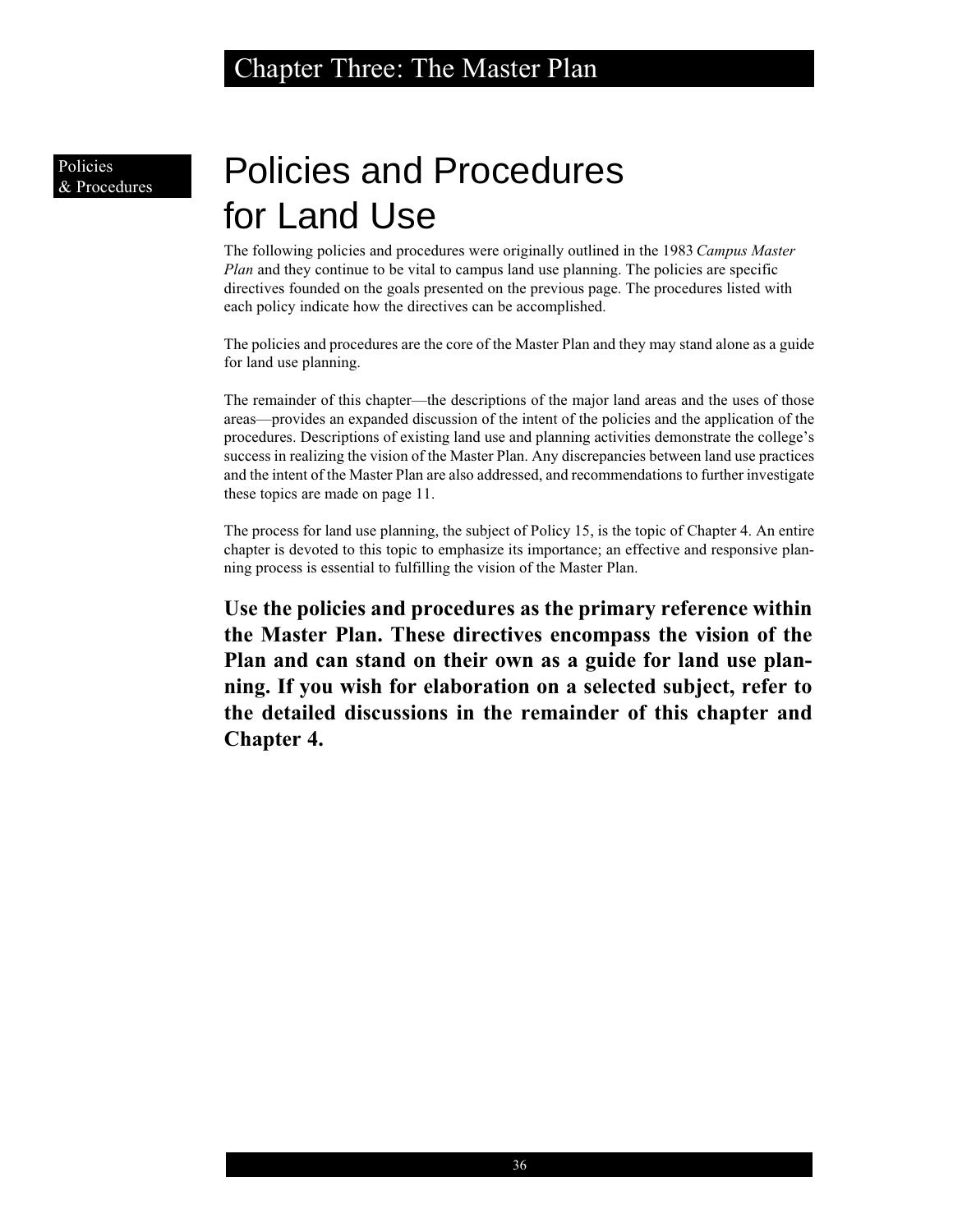# **Policy 1** Policies **a** Procedures

## **To consider academic needs first and foremost in land use planning and management decisions.**

In order to support Evergreen's mission, land use decision-making entities should always place first priority on academic needs of the college. It is recognized that many other land uses auxiliary to academic are completely valid and necessary, but efforts should be made to have these compliment rather than interfere with academic programs.

# **Procedures**

**1.** The **academic needs** of the college shall be a **primary consideration** when developing and managing campus facilities and land.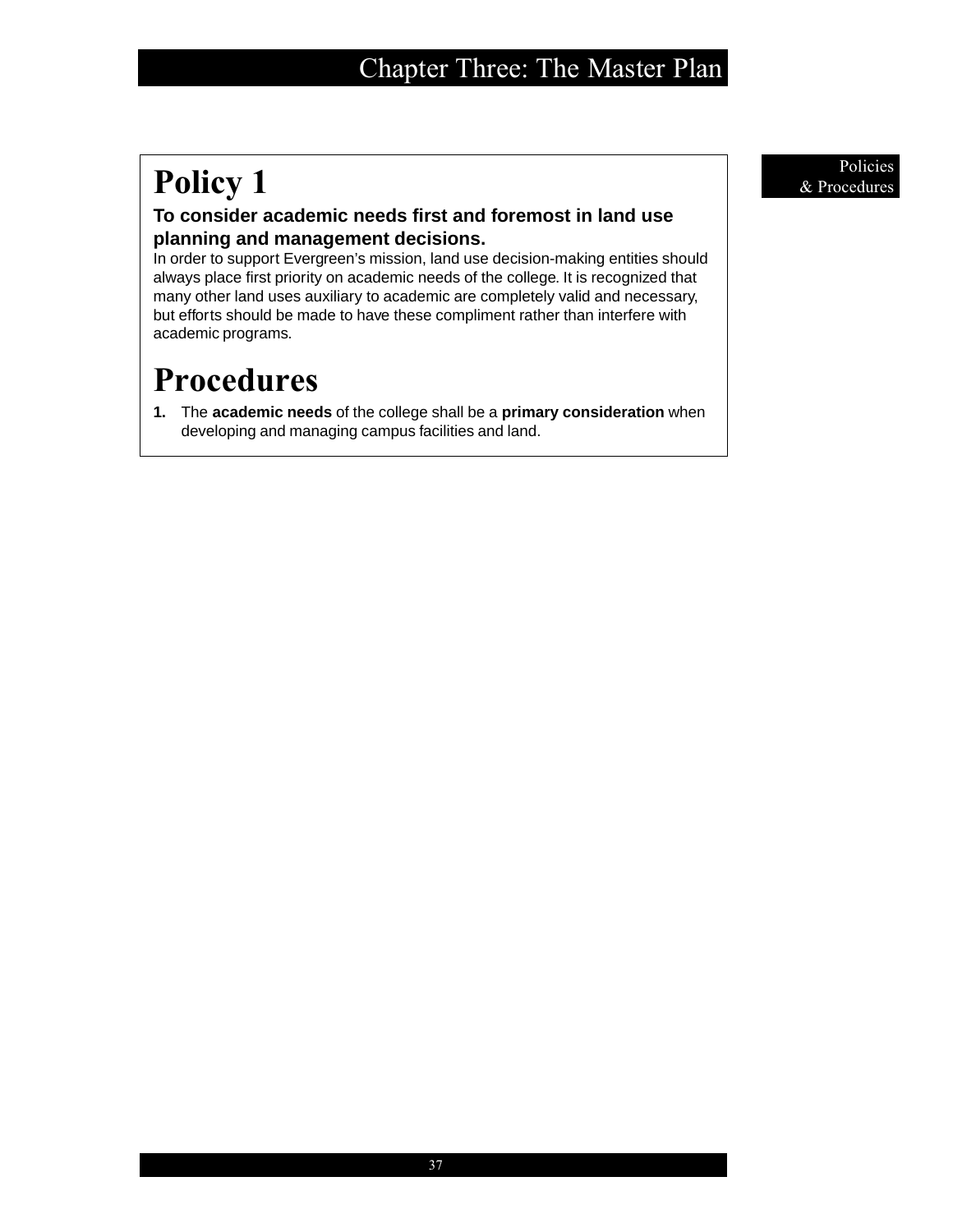# **Policy 2**

## **To concentrate facilities within the Core and Cluster areas.**

The concentration of physical development to the campus Core and Cluster areas fulfills many desired goals of the college. Concentration of land use reduces expenditures on utility lines and other physical plant costs. The principle of concentration also helps to achieve the college's educational goals by creating a continuous, high activity, learning environment that encourages interaction of many segments of the campus population and interdisciplinary study and problem solving. It also helps to preserve the ecological and biological character of a large area of the campus.

- **1. New major academic facilities** shall be concentrated in the campus Core. Developed areas outside the campus Core shall be concentrated into Clusters.
- **2. Activities within Cluster areas** shall be limited to the formally designated land area. **Expansion** of a Cluster will occur only if the existing area is insufficient to meet a substantial need.
- **3.** If **new development** is necessary within the Reserve areas, it shall be clustered.
- **4. New Cluster areas** shall be constructed only when the provision of these facilities cannot be made within the campus Core or existing Cluster area. New Cluster areas shall be located in areas which lend themselves to sitespecific needs of the Cluster, and not in Ecological Preserves (as defined by the college).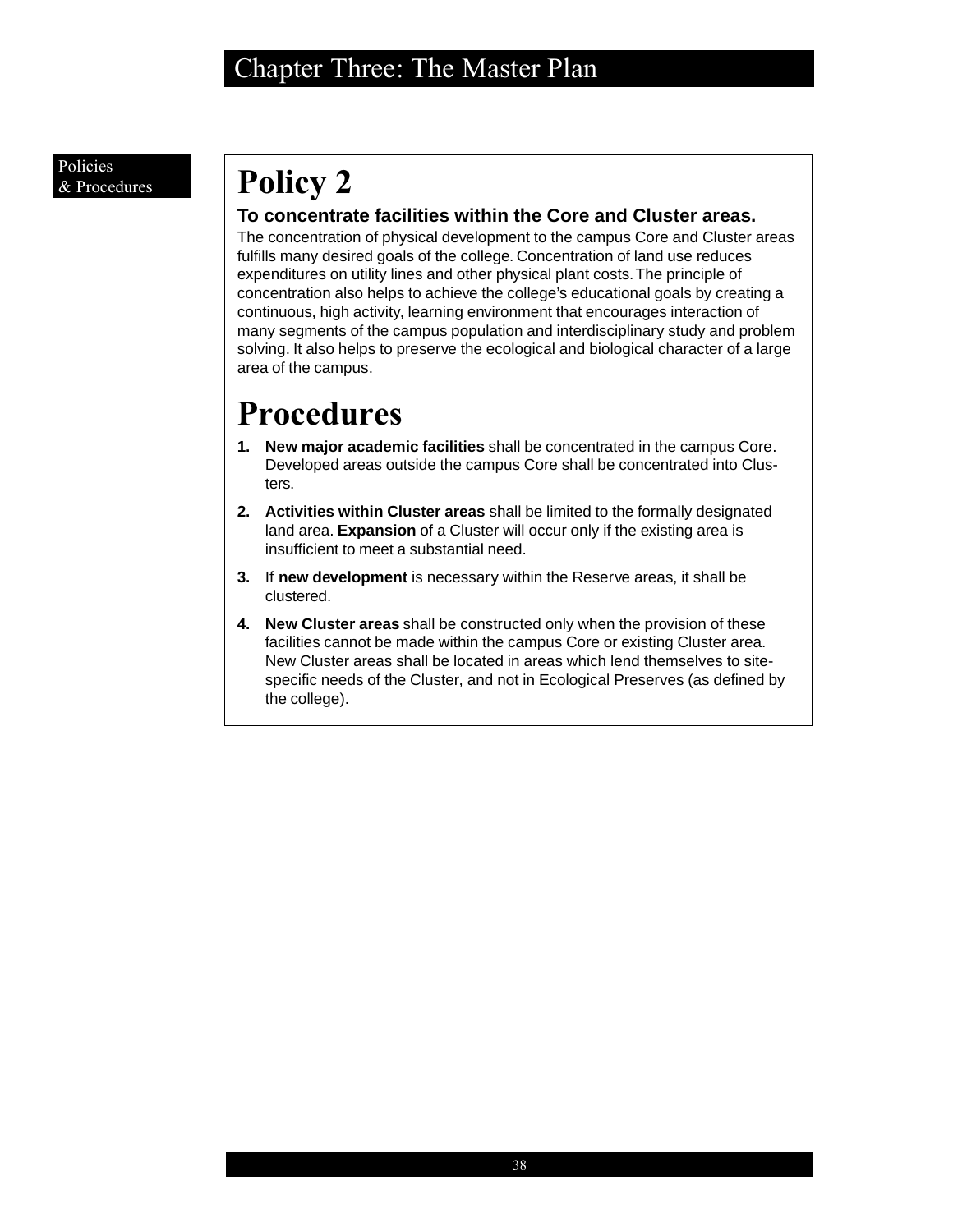# Policy 3 & Procedures

## **To maintain a set of unified design concepts to guide campus growth.**

The Master Plan provides a set of unified design concepts for construction and maintenance that creates the sense of a continuous campus environment. These concepts have been developed and employed since the formation of the college. The application of these concepts differ among the concentrated urban Core area, Cluster areas, and Reserve areas, but each area should contain a continuity of design that is reflected throughout the campus environment.

# **Procedures**

- **1.** The college shall approach all building projects (additions, modifications, remodelings, etc.) with **design quality** as a top priority. The original quality level of campus facilities shall be maintained. (Also applies to Policy 11.)
- **2. Building orientation** and design in the central Core shall follow the **axes** established to recognize the view potential to the Olympic Mountains, Mt. Ranier and Puget Sound.
- **3.** Design for buildings and outdoor spaces should give careful consideration to **solar orientation** and use of **natural lighting**.
- **4. Building heights** in the central Core shall be limited to four stories, in keeping with the pedestrian scale and original design of the campus.
- **5.** Academic buildings in the central Core shall continue to use **concrete as the predominant structural material**.
- **6.** New **pathways** on the campus Core shall be designed with ease of pedestrian and bicycle circulation in mind and shall incorporate similar design standards as the existing path network. (Also applies to Objective 4.)
- **7.** New construction should include in its design **overhangs**, **breezeways**, and **covered walkways** to facilitate ease of pedestrian movement in rainy weather.
- **8.** The **interior space** of buildings shall be designed to contain a **variety of functions**—such as classrooms, office space, and informal lounge areas on one floor to encourage mixing of campus population. (Also applies to Policy 10.)
- **9.** Abundant **student workspace** shall be provided close to laboratories, classrooms, and living quarters. Lounges with worktables, small unscheduled meeting rooms, individual student storage space and offices are all needed.
- **10.** Formal and informal spaces for **social activities and recreation** shall be provided and maintained in a variety of places on campus, both indoors and outdoors. (Also applies to Policy 9.)
- **11.** Indoor and outdoor **display spaces for artwork** should be included in and around the campus Core.

Policies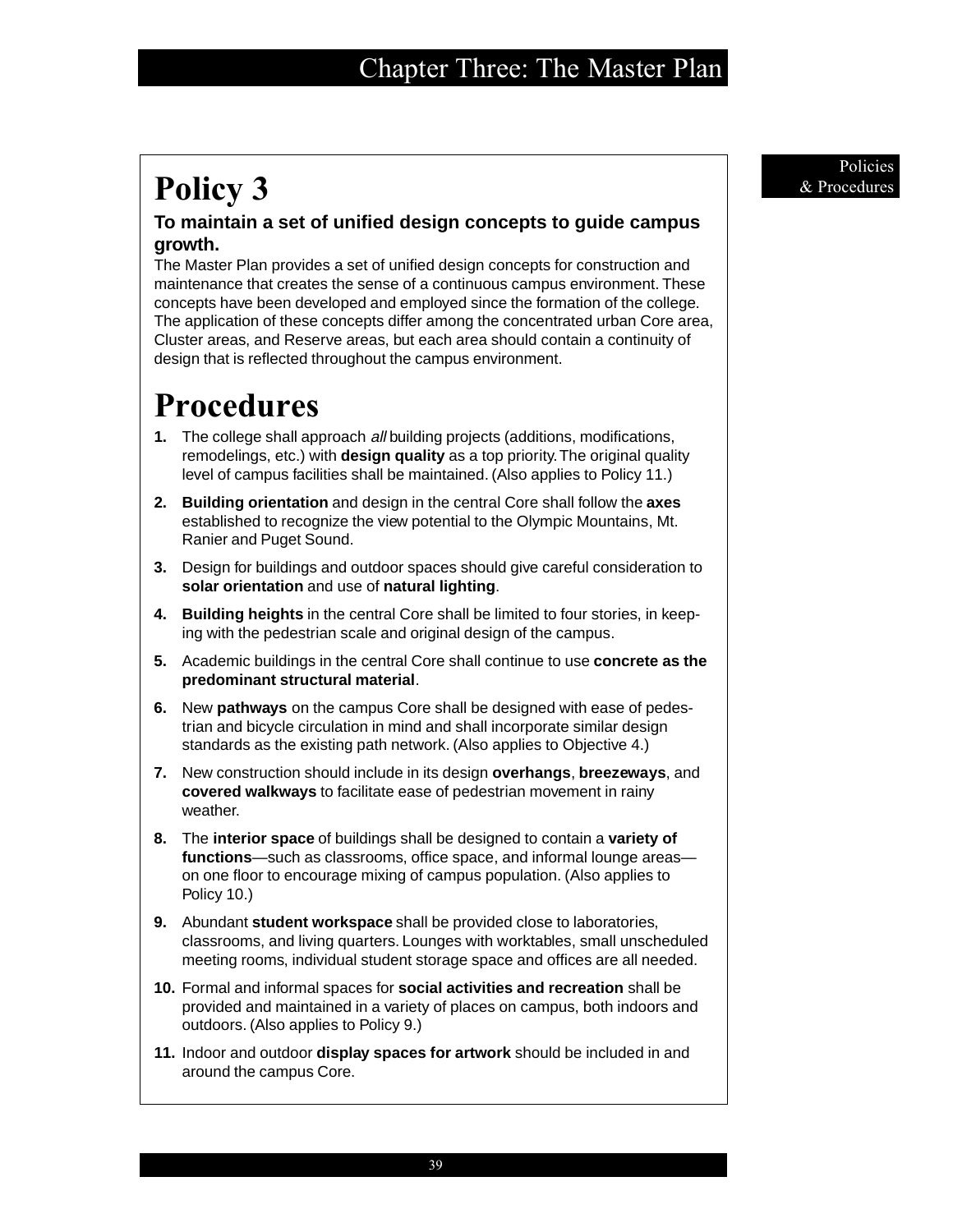### Policies & Procedures

# **Procedures**

## **(Policy 3 continued)**

- **12.** The **aesthetic** component of design shall be a consideration in construction, and renewal of campus facilities. Installation and maintenance of **art work** and **landscaping** that compliments campus design shall be promoted.
- **13.** Site development and landscaping design shall strive to promote **awareness and appreciation** of the **rich variety of environments** on campus by emphasizing and enhancing natural features.

## **Landscape Plantings**

- **14.** The basic concept for all landscape plantings shall be **simplicity of expression** and **compatibility with existing vegetation**.
- **15. Campus Core landscaping** shall allow the native forest to penetrate into the Core to some degree while every effort shall be made to create a land scape compatible with the structural quality of the Core. Native trees shall be allowed to remain in defined areas. (Also applies to Policy 6.)
- **16. Cluster area landscaping** shall serve to visually integrate facilities with the surrounding vegetation as much as possible.
- **17. Landscaping** practices in the area of **parking lots** shall serve to emphasize and preserve existing vegetation to the greatest extent possible.
- **18. Plantings along roadways** shall be compatible with surrounding native vegetation. Roadway approaches to areas of formal plantings will be land scaped in a manner that will visually enhance the transition.
- **19.** New construction shall be designed with **ease of modification** in mind. This can be achieved with flexible mechanical and lighting systems and moveable interior partitions.
- **20.** When meeting new space requirements on campus, possibility of **modifying** or adding to **existing buildings** shall be given serious consideration.
- **21.** Although architecture differs in the Core and Cluster areas, **appropriate design concepts** of the campus Core shall be **applicable to the Cluster areas**.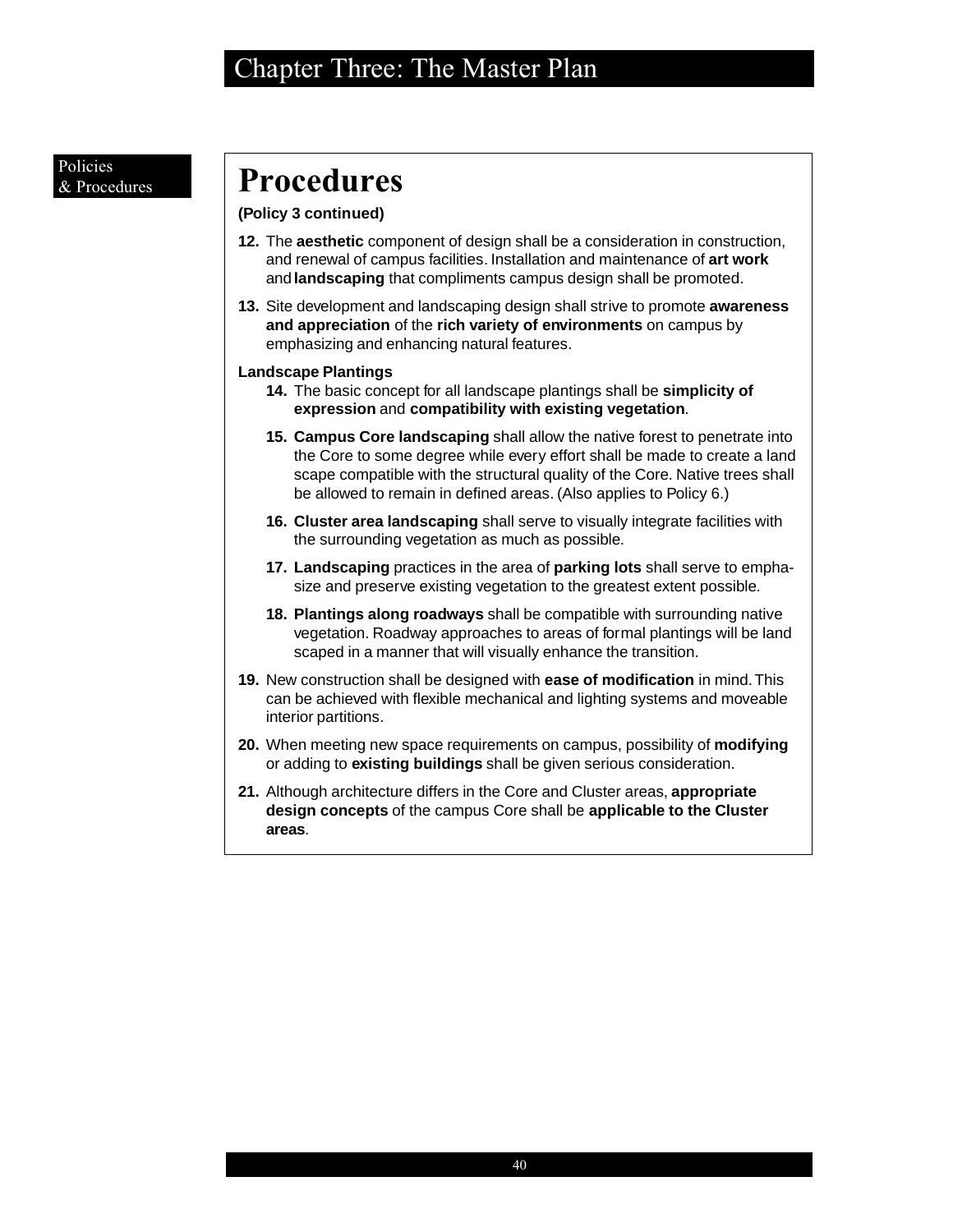# **Policy 4** Provedures **Policies**

## **To emphasize the pedestrian- and bicycle-oriented nature of the campus.**

Foot travel is the most practical, desirable, and cost effective mode of circulation for on-campus movement. The pedestrian-dominated environment of the college creates a unique atmosphere that is safe, visually attractive, quiet, and clean. Bicycle travel on campus is also desirable but should be encouraged in areas separate from areas of high pedestrian concentration.

# **Procedures**

- **1.** The potential hazard of the **automobile** in the domination of land use and daily campus life shall be recognized. The provision of additional **parking spaces** in the campus Core shall be discouraged.
- **2.** The use of **public transit, self-propelled modes of services, and carpooling** for accessing campus shall be encouraged over the individual use of automobiles.
- **3.** New **Pathways** in the campus Core shall be designed and maintained with ease of pedestrian and bicycle circulation in mind. New pathways shall incorporate similar design standards as the existing path network. (Also applies to Objective 3.)
- **4.** Campus facilities shall be designed and modified to meet the letter and spirit of **handicapped access** standards, as mandated by local, state, and federal regulations.
- **5.** Safe and visually comfortable **lighting** shall be provided and maintained for all **pathways** in the campus Core. Primary concerns should be to discourage personal assaults while minimizing energy consumption and glare.
- **6.** The college shall strive to provide **weather protection** around and between campus plaza buildings wherever feasible to aid in ease of movement for **pedestrians**.
- **7. Service facilities, including residences,** should be located as close to the pedestrian center of the campus as possible, except in cases where more remote locations are desirable.

## **Separation of Traffic**

- **8.** Pedestrian, bicycle and vehicular traffic shall be **separated** wherever possible and feasible.
- **9. Maintenance and personal vehicles**' use of the pedestrian plazas and walkways shall be strictly limited to essential business purposes.
- **10.** Safe bicycle, pedestrian, and vehicular routes on campus shall be main tained with special attention given to the **safety of intersections and shared paths**. Any unsafe areas should be studied and modified as needed.
- **11.** The college shall maintain strips of forest around the perimeter of the campus Core to act as a **buffer zone** from surrounding roadways.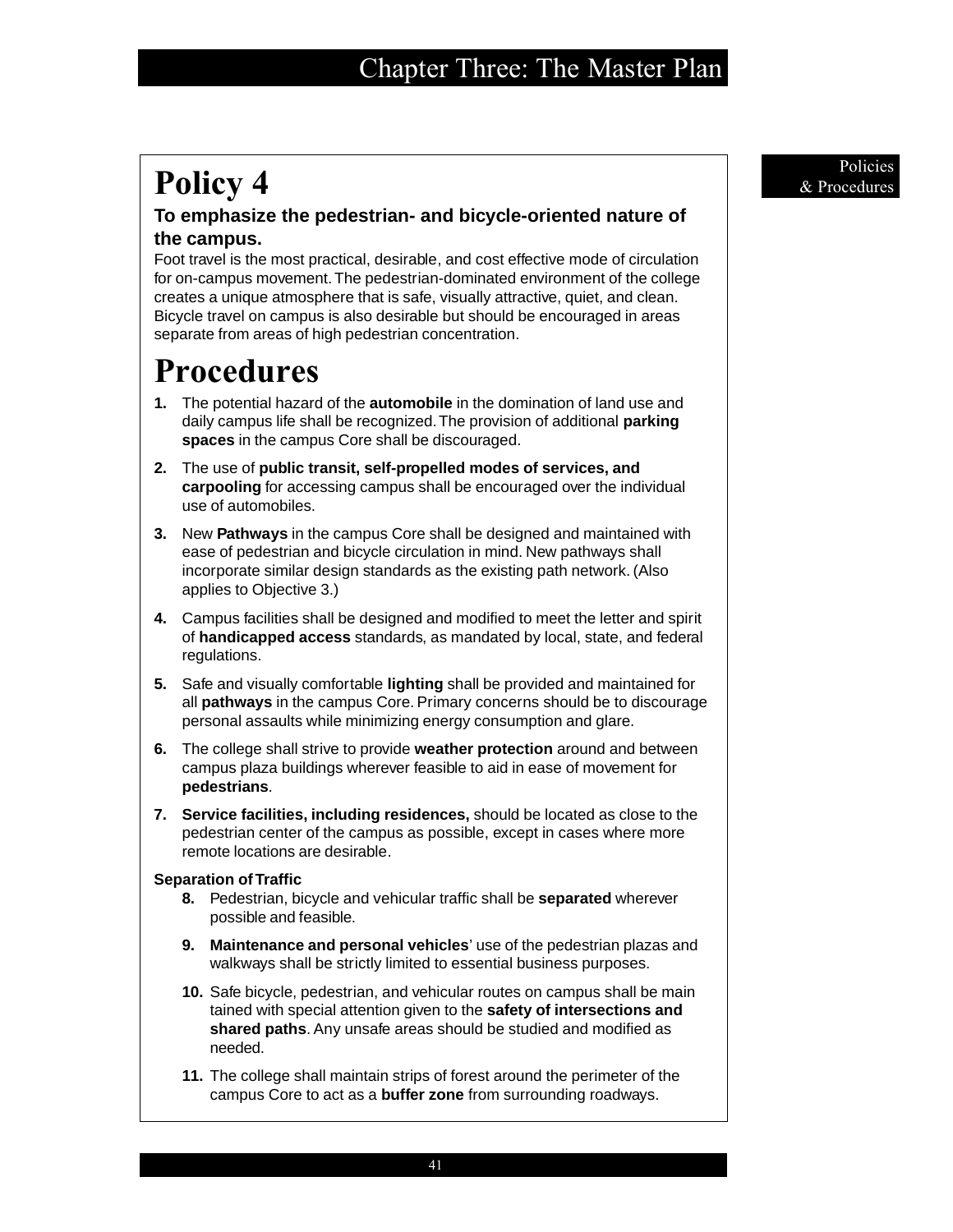### Policies & Procedures

# **Procedures**

## **(Policy 4 continued)**

- **12.** Provisions for **separation of bicycle traffic** shall be made wherever hazard ous conditions on campus present conflict between bicyclists and autos or pedestrians (e.g. through roads without adequate shoulders, or areas of heavy pedestrian flow).
- **13.** Safe **bicycle operation** shall be encouraged.
- **14.** The college shall encourage the development of adequate and safe **bicycle routes** linking the campus and the **surrounding community**.
- **15.** Sheltered, secure, and convenient **bicycle parking** shall be provided wher ever needed, but so as not to impede pedestrian traffic flow or cause safety hazards.

## **Transportation Links to the surrounding community**

- **16.** The college shall encourage public transit services to provide **comprehensive and convenient transportation links** to the surround ing community. (Also applies to Policy 13.)
- **17.** Transportation links to the surrounding community should accommodate the needs of a **diverse service population**, including handicapped persons and those who need transportation during non-business hours.
- **18.** The college should **supplement public transit services** to meet the more specialized and limited needs of the campus community where those services cannot do so.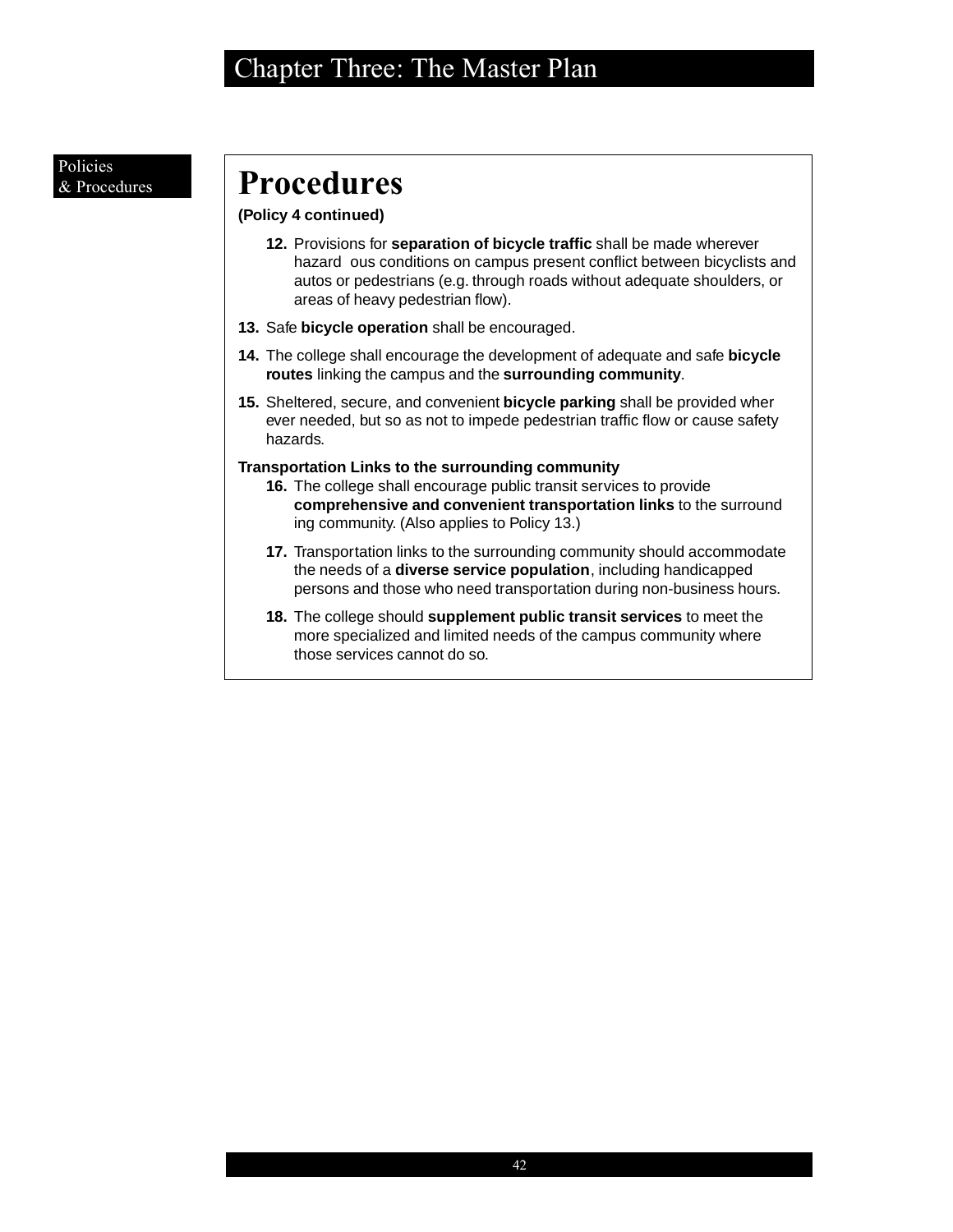# **Policy 5** Policies **a** Procedures

## **To provide open spaces in the developed portions of the campus.**

The developed areas of campus, particularly the "urban" Core, include clearly defined open spaces that create sharp distinction between the developed and undeveloped portions of the campus. Major design emphasis focuses on the open spaces between buildings to provide connection between the individual structures. These areas help provide a framework for the total campus environment.

- **1.** Any new major building project in the campus Core should continue the pattern of inclusion of **plazas, pedestrian malls and outdoor seating areas**. (Also applies to Policy 10.)
- **2.** Open spaces on campus should provide **social and recreation areas** for a range of interaction.
- **3.** Open spaces shall include lighting, seating, and green belts that emphasize the **pedestrian scale and student uses**.
- **4.** The existing **open spaces** between the major buildings **shall not be "filled in"** with structures unless a careful assessment of the use and the psychological value of the space suggests that it is expendable and that the new structure will contribute more to the total value of the campus Core.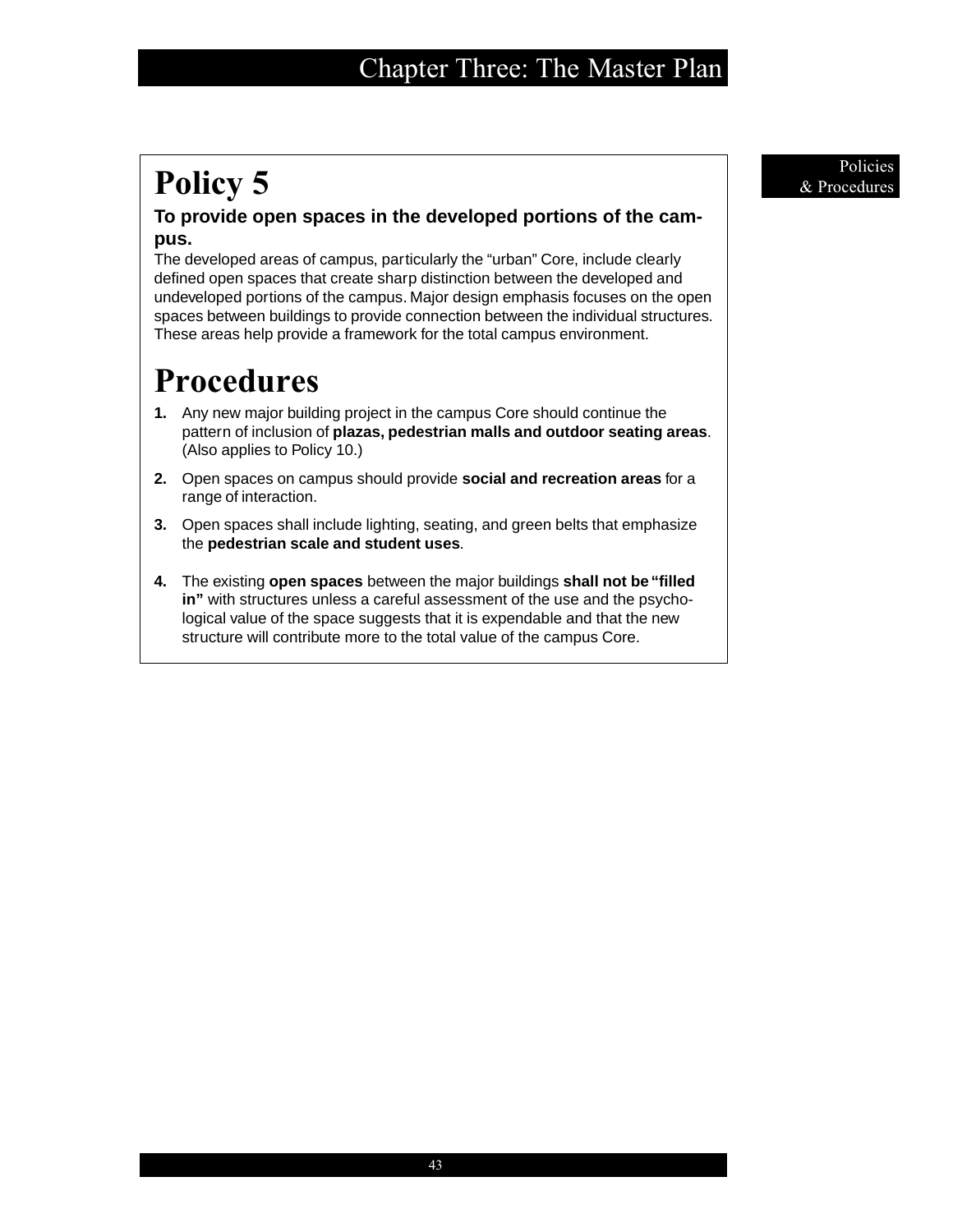### Policies & Procedures

# **Policy 6**

## **To protect and efficiently manage campus environmental resources.**

The natural features of Evergreen's campus are valuable as an academic resource in their own right. These features also contribute to the quality of life on campus in many ways and create a buffer between the college and the surrounding area.

# **Procedures**

- **1. Ecological environments** necessary to fulfill the **academic mission** of the college shall be provided.
- **2.** Sizable portions of the campus land area shall be preserved as **undeveloped land areas** with minimum habitat destruction for the purposes of academic study, minimization of resource expenditures, and the protection of ecological functions. (Also applies to Policy 7.)
- **3. Environmental impacts** shall be evaluated when planning construction, modification and management of campus facilities and minimized to meet criteria at least as stringent as those provided by local law. This same approach will be employed during the actual construction or management of campus facilities. (Also applies to Policy 7.)
- **4. Tree clearing** shall be undertaken only when specific plans for the site to be cleared have been completed, and when that clearing is shown to be neces sary.
- **5. Critical areas** (including wetlands, critical wildlife habitat, steep slopes, geologically hazardous areas), the shoreline, and other environmentally sensitive areas shall be identified, designated and **protected** from the impacts of construction, modification, and management activities. The college shall adopt and utilize criteria for the protection of critical areas at least as stringent as that provided by local law.

## **Ecological Preserves**

- **6.** Certain areas of prime growth, significant wildlife or environmentally sensitive habitat, or other unique sites on campus shall be **identified and formally designated as Ecological Preserves**, in which no significant alteration of the environment may take place. The primary concern in these areas shall be to completely maintain the native quality of the site.
- **7. Access to Ecological Preserves** shall be limited for the purposes of environmental protection.
- **8.** The college should administer **protective maintenance** in the **Ecological Preserve** areas only when necessary to maintain the integrity of the area and approved by the Campus Land Use Committee.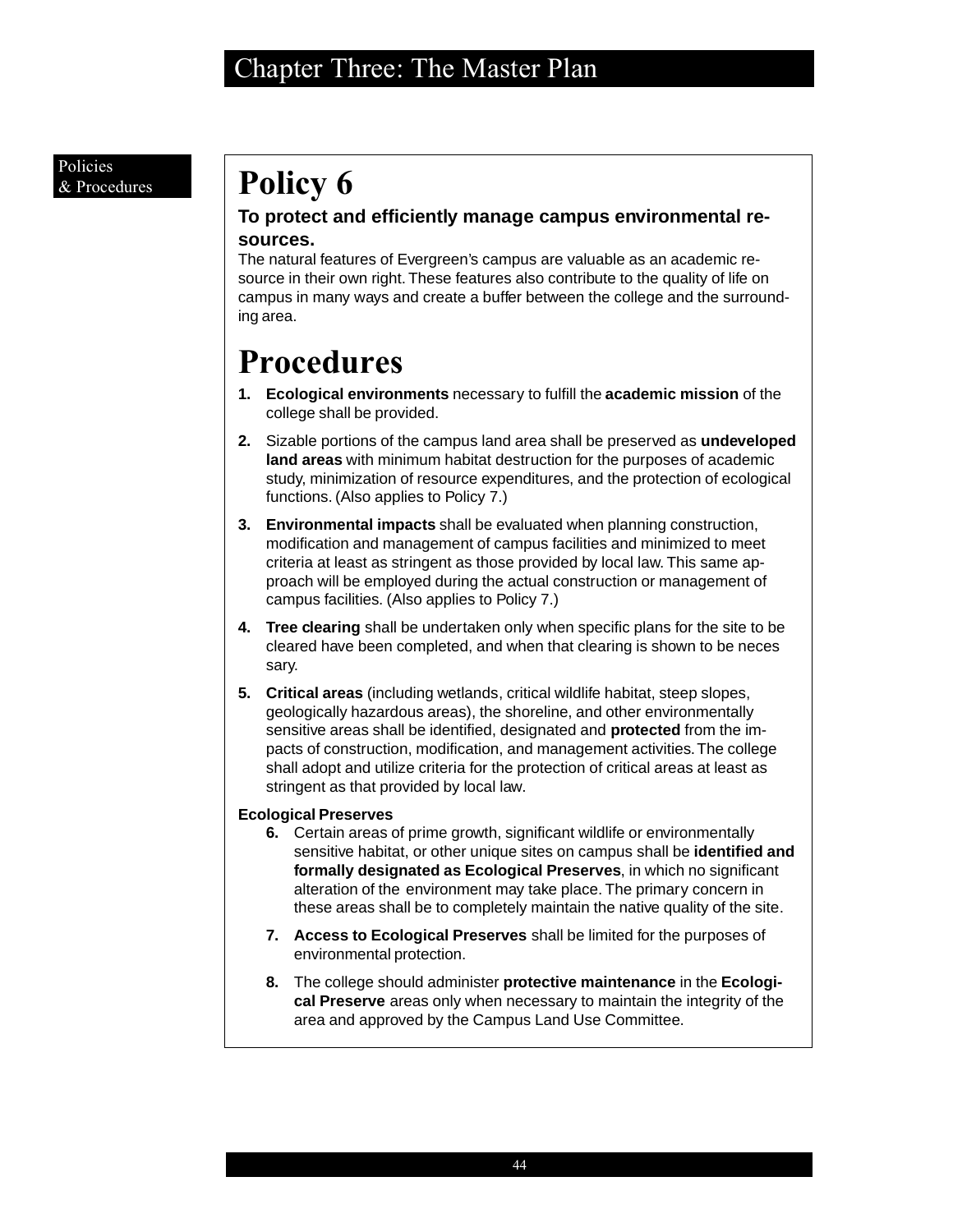# **Procedures**  $\alpha$  Procedures

### **(Policy 6 continued)**

- **9.** Proposals for ecological studies or other **academic uses** that involve **manipulation or alteration of ecosystems** shall be submitted to the Campus Land Use Committee for review and shall not occur in areas designated as Ecological Preserves.
- **10. Non-manipulative, minimally disruptive academic uses** of the Reserve areas that do not conflict with other campus activities may be conducted anywhere on campus. Off-trail travel should be limited as much as possible.
- **11.** Efforts to **restore native plant populations** in the Reserve areas shall be encouraged where invasive exotics currently dominate.
- **12.** Any **plantings occurring in Reserve areas**, i.e. for erosion control or restoration, shall be species native to the site. Ideally, propagules should be collected from the site or at a minimum from the south Puget Sound to maintain genetic integrity.
- **13.** The ecological environments on the campus shall be made available to the campus community for **social and recreational purposes** within the limits stated above.
- **14.** The college shall establish and maintain a **resource and land use inventory** to guide land use decision-making.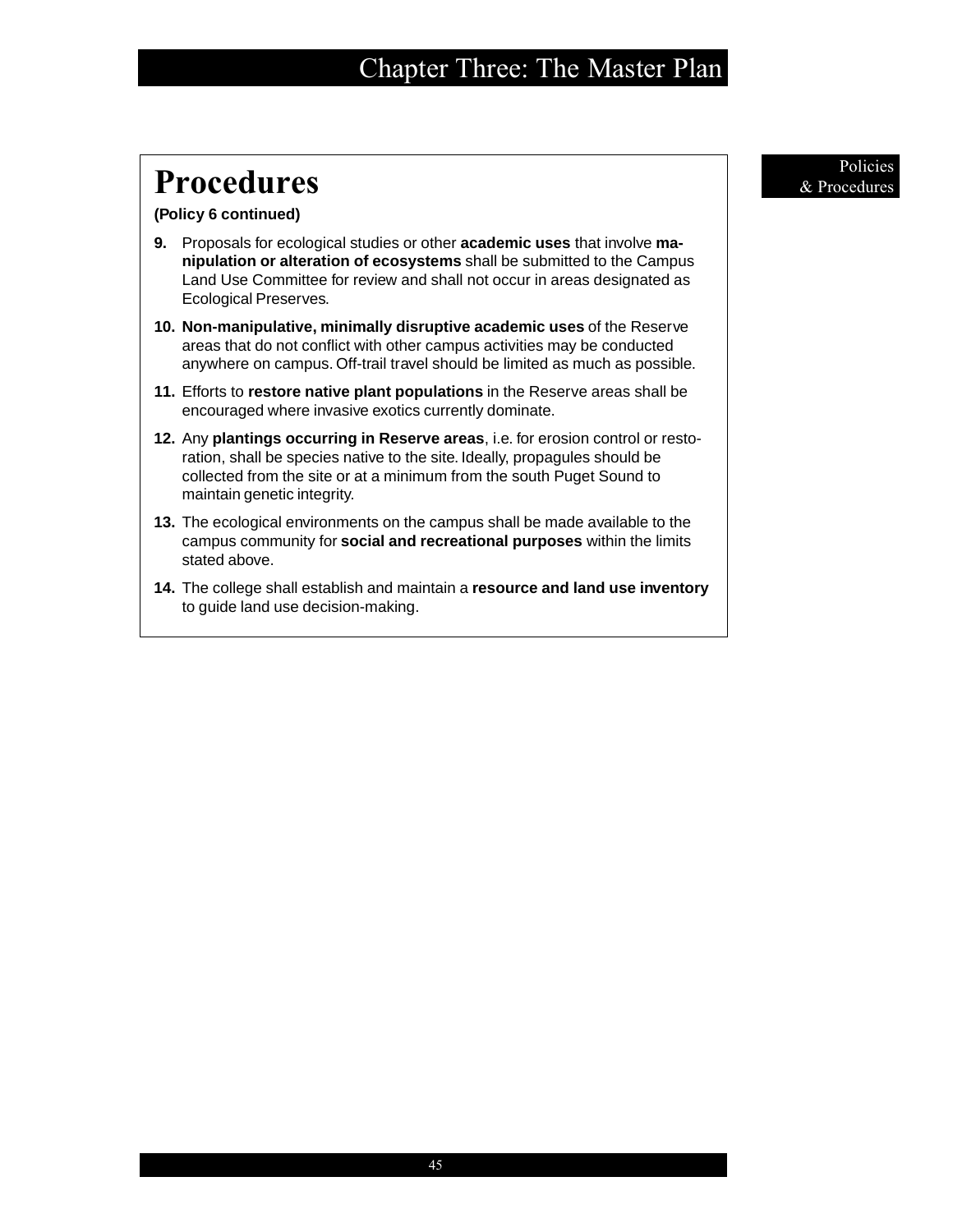# **Policy 7**

## **To provide a safe and healthy campus environment.**

The comfort of the people who use campus is an important consideration in creating a productive campus. The college campus should be a safe and healthy environment for all segments of the Evergreen community.

- **1. Interior spaces** shall be maintained as **healthy and safe environments** with consideration to air quality, reducing noise pollution, improving the comfort of lighting and furniture, removing unnecessary physical risks, and educating the community on safety procedures relating to their course of study (e.g. laboratory practices) and emergency situations.
- **2.** Buildings shall meet or exceed legal **structural standards**.
- **3.** The campus should be maintained as a **peaceful environment** by protecting community members from apparent threats, taking steps to prevent crime, and promoting peacekeeping activities
- **4. Hazardous waste** generated on campus shall be disposed of in a manner that is safe to the handler and meets or exceeds legal standards for disposal. (Also applies to Policy 8.)
- **5. Chemical use** shall be minimized and the **least toxic** and **least contaminating** methods shall be selected for applications on campus.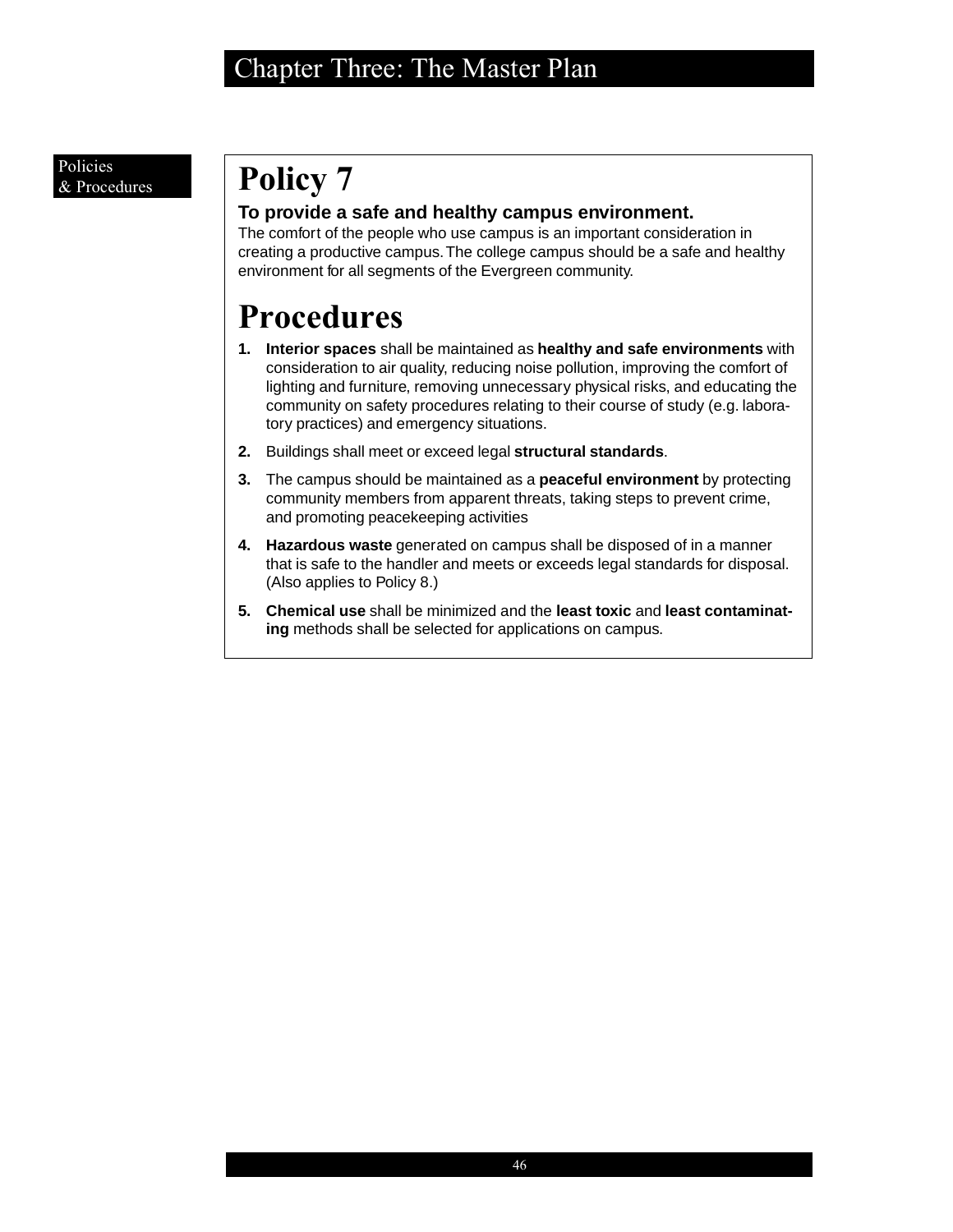# **Policy 8** Provedures **Policies**

## **To minimize negative environmental impacts in the development, maintenance, and operation of the campus.**

Environmental degradation associated with operation of the college should be recognized and minimized. The college should strive to have an overall positive effect on the campus and surrounding landscapes.

- **1.** Use of **alternative materials** for building, operating, and maintaining campus facilities should be considered.
- **2.** The volume of **refuse** generated by the campus community and facilities operation shall be **reduced** as much as possible. Reusing materials on campus whenever feasible and separating out items accepted for recycling shall be promoted.
- **3. Hazardous waste** generated on campus shall be disposed of in a manner that is safe to the handler and meets or exceeds legal standards for disposal. (Also applies to Policy 7.)
- **4.** Campus utility systems should be upgraded for improved **energy efficiency** whenever possible.
- **5.** Sizable portions of the campus land area shall be preserved as **undeveloped land areas** with minimum habitat destruction for the purposes of academic study, minimization of resource expenditures, and the protection of ecological functions. (Also applies to Policy 6.)
- **6.** Landscaping on campus shall serve to emphasize the **native qualities** of the site. Scots Broom, English ivy, English holly, and other **invasive exotics are not appropriate** for landscaping purposes, particularly on the campus edges where it interfaces with the native forest.
- **7. Environmental impacts** shall be evaluated when planning construction, modification and management of campus facilities and minimized to meet criteria at least as stringent as those provided by local law. This same approach will be employed during the actual construction or management of campus facilities. (Also applies to Policy 6.)
- **8.** Strategies for **preserving** and **enhancing** the ecological functions of the campus environment should be investigated and applied whenever possible.
- **9. Vendors** and **contractors** for the college shall be encouraged to follow the above guidelines.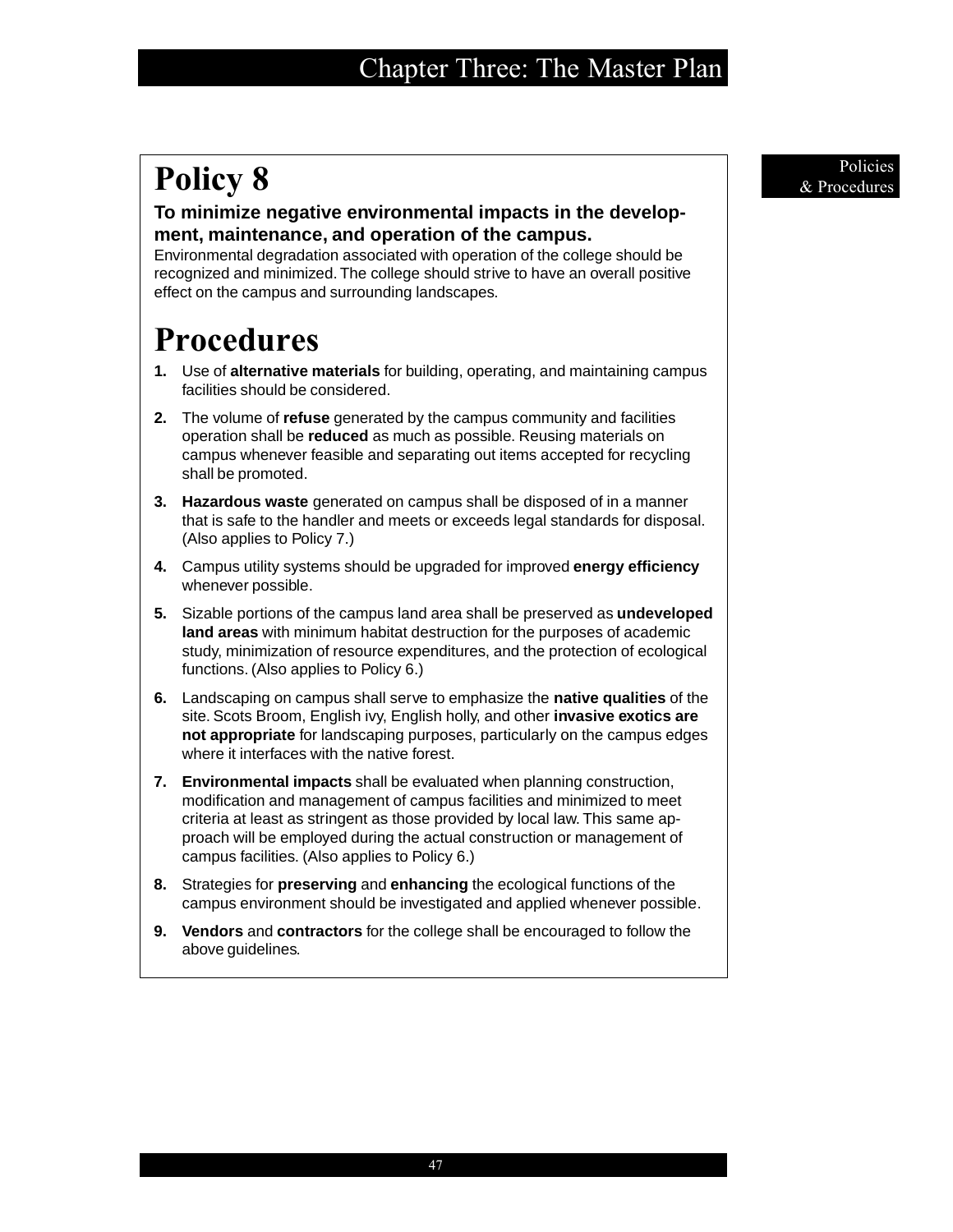# **Policy 9**

## **To provide for informal and formal recreational and social activities on campus.**

Evergreen's relative isolation and intense academic demands heighten the need for recreation and social facilities. These facilities and services must be tailored with the students' needs, preferences and desires in mind.

- **1.** Formal and informal spaces for **social activities and recreation** shall be provided and maintained in a variety of places on campus, both indoors and outdoors. (Also applies to Policy 3.)
- **2.** Social space should be designed to provide for a range of **public to private** interactions
- **3. Major centers for social and entertainment events** should be sited in the most central location possible.
- **4. Informal recreational use** of campus lands and facilities shall be permitted when such use is not disruptive to academic programs or other aspects of the college environment.
- **5.** The college shall encourage the creation for **"home spaces"** for various segments of the campus population such as cultural, ethnic, academic, and employee groups.
- **6. Social, study, and recreational areas** and space for other casual activities normal to residential life shall be provided in or near **campus housing**.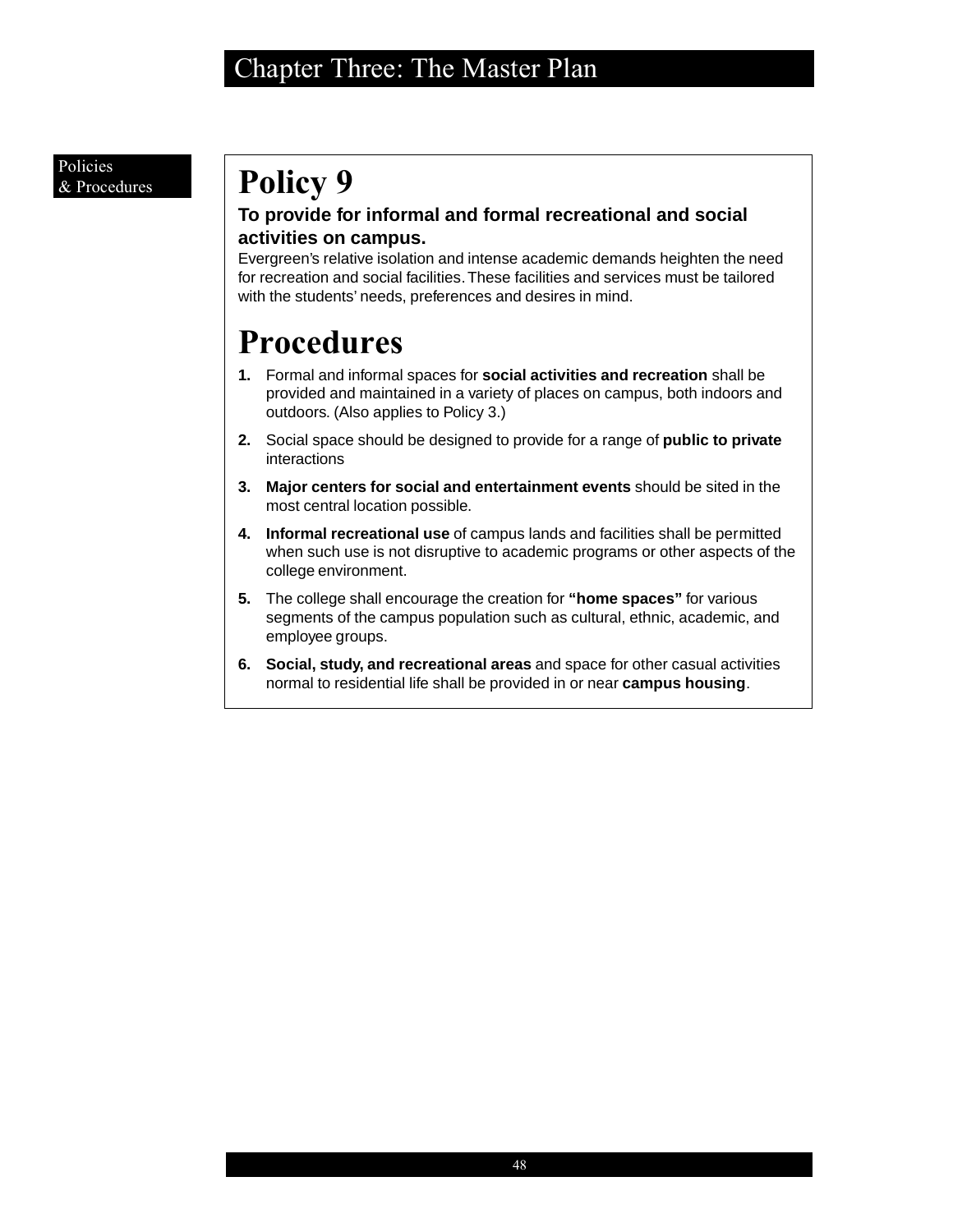# **Policy 10** Policies *Reflective* **Policies** *Reflective* **<b>***Reflective Reflective**Reflective**& Procedures*

## **To encourage different segments of the campus population to mix during their daily activities.**

Interactions between members of different segments of the campus population encourage a sense of community, an atmosphere of cooperation and collaboration, and the exchange of ideas. This can be enhanced through facility design and space allocations. Operations of campus activities and services should further stimulate this interaction between various interest groups and various campus constituencies.

- **1.** Any new major building project in the campus Core should continue the pattern of inclusion of **plazas, pedestrian malls and outdoor seating areas**. (Also applies to Policy 5.)
- **2.** The **interior space** of buildings shall be designed to contain a **variety of functions**—such as classrooms, office space, and informal lounge areas on one floor to encourage mixing of campus population. (Also applies to Policy 3.)
- **3.** Planning for the **location of new service facilities** shall consider areas that are easily accessible to the various segments of the campus population.
- **4.** All segments of the campus population shall be encouraged to **use service facilities**.
- **5.** The **interior space** of **service facilities** should be designed to encourage the mixing of different segments of the campus population.
- **6.** The college shall allow for the development of various **ethnic, cultural, and academic centers**, while maintaining the need to encourage mixing of segments of the campus population.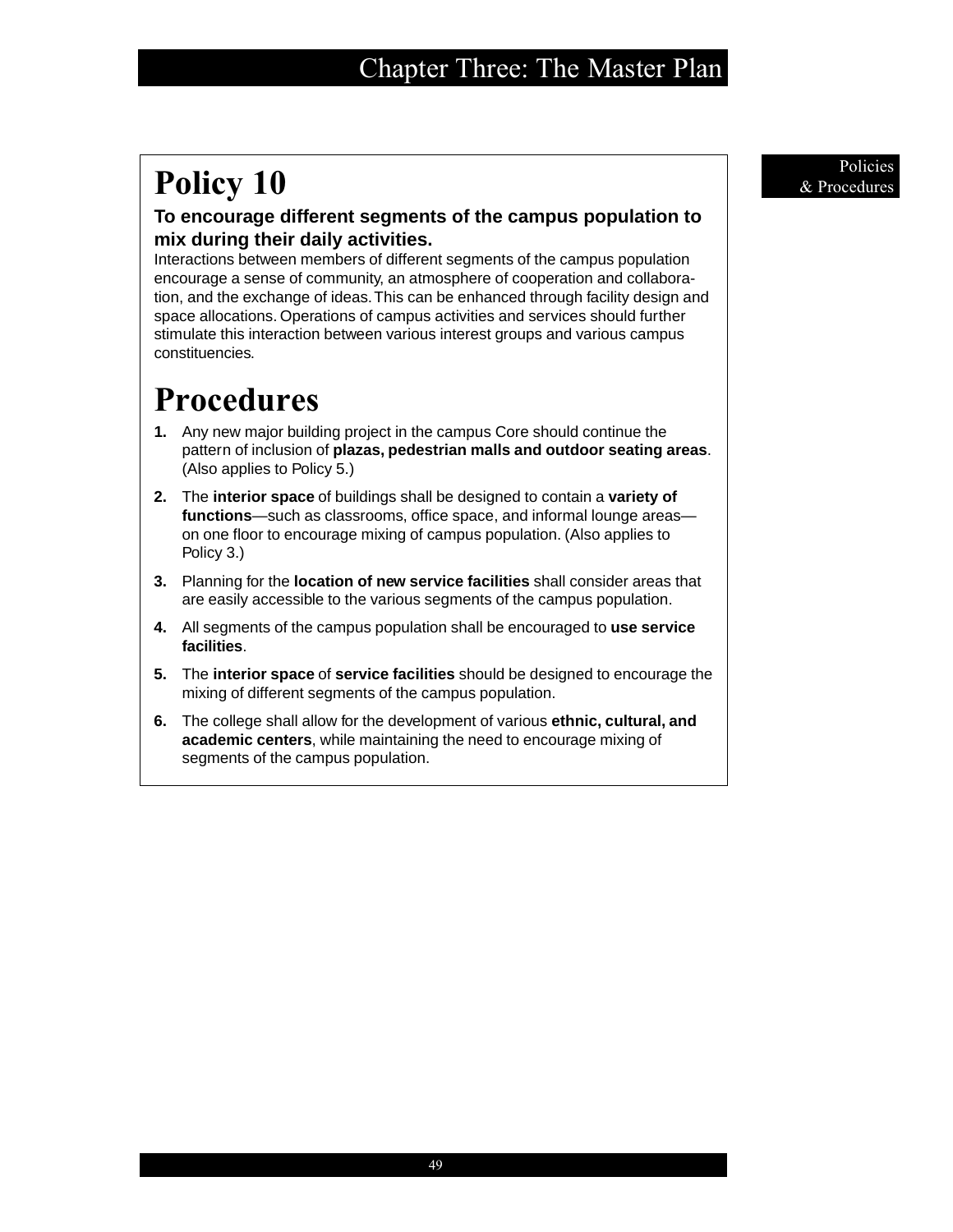# **Policy 11**

## **To provide high quality, diverse, and flexible health, safety and social services for the campus community.**

Campus services fulfill a wide range of human needs for those who study, work, and live on campus. A diversity of services is necessary to meet the needs of the campus community and to complement academic programs and functions. These needs will vary with changing societal values, educational needs, and student populations.

# **Procedures**

- 1. The college shall provide health, safety, and social services for the campus community to the **fullest extent possible** for the convenience of the Evergreen population and in order to not create undue strain on surrounding community resources.
- **2.** The college shall approach all building projects (additions, modifications, remodelings, etc.) with **design quality** as a top priority. The original quality level of campus facilities shall be maintained. (Also applies to Policy 3.)
- **3. Flexibility of design and operation** shall allow major service facilities to perform a wide variety of functions that reflects the diverse needs and desires of the Evergreen community. It should also allow accommodation of new activities with changes in Evergreen's needs.
- **4. Planners for new service facilities** shall consult with other campus planners and the Evergreen community in order to assure that any new facility will be compatible with the long-range development of the college and that it will meet campus community needs.

## **Campus housing**

- **5.** Campus housing shall be designed and managed so as to provide a **mix of unit sizes and living arrangements** that reflect the needs and desires of the residents.
- **6.** On-campus housing should be planned to house a **diverse service population**–not only single renters, but also married students, students with children, and others in addition to first- and second-year students.
- **7.** Residents shall be consulted in the setting of **rental rates** and a variety of rental rates in campus housing shall be maintained. Off-campus rental rates should be monitored.

## **Human services in the surrounding community**

- **8.** Evergreen should **encourage the use** of human services offered by the surrounding community when such use is appropriate and does not place undue strain on community resources.
- **9. Off-campus housing sources** shall be evaluated prior to providing new on-campus housing.
- **10.** Availability of **commercial resources** in the surrounding community shall be evaluated prior to providing them on campus.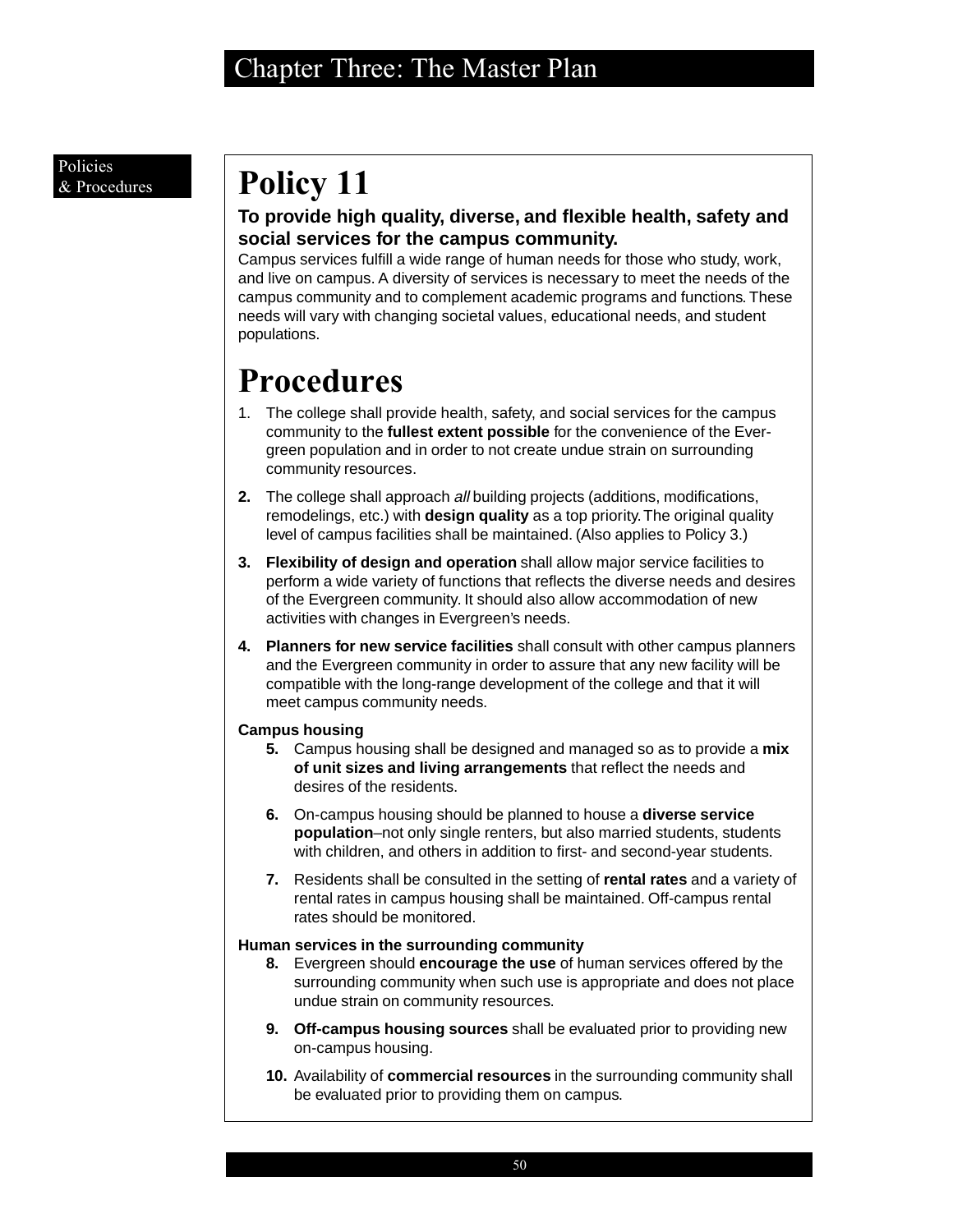# **Policy 12** Provedures

**To emphasize a cooperative and collaborative living and learning atmosphere by involving students, staff, and faculty in the planning and provision of campus activities and services.**

The Evergreen academic curriculum encourages students to work cooperatively with others and take responsibility for their environment. Bringing together students, staff, and faculty in the planning of campus services enhances this important academic goal and provides valuable educational opportunities, maintains responsiveness to student needs, and encourages the sense of individual and collective responsibility for the campus environment.

- **1. Academic opportunities** should be generated through the use of student interns and academic program efforts to participate in planning and providing campus activities and services.
- **2. Student involvement** in the provision of campus services shall be maximized. The college shall utilize student interns, employees and work-study students in the provision of campus activities and services.
- **3. Student operated services** shall be encouraged where they can adequately meet campus needs.
- **4.** Campus housing shall be operated to encourage **involvement of residents** in maintaining the facilities and meeting specific housing function needs (examples: resident assistants, maintenance/custodial staff).
- **5.** Provision of cooperative and collaborative service and activity functions shall include **frequent consultation with** the intended service population including **students, faculty and staff**.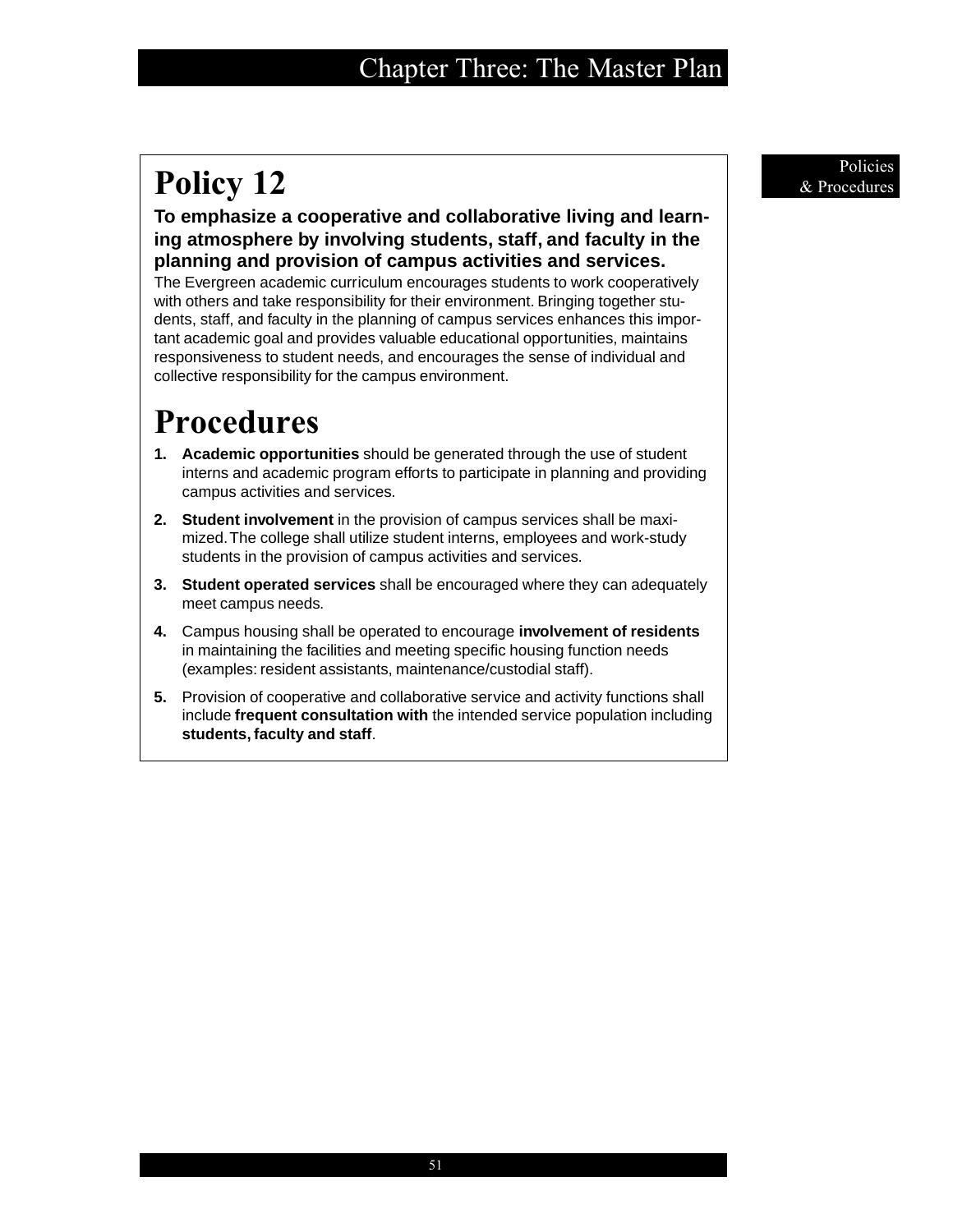### Policies & Procedures

# **Policy 13**

## **To use off-campus resources and facilities in the operation of educational programs when feasible and advantageous to the academic curriculum of the college.**

Valuable educational opportunities are provided in the surrounding community. Evergreen should strive to use these facilities and opportunities when they complement academic programs. This can result in increased interaction with the surrounding community, increased college resources, and reduced expenditures of State money and resources.

- **1.** The feasibility of **using existing off-campus facilities** or jointly operating such facilities with nearby educational institutions or community groups should be investigated as a possible strategy for minimizing expenditures on construction of new facilities.
- **2.** The college shall provide logistical and academic support to students seeking **internships**, volunteer work or employment outside the college as a component of their educational program.
- **3.** The college shall encourage public transit services to provide comprehensive and convenient **transportation links** to the surrounding community. (Also applies to Policy 4.)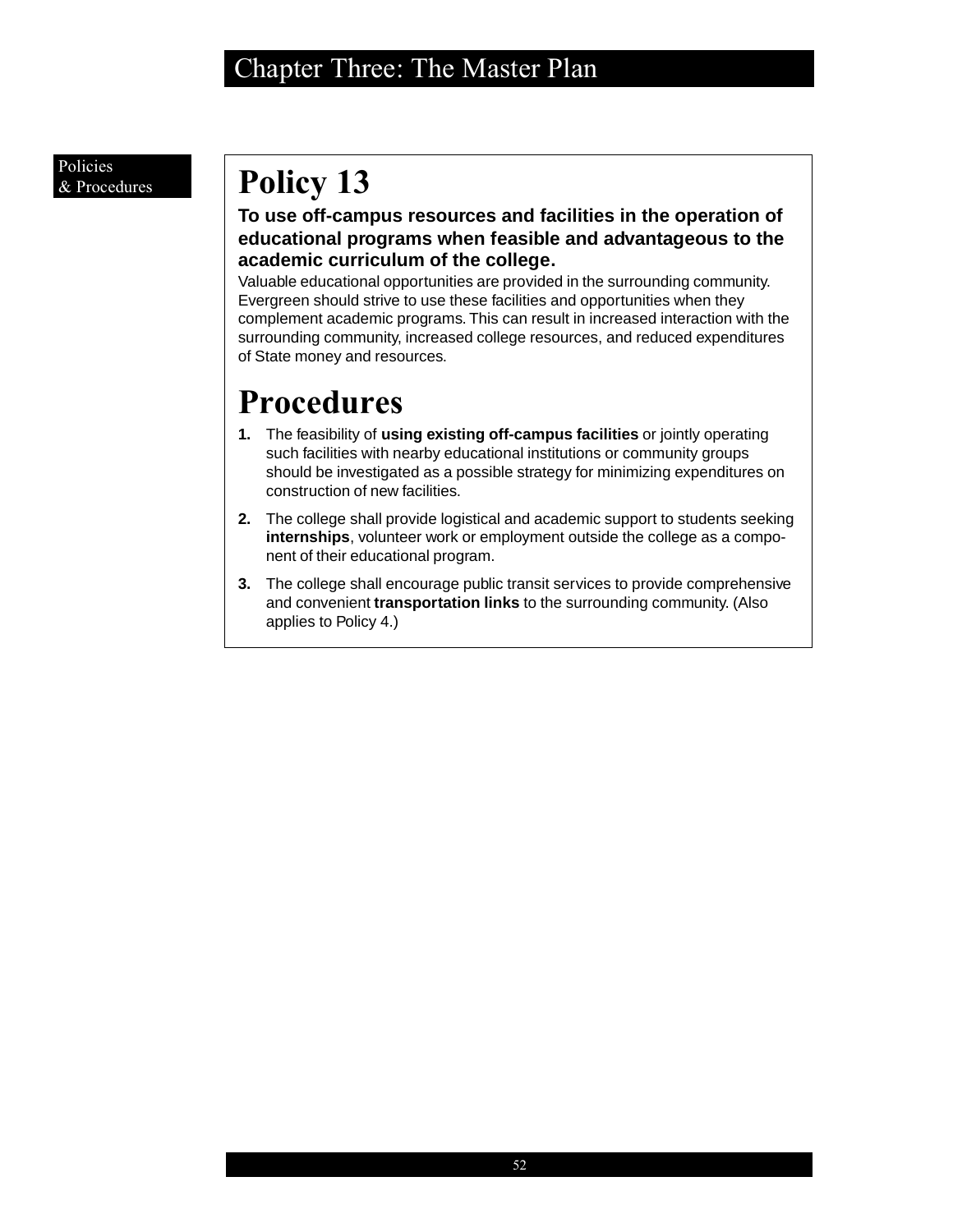# **Policy 14** Policies **Policies**

**To provide access for the surrounding community to services provided on campus where compatible with Evergreen's educational program and campus community needs.**

With Evergreen's academic mission in mind, Evergreen services should consider surrounding community needs and the highest practical degree of public access should be maintained. This should result in increased interaction between Evergreen and the larger surrounding community.

- **1.** The **primary service population** for campus services shall be the campus population itself. Services to the surrounding community shall be of secondary concern.
- **2.** The highest practical degree of **public access**, without compromising the needs of the college, shall be maintained in order to encourage interaction with the surrounding community and meet Olympia area needs.
- **3.** Provisions such as signs and maps shall be made for the **orientation of visitors** who are not familiar with the campus.
- **4.** The college should consider establishment of **private or governmental research facilities** on campus if such facilities clearly demonstrate that they supplement the academic needs of the college community.
- **5.** On a contractual basis, the college should maintain specific **access privileges for other schools or state institutions** in need of Evergreen's. However, this shall not interfere with the priority of campus program needs.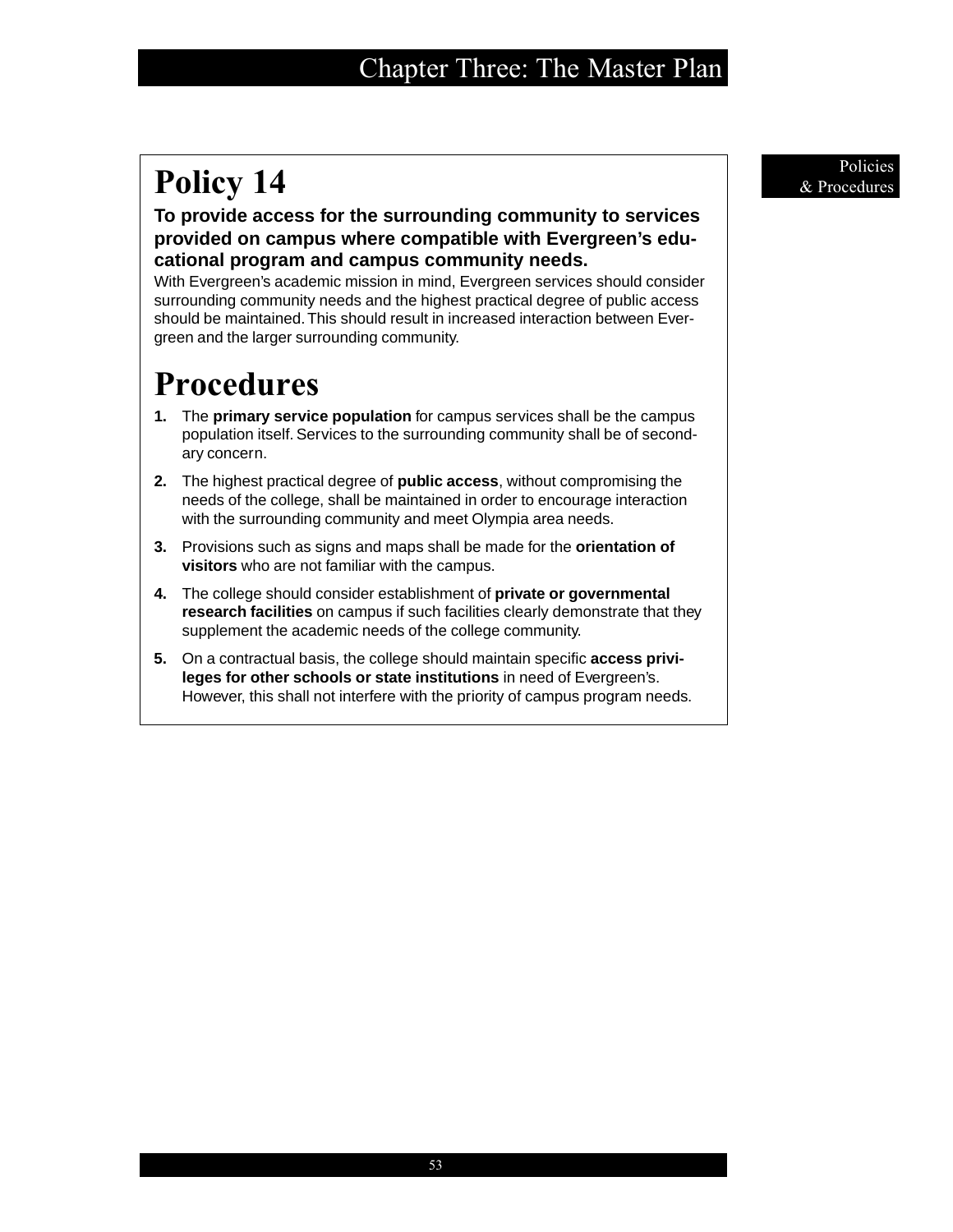# **Policy 15**

## **To foster an effective and responsive planning process for land use through collaborative efforts of the campus community using the Master Plan as a foundation.**

All people who use the campus should have access to and be encouraged to participate in land use planning at the college. A planning process that stimulates active community involvement will help to ensure responsive planning while adding to feelings of responsibility and commitment to the campus environment.

- **1.** The planning process and the Master Plan itself shall be **flexible** while preserving the basic intent of the **Master Plan's goals and policies**.
- **2.** The **expediency of process** shall be maintained throughout the development of proposals while allowing **adequate time for consultation** with the campus community, on and off campus experts, and impact consideration.
- **3.** The campus community shall be **publicly informed** of all major planning proposals and decisions.
- **4. Faculty expertise, academic program efforts**, and other campus resources shall be incorporated into the planning process whenever feasible.
- **5. Explicit and organized means of input** into the planning process shall be provided in order to promote the expression of campus community needs, ideas, and opinions.
- **6.** The **campus community shall be consulted** widely at all appropriate points in the development and management of campus facilities and land.
- **7.** The process of ongoing planning shall be compatible with methods and procedures of **college governance** and **state and local codes**.
- **8.** Facilities and land use planning shall be supportive of ongoing **academic and institutional development** and shall be **responsive** to changing campus needs.
- **9.** Land use and facilities planning shall be coordinated with long and short range **academic planning**, **administrative planning**, and other college **program development**.
- **10. Locatable responsibility** and an **explicitly defined process** for land use and facilities planning shall be maintained.
- **11**. College planners shall monitor **development plans** for the area **surrounding the campus** and ensure that community growth is compatible with campus land use.
- **12.** The **Master Plan** shall be **reviewed and revised** on a regular basis in order to evaluate its workability and keep it updated to incorporate changing needs and issues not yet addressed by the Plan.
- **13.** A **standing committee** for the review of land use proposals shall be created.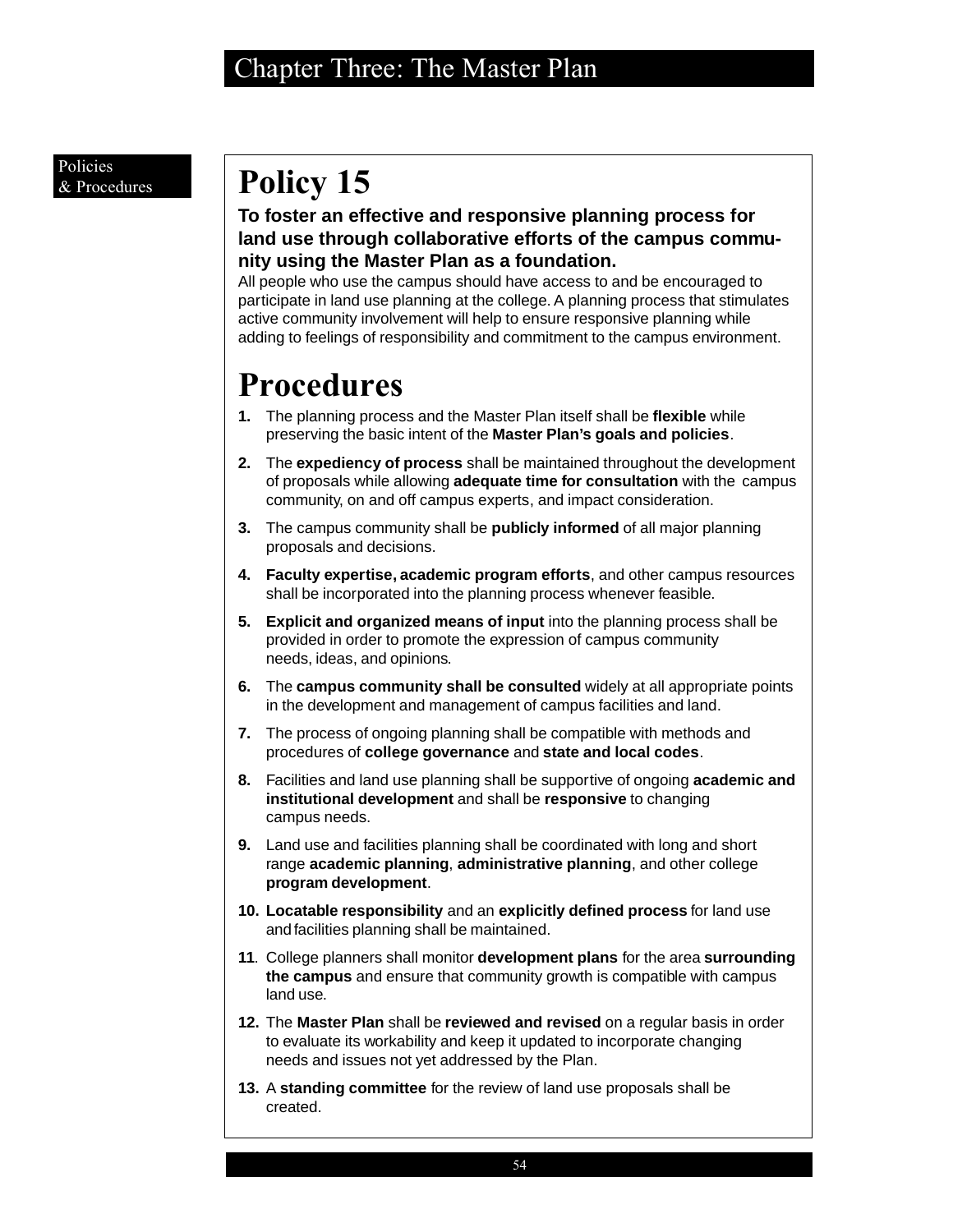# Major Land Areas of Campus Introduction: The Clustering Concept

Original spatial arrangement of the campus was driven by the economic, social, and academic benefits of clustering the college's facilities. Engineers and planners discuss the reasoning behind the creation of a campus Core in *The 1972 Report of the Master Planning Team*:

The site was originally heavily forested and still is in large part. Knowing of the enormous clearing and grading required to construct but a single building or a single road, and wishing to be able to get around easily, it was decided to concentrate buildings and functions into a tightly knit core. This objective has resulted in the clearing and grading of one very large land area for the campus Core functions and smaller areas for residence halls.

Because the cleared and graded areas to accommodate buildings, walks, service roads, plazas, and the utility tunnel overlap each other, perhaps 50 percent less clearing and grading has been required than would have been required by a decentralized plan as was originally envisioned. The result is that great areas of the college property that would have been altered are still in a natural state. Economics in grading, clearing, drainage, roads, and other utilities have also been a logical result of the decision to concentrate activities into a tightly knit core (Durham et al. 1972, page 15).

Concentrating facilities onto a relatively small section of the campus land area promotes convenient maneuverability of the central campus by pedestrians and results in increased social interaction across the population of students, faculty and staff. Leaving large blocks of the land undeveloped is useful for campus activities such as ecological studies and recreation; the widest possible range of options for future land use of these areas is also maintained.

Original planners and architects envisioned that this approach to spatial arrangement would create a variety of settings on the campus: "…if the plans are carefully developed over the years, one should be able to experience every kind of landscape [on campus—from isolated wilderness-like areas to highly sophisticated urban street-like scenes." (Durham et al. 1972, page 16). The current campus, containing an "urban" Core, "rural" Cluster areas, and large "wilderness" areas, illustrates that this vision is a reality.

The distinctive character of each of the major land areas has been well maintained since the original development of the campus. Since the college opened in 197l, all new construction except the Organic Farmhouse has taken place in the campus Core area. Based on feedback on the Master Plan from the campus community, continuing to limit development to the Core and Cluster areas is a priority for maintaining an inviting and healthy campus; projections for future construction intend to adhere to this pattern without significant intrusion into the Reserves.

However, conflicts of land use do arise and may increase as the college grows. Conflicts exist at the boundaries between major land areas—especially between the developed and undeveloped areas—where it is not clear whether priority should be given to the college's maintenance activities or to the forest ecosystem. Conflicts exist within the major land areas where a wide variety of activities take place; for example, heavy recreational use of a Reserve area can have deleterious impacts on its value as a research area. Finally, it is important to determine what situations would warrant the expansion of the Core or any of the Clusters and where exactly this expansion could take place. Establishment of land use zones on campus could possibly address

#### Major Land Areas

Clustering Concept

General Descriptions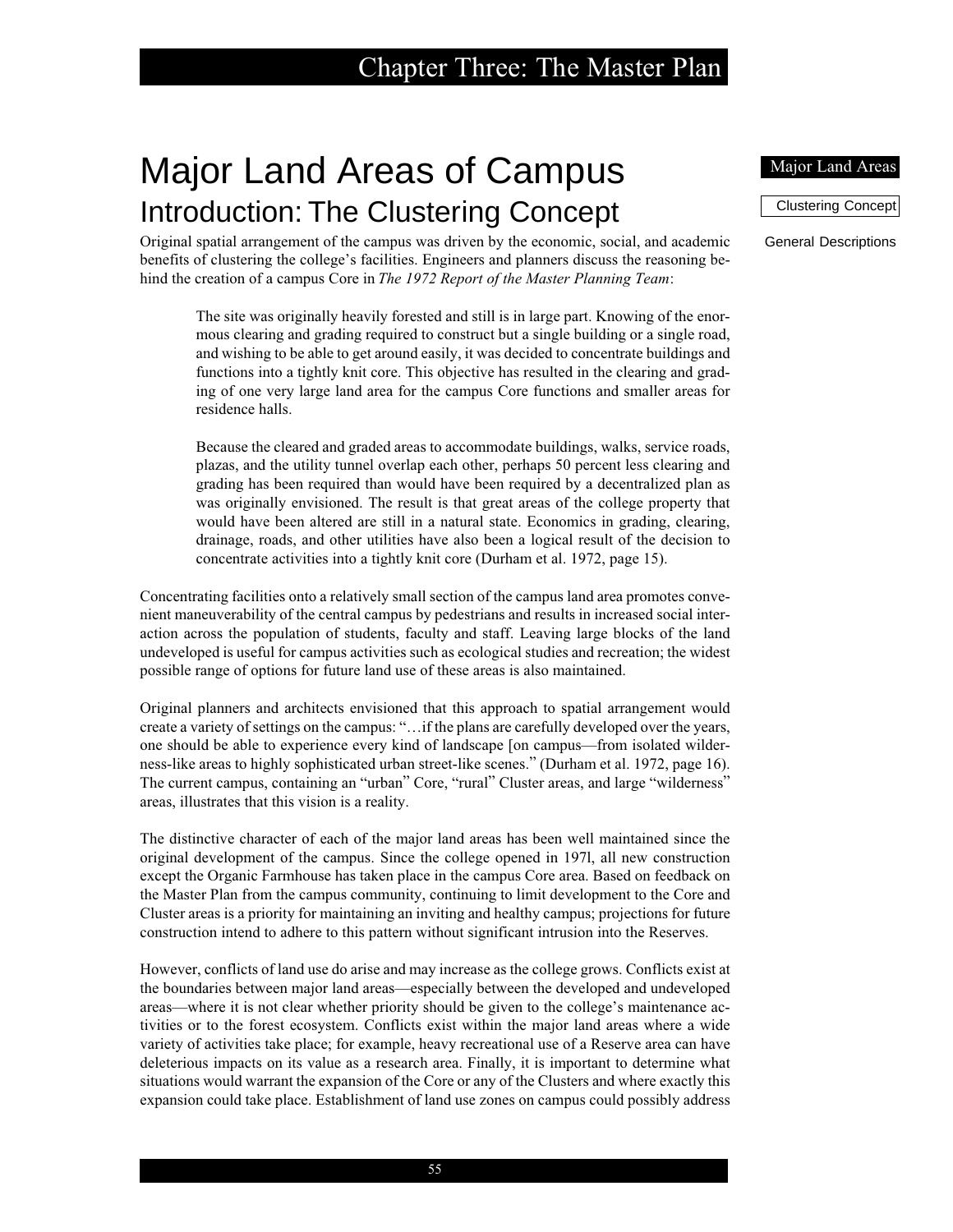#### Major Land Areas

Clustering Concept

General Descriptions

these ambiguities—a recommendation to charge a DTF with evaluation of this possibility is made on page 11 of this document.

# General Descriptions

The following descriptions establish the boundaries and the general activities within the three types of major land areas on campus—the Core, Clusters, and Reserves. Specifics regarding the types of land use occurring on campus can be found in the remainder of Chapter 3 following this section.

## The Core

The geographic center of Evergreen's campus functions as an "urban" core where the major academic, administrative, residential, and recreational facilities are located (see Figure 8). These facilities are clustered on 190 acres of land which is roughly 19 percent of the college property (see Figure 7). The northern edge of the campus Core is defined by Driftwood Road; the eastern edge is Overhulse Place; to the south, the Evergreen Parkway and the edge of B Lot define the boundary; to the west, the edge of the Core is a line joining the edge of B Lot and Dogtooth Lane (See Figure 7).

These boundaries were established in the 1983 Master Plan and they include most of the highly developed areas on campus as well as some undeveloped forest and field areas. Located within the Core are the residential halls, modular housing, the parking lots (excluding F Lot), services and utilities buildings, the athletic field area, the major service roads, and the central Core.

The "central Core" refers to the area of Red Square and the major, multi-use buildings that surround it: the Library, College Activities Building (CAB), Art and Science Laboratories I and II, Seminar Building, Lecture Halls, Communications Building, Art Annex, Longhouse, and Recreation Center. It is the "center of the center" for the campus, which may be confusing (some new terminology would be welcome!). However, it is important to demarcate the central Core since land use activities are most concentrated in this area. Many of the Master Plan policies and procedures (page 36) are most applicable to the central Core as well. For example, the procedures given for Policy 3 (regarding a unity of design) all apply to the central Core; only a portion of them apply to other areas of campus.

Further descriptions of the campus Core are found throughout this chapter. The section that follows, *Land Use: Developed Areas* (page 60), focuses mainly on design and activities of the Core with emphasis on the central Core. The last section of Chapter 3, *Land Use: Undeveloped Areas* (page 93), best describes the activities within the un-built blocks of the Core. Following the existing pattern of clustering campus facilities, these undeveloped areas within the Core are the most likely sites for future construction on campus. However, this should be discussed further as a part of the land use zoning investigation.

## The Clusters

The major campus facilities outside of the campus Core are located within small groups or Clusters. These areas have a limited amount of land area dedicated to fulfilling specific functions that are best provided outside of the Core. Evolving academic programs and changing institutional needs will occasionally create the need to establish new, modify existing, or alter the usage of Cluster areas and facilities. Since grading and installation of utility services and roadways is very expensive, new Cluster facilities should be constructed remote from the Core only when overriding justification can be developed.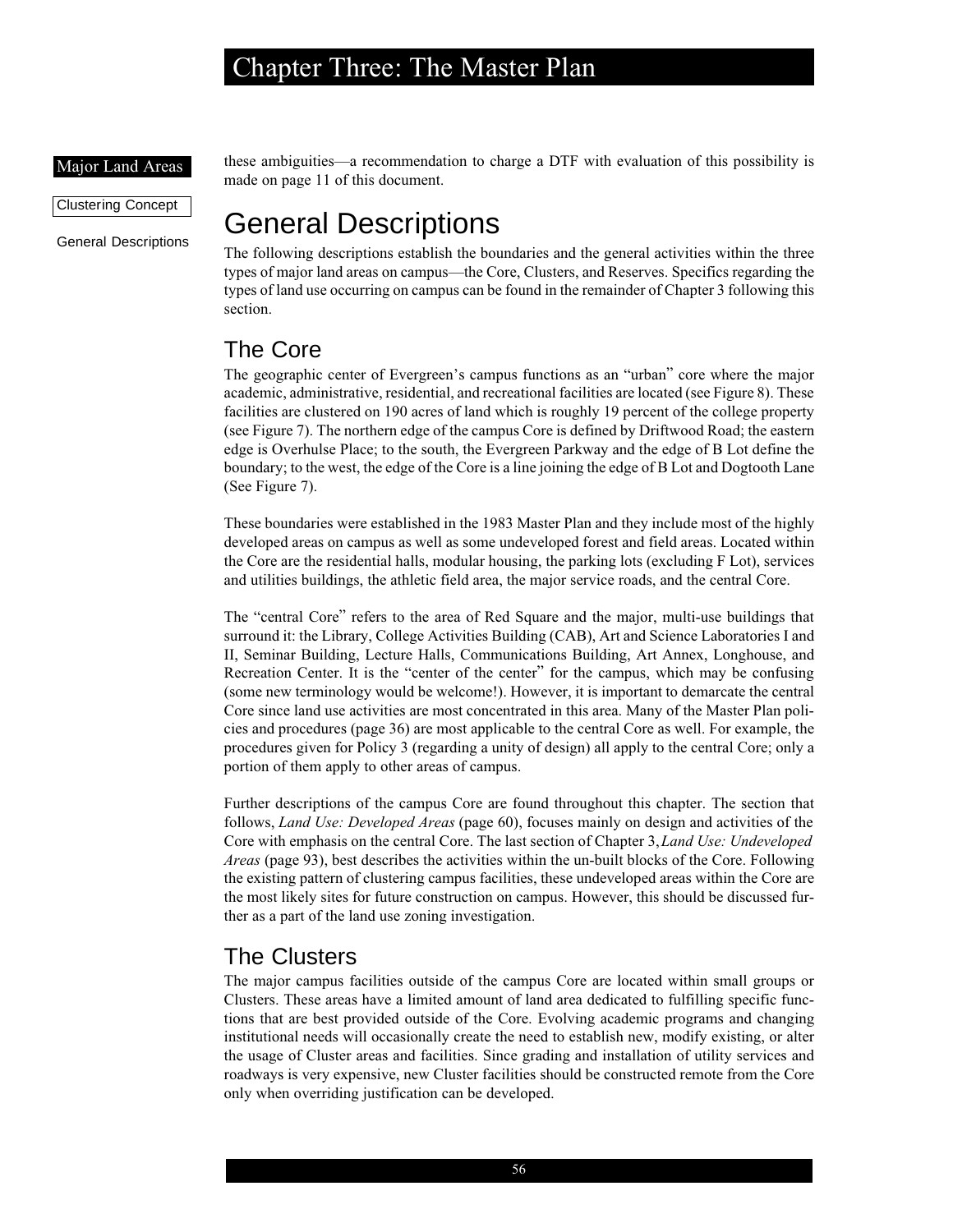The college maintains three outlying Cluster areas from the campus Core, as indicated on Figure 7. They are the Organic Farm, Geoduck House, and the Maintenance Shops Clusters. The Organic Farm is primarily an academic use area while the Corporation Yard is a maintenance and storage facility. In the Geoduck House Cluster, the launch and storage areas are used by the college, but the house itself is currently rented to a grade school. Activities within each of these Clusters are contained within the specified land area.

#### **The Organic Farm Cluster**

The Organic Farm is an outdoor laboratory designed for the study and applications of small scale organic gardening and farming techniques. The entire Cluster area occupies 24 acres of land, historically known as the Churchman tract, on the west side of the Evergreen campus, east of the corner of Lewis and Simmons Roads. Facilities of this Cluster area include a large farmhouse with a classroom, kitchen, and caretaker's quarters, the farm operations building, and several greenhouses and sheds (refer to Appendix A for more detail). Five acres of the land is devoted to agricultural use including a small orchard, blueberries, blackberries, raspberries, vegetable crops and cut flowers.

Primary use of the Organic Farm facilities is by the Practice of Sustainable Agriculture academic program. The facilities are also often used for social events and leisure classes, because the farmhouse classroom space lends itself well to this use. Food grown at the Farm by the Sustainable Agriculture program participants is sold on campus at a student operated farm stand. Community garden plots at the Organic Farm are available for use by members of the college and surrounding community. The location of these plots may need to change in the next few years since the current location is becoming too shadey.

The Farm is managed by the Organic Farm Manager. Funding for the farm manager position is provided by the academics area of the college.

#### **The Geoduck House Cluster**

The Geoduck House Cluster is located on Squaw Point, the northernmost extremity of the college's 3,300 feet of waterfront property. Sunset Beach Drive leads to the Geoduck House from Overhulse Road, providing the only vehicular access to Evergreen's waterfront; a gate across Sunset Beach Drive closes the Cluster area to vehicles between 3:00 pm and 9:00 am. The Geoduck House Cluster occupies approximately 3 acres of the campus property.

The main building in the Cluster was originally used as a small laboratory for marine studies at the college. Marine studies faculty discontinued use of this facility because it was not well suited to academic applications. Currently, the Geoduck House is leased to the Olympia Community School (OCS), a private elementary school, on a year to year basis. Remnants of a formally landscaped lawn surround the building with a small parking area on the north side. OCS has installed 2 playground areas for children.

A boat ramp located in the area is still used by Evergreen's marine study programs and the college stores small boats on the beach periodically. For description of the beach area adjacent to the Geoduck House Cluster, refer to *The Shoreline Reserve*, below.

Storm damage to the bulkhead that protects the road from erosion was repaired during summerfall, 1997. The college was asked by Thurston County to improve the bulkhead culvert leading to Synder Creek making it "salmon friendly", but the college did not make any improvements due to time constraints.

#### Major Land Areas

Clustering Concept

General Descriptions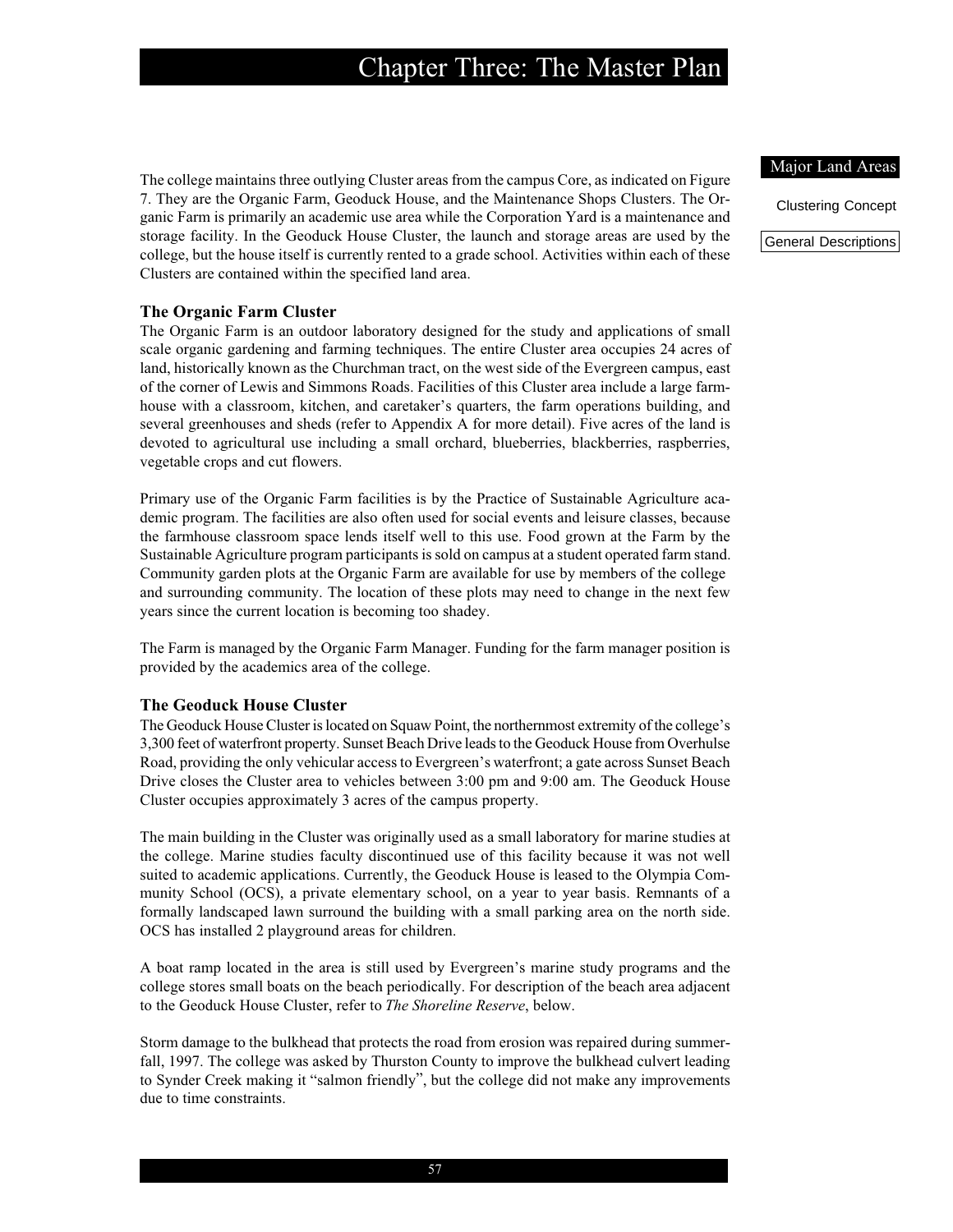#### Major Land Areas

Clustering Concept

General Descriptions

#### **The Maintenance Shops Cluster**

This maintenance facility is situated on roughly four acres of land about one-thousand feet north of the Evergreen Parkway on Driftwood Road. The yard is operated by the Office of Facilities. The area houses campus grounds maintenance, shop, and motor pool garage operations in several shop, garage and storage buildings. For further description of the yard's facilities, see Appendix A.

## The Reserve Areas

The majority of the land areas outside of the campus Core and Cluster areas are referred to as "Reserve" areas (see Figure 7). They are designated as "reserves" because current land use of college property allow a wide range of options for future land use of this area, from development to stringent environmental protection. The natural ecosystems are the predominant features of these areas, although human activities have changed the character of ecosystems in almost all parts of the campus—the entire campus was logged at one time or another before the college purchased the land. Areas such as the meadow north of Driftwood Road were altered more recently during the construction of the college. Nevertheless, this land supports a wide variety of vegetation and wildlife, and has been utilized by academic programs for numerous studies in natural history, field ecology, biology, forestry, and marine sciences. The land is also used for recreational purposes.

For the purposes of land use planning discussions, the Reserves are divided into five areas: the East, South, West, North, and Shoreline Reserves (Figure 7). Land uses within each of these areas are described beginning on page 99. Flora and fauna within the Reserve areas are described in Chapter 2 beginning on page 26.

### **The Shoreline Reserve**

The area designated as the shoreline includes the beach west of the Geoduck House Cluster lawn area. This discussion addresses the area regulated by the Shorelines Management Act of Washington State, RCW 90 .58, which extends 200 feet inland from the ordinary high water mark. This area totals about 27 acres of land.

### **The East Campus Reserve**

The East Campus Reserve is comprised of all campus property east of Overhulse Place, a thin strip of forest north of Driftwood Road (east of Overhulse Road), and south of the campus core east of McCann Plaza. Three major access roads cut through this area—Driftwood Road, Evergreen Parkway and Overhulse Place—and the largest block of forest is bounded by these roads. The East Campus Reserve encompasses 187 acres. The Maintenance Shops Cluster is located within this area, off Driftwood Road (see page 58).

### **The North Campus Reserve**

The North Campus Reserve includes all college property north of Driftwood Road, between Sunset Drive and Overhulse Road, except for the shoreline. This 189 acre area includes woodlands and meadows. Snyder Creek drains the eastern part of the area; the West End Drainage drains the western part; and a smaller creek, between the two larger streams, ends in a small marine slough at the waterfront. The Geoduck House Cluster is located adjacent to the northeast corner of the North Campus Reserve (see above).

### **The West Campus Reserve**

The West Campus Reserve is a 170 acre area located north and west of the Campus Core. The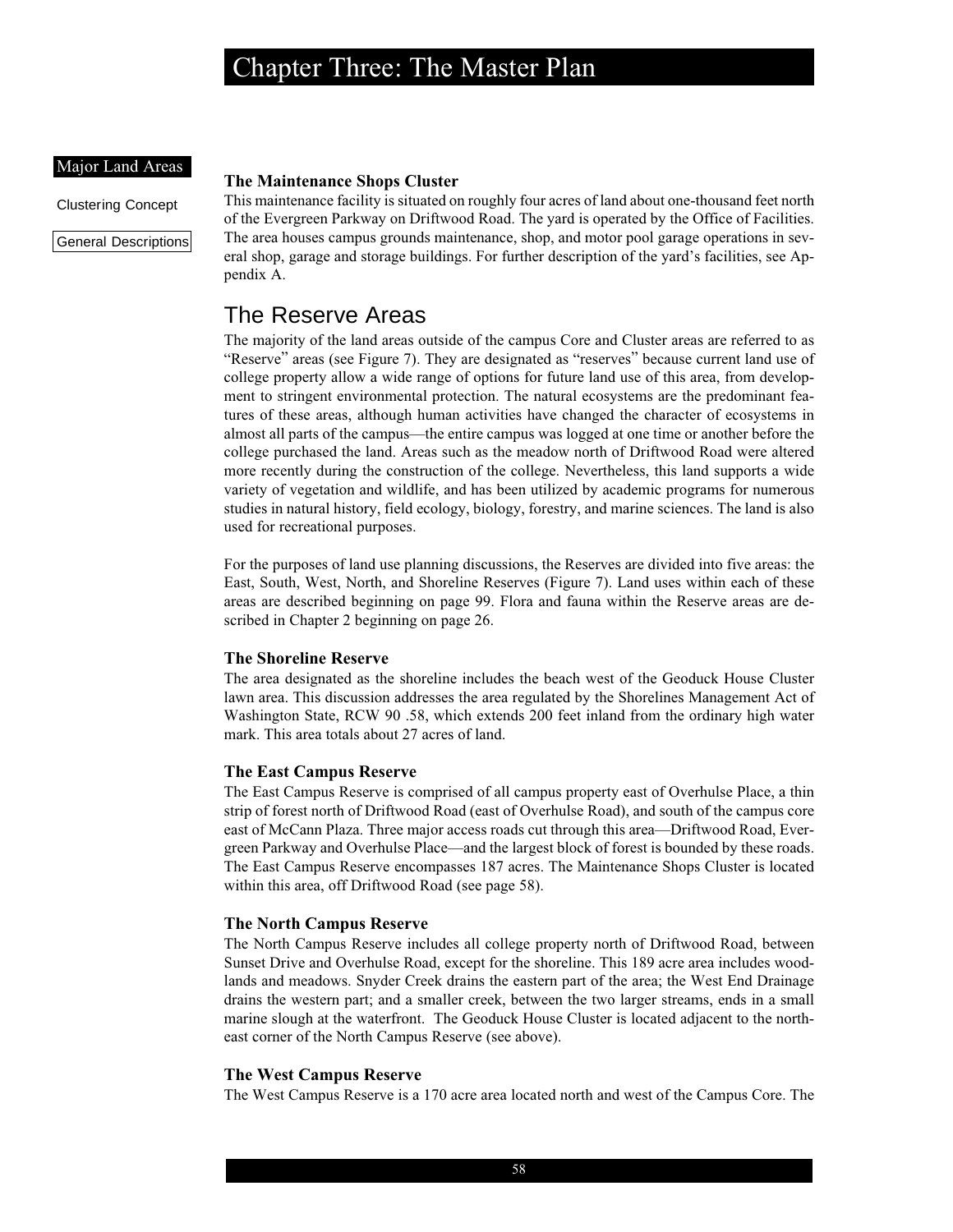area is divided into three sections by Driftwood, Lewis, and Simmons roads. The Organic Farm Cluster is surrounded by the West Campus Reserve.

### **The South Campus Reserve**

The South Campus Reserve consists of 214 acres south of the Organic Farm Trail and the campus Core. It is bordered by Simmons Road to the west, McCann Plaza to the northeast, and the college boundaries on the south and east.

Major Land Areas

Clustering Concept

General Descriptions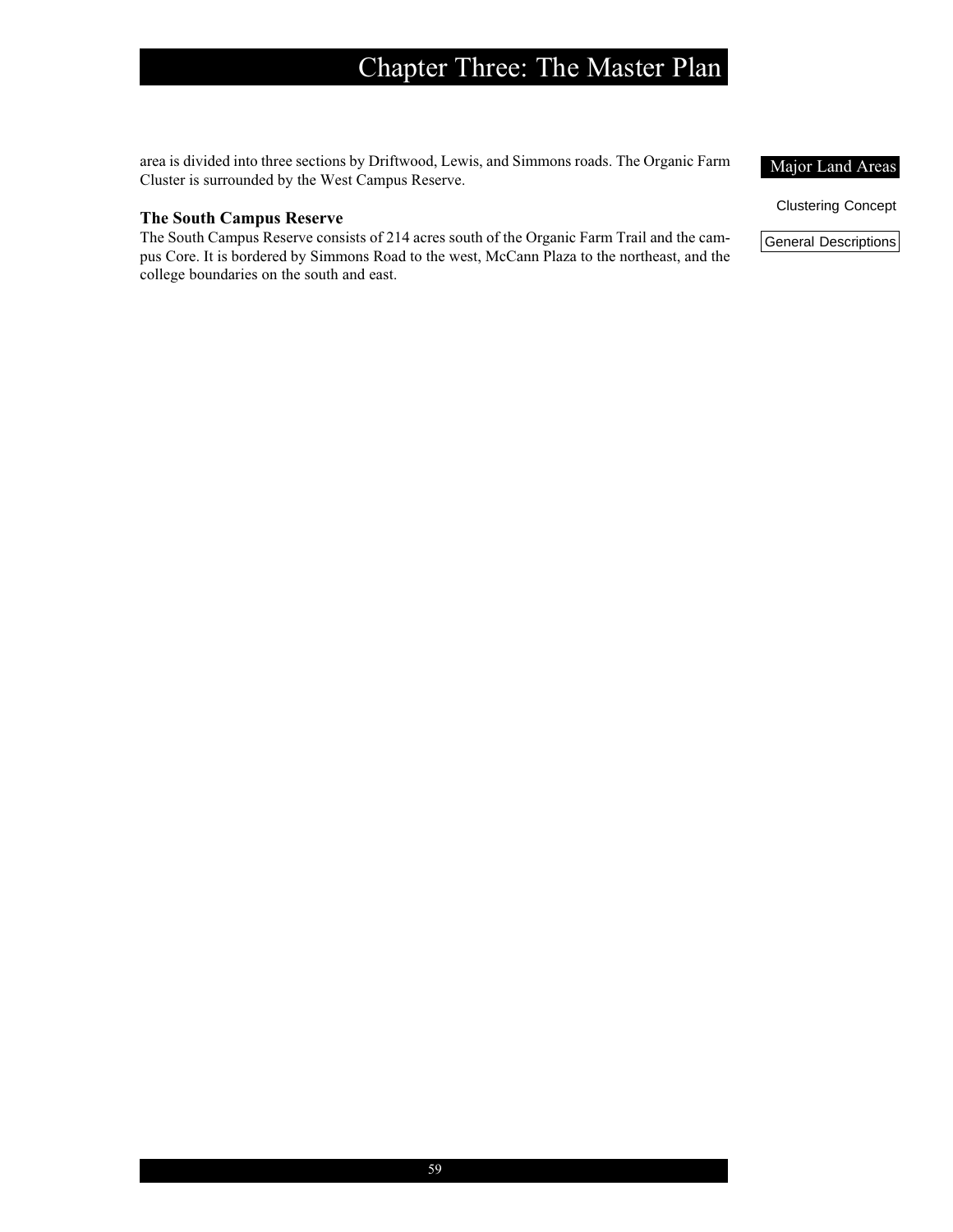### Developed Areas

Buildings

**Utilities** 

**Circulation** 

Modernization

Landscaping

Services & Activities

# Land Use: Developed Areas of Campus

# Campus Buildings Introduction: A Unity of Design

After extensive research and visitation to other campuses, the original architectural planning team for Evergreen initiated a campus design that embraced the stated educational vision for the college within the designated land area. The primary goals of the original design were to create a high degree of cross-campus social interaction, emphasize pedestrian and bicycle modes of transportation, limit costs of construction, and protect the land base. Relationships between spaces, continuity of architectural design and parking solutions were also considered. New construction technologies of the period were studied and used for Evergreen: pre-cast concrete, integration of mechanical and electrical facilities with architectural treatment, operation and maintenance factors, and efforts to create flexibility for future chance (Durham et al. 1968, page 37). Together these concepts created a unity of design for the new, innovative learning institution.

The unity of design mainly applies to the campus Core, and the central area of the Core most particularly—this area is the major focus for activities on campus and the attention given to its design reflects its importance. Some of the design concepts also apply to the Cluster areas; for example, design quality, the design of interior spaces, and the provision spaces for recreation are consistent elements throughout the developed areas of campus. In contrast, strict orientation axes and use of concrete are not necessary in the Clusters and may even interfere with the "rural" character of these areas (see *Major Land Areas of Campus,* page 55). Further discussion of the design and use of the Cluster areas is given on page 56.

This section addresses components of the campus design including spatial arrangement of buildings, pedestrian malls, plazas, pathways, the architectural treatment, and open space.

## Spatial Arrangement

The overall spatial arrangement of the campus is described on page 55 in *Major Land Areas of Campus*. Within the campus Core, the central Core is most heavily concentrated with buildings. This area includes the major facilities of the Library, College Activities Building (CAB), Art and Science Laboratories I and II, Seminar Building, Lecture Halls, Communications Building, Art Annex, Longhouse and Recreation Center. These buildings are arranged around a large pedestrian plaza, popularly known as Red Square, which provides a broad expanse of red brick surrounded by grassy areas with trees and benches. The maximum height of buildings around Red Square is four stories, with the exception of the clocktower. However, no building "appears" to be higher than three stories high from the level of the square because of their secondstory entrances.

### **Relationship of Buildings**

The Core is arranged spatially on two major axes (see Figure 9). The entrance axis points across Red Square through the Library Building toward the Olympic Mountains. The mall axis connects the Recreation Center, the CAB, and the Lab and Lecture Hall Buildings. Two secondary axes parallel the entrance axis and provide logical orientation guidelines for expansion of aca-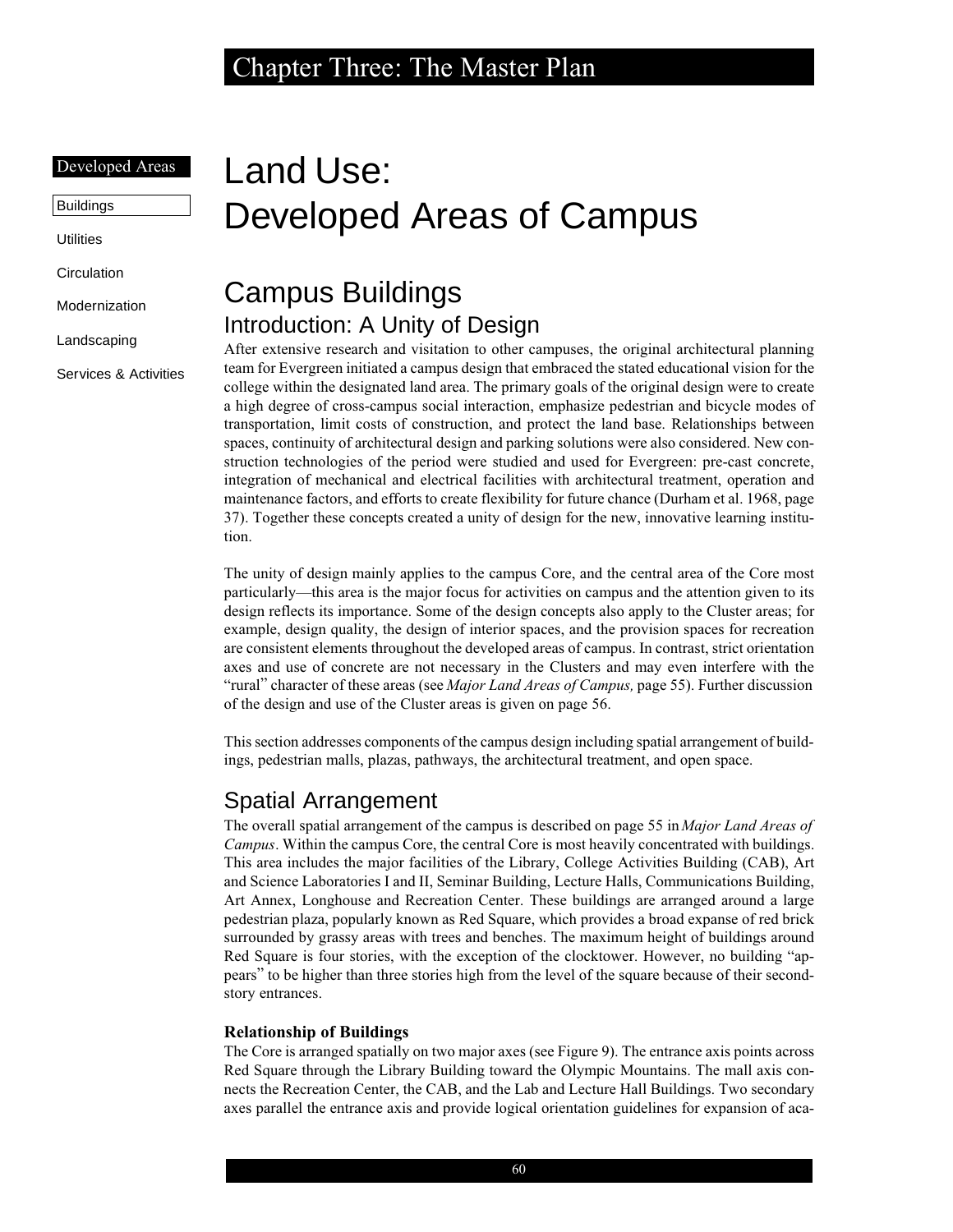demic facilities. The entrance and primary axes were originally intended to provide views of the Olympic Mountains to the northwest. However, the current viewshed from campus is of the forest environment that has grown to block the view of the mountains since the college's construction.

The Library and attached clocktower serve as the central landmark for individuals arriving on Red Square from the main drop-off loop known as Charles McCann Plaza.

An interrelationship of special purpose buildings was established to assure that the buildings considered most academically important would have the greatest psychological and visual impact. Hence, the Library is placed on the main axis for maximum visibility upon arrival in the campus Core. The major pedestrian plaza within the Core area creates a unity with the other buildings that are only slightly less important psychologically such as the student center and the large group instruction building (Lecture Halls) (Durham et al. 1972, pages 45-46).

While the Library Building is clearly a focal point, the overall arrangement of the major buildings clustered around Red Square creates the epicenter for campus activities. From *The Report of the Master Planning Team*:

Although buildings are arranged one to another by function, it might be said that no single building, by function, is central but rather the space between the Library, Student Activities, Science, Seminar Buildings, and the entrance is the center of campus. That this mall contains the large group instruction building (Lecture Halls) only reinforces this concept. Within this space "all paths cross"—not literally perhaps but in a broad sense (Durham et al. 1972, page 18).

In this way the emphasis in planning the spatial arrangement of the campus Core area was on the total campus environment, not just isolated buildings.

One of the principal design concepts of this spatial arrangement was that the buildings should be arranged to encourage mixing of various segments of the campus community. From the original master planners in their Phase II studies: "Particular attention has been given to an arrangement of buildings and campus facilities that encourages the greatest possible interaction of students and faculty." (Durham et al. 1972, pages 45-46). Design of spatial organization and facility size focused on the scale of social interactions. They sought to provide spaces for public and private, formal and informal meetings on both the interior and exterior of the built environment.

#### **Plazas and Pedestrian Malls**

 The term "plaza" denotes an enclosure of space. With the construction of new buildings, additional plazas with seating areas (indoor and outdoor) were created secondary to the main pedestrian mall, Red Square. Some of the considerations in designing these spaces were: nature and extent of enclosure, scale, size and shape, relation to other spaces, surfacing and enhancement, and satisfaction of functional requirements (Durham et al. 1972, page 18). The effect of creating large and small plazas and malls allows a range from public to private interaction in the main campus plaza.

Red Square functions as the primary pedestrian mall in the campus Core. It is the "town square" where people meet or travel across in their numerous daily activities. Other plazas and malls serve as secondary or smaller scale pedestrian areas on all sides of the square. Concrete paving connects Red Square with these smaller plazas and seating areas and forms a network of path-

#### Developed Areas

| <b>Buildings</b>      |
|-----------------------|
| Utilities             |
|                       |
| Circulation           |
| Modernization         |
|                       |
| Landscaping           |
| Services & Activities |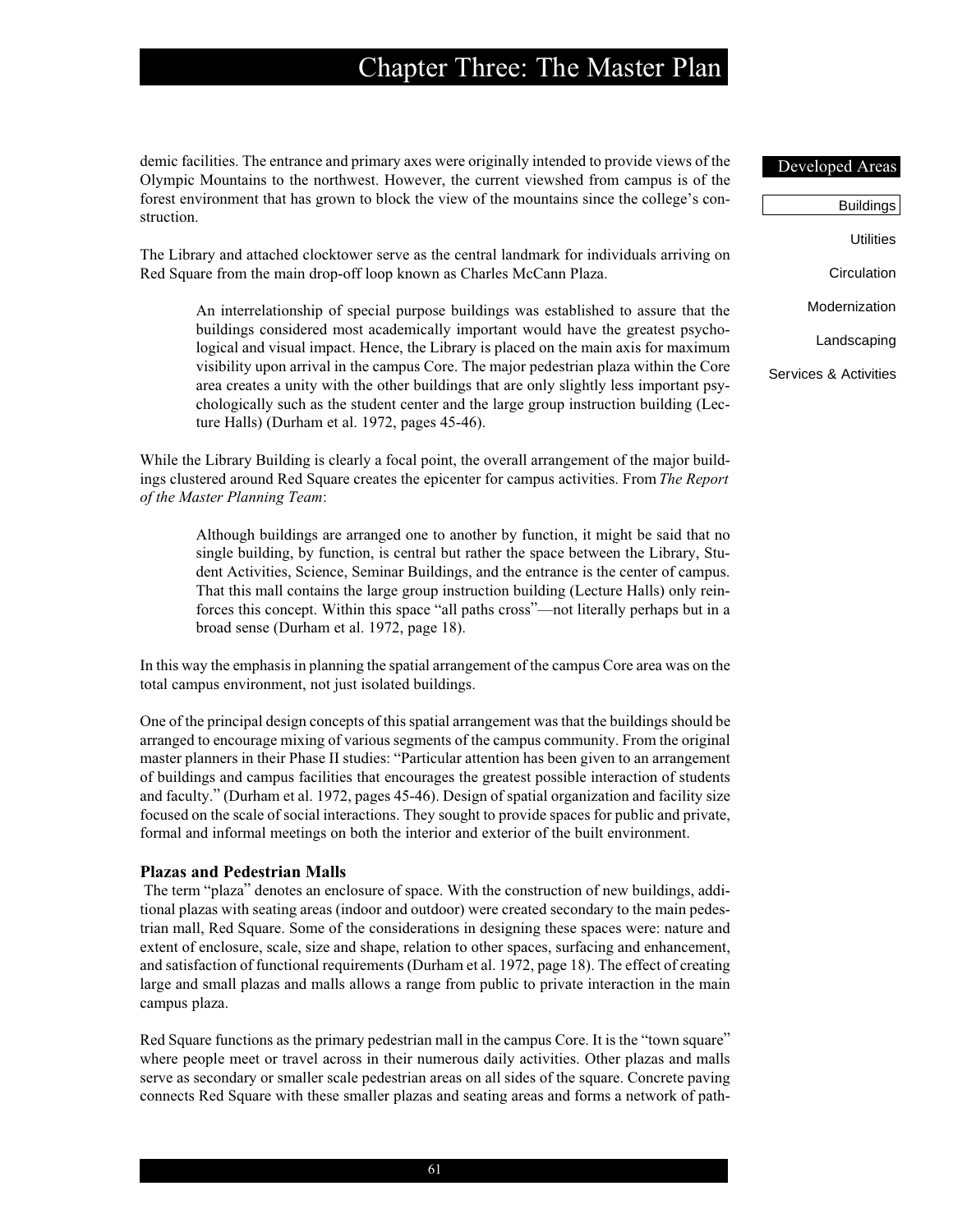### Developed Areas

Buildings **Utilities Circulation** Modernization Landscaping Services & Activities

ways extending from the square to surrounding buildings. This arrangement allows for a sense of open space within the "urban" environment (see Figure 8).

One good example of a major pedestrian mall on campus secondary to Red Square is the College Activities Building (CAB). Contained within this building are food services, the bookstore, a cash machine, student offices, and other services. The second/main floor is set as an indoor street cafe with tables, chairs, couches, and formal plantings. It provides a major indoor meeting place for members of the college community. The building itself encloses a very large space and, to a great extent, utilizes natural light.

### **Pathways**

The path network of the campus Core was planned to strict physical and aesthetic standards. Plazas are located in areas of heavy pedestrian concentration or cross-directional movement. One of the main design criteria for campus pathways is ease of circulation (Durham et al. 1969, page 17). Wider walkways accommodate the heaviest pedestrian flows, and corners in these areas have extra width or diagonal cutoffs. Walkway gradients are not steep, and ramps are provided on most pedestrian routes for individuals in wheelchairs. Pathways are also designed to accommodate service and emergency vehicles in the plaza areas of the campus Core. More information on pedestrian movement in the campus Core can be found in *Circulation*, starting on page 74.

## Architectural Design

Most of the buildings of the campus Core—campus center buildings, residential hall cluster Phase I, and the steam plant in the service and utilities area—are similar in architectural design. Some temporary structures that are pre-fabricated or modular, such as modular housing, also exist in the Core.

Design and construction of facilities was highly influenced by institutional objectives for interaction with social groups and the environment, as well as the technology and building material of the early 1970's. Some of the important aspects of architectural planning at Evergreen include interior space arrangement, ease of modification and flexibility of spaces, materials and structure, weather protection, and ease of operation and maintenance. This section will describe these design concepts.

### **Materials and Structure**

Nearly all the buildings in the central Core, although designed by different architects, share similar structural and architectural characteristics. Concrete is the predominant structural material. Although building with concrete has high initial costs, continuing maintenance needs are minimal. The concrete must be washed about once every five years, but no significant deterioration of the structure occurs. If the buildings in the campus center had been made out of another material such as wood, for example, initial costs would have been lower but continuing maintenance costs would have been tremendous.

The dominance of concrete allows for continuity in the appearance of the buildings of the central Core. Continuity is also emphasized by expression of the structural frames on both the interior and exterior of all concrete buildings. According to original architects and planners, elements of diversity are provided by a variety of textural finishes and architectural composition. The varying structural shapes and arrangements of windows and doors help to reflect different campus activities and allow for "...adequate individual expression, avoid monotony, and achieve a unity in environmental expression as the complex develops through the years." (Durham et al. 1969, page 47).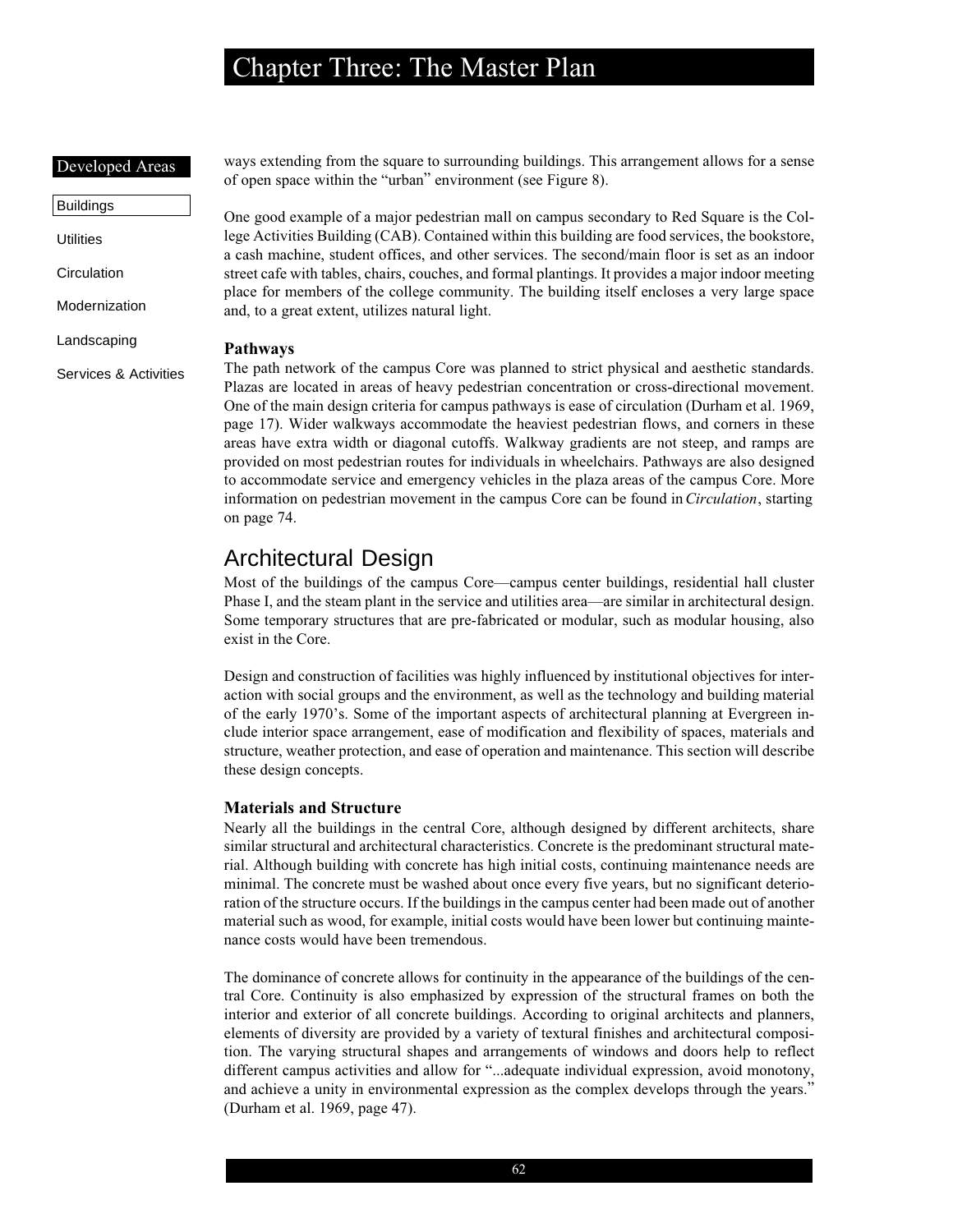The dominance of concrete as a structural material has been praised by some, while others feel that its grayness serves to intensify the often-cloudy Olympia environment and that the architecture should be more colorful. The team that wrote *The Report of the Master Planning Team* is of the former opinion:

The freedom for design innovation given to each architect has fostered an interesting contrast between buildings without loss of harmony and repose. The result as now measured reinforces the wisdom of the decision to limit exterior materials solely to warm-toned concrete. The Team reaffirms its recommendation that no other exterior materials be used on future buildings in the Core area (Durham et al. 1972, page 2).

Planning efforts continue to follow this recommendation, although exceptions have been made. For example, if a concrete exterior had been compulsory for the addition made to the existing Campus Activities Building in 1990, the cost of the structural upgrade necessary to support the heavy material would have been prohibitive. Construction of the Longhouse, an addition to the campus center in 1994, was guided by the design of a traditional northwest coast longhouse. Olympic Peninsula cedar was chosen as the most appropriate material for this purpose.

All surface materials for the buildings were selected and designed to produce a fifty-year usable life. The buildings are of Class A fireproof construction. For more information see the Uniform Building Code available at the Office of Facilities. Structural planning concepts also incorporate the influence of mechanical needs. For example, the floor-to-floor heights of the Library conceal massive air conditioning, heating, and communication systems. The total building design also coordinates multiple structural systems solutions evident in the framing, lighting, suspended ceiling, and acoustical dispersion systems (Durham et al. 1969, page 47).

Over the years, there has been advocation for the use of alternative structural materials and utility systems in campus buildings. The choice of materials for the central Core facilities is somewhat limited if architectural continuity is to be maintained. However, there is room for experimentation in the Cluster areas and in student residences, shops buildings, and other structures outside of the central Core.

#### **Interior Space Arrangement**

Architectural design of the interior of buildings can in many ways determine how well the space is used. Planners and architects studied spatial use at other alternative colleges in order to effectively meet the spatial needs of the architectural design for The Evergreen State College.

A major objective of the early planning efforts for all aspects of the campus environment was to encourage the mixing of different segments of the campus population. That objective was met by provisions in the architectural design that created space for classrooms, offices and lounges on each floor of campus buildings. Each academic building also serves different types of academic programs, which also contributes to the mixing of the campus population.

This major objective of promoting mixing of different segments of the campus population was highly visible for a number of years. Recently, faculty and staff offices and lab space have tended to become constant. Specific areas of the campus are currently recognized by the Evergreen community as the domain of specific faculty and their expertise. Some areas are incrementally being re-defined from highly interactive space to partitioned areas for specified and individually-oriented use. While compartmentalization of space has increased ease of accessibility for specific learning needs, the institution's commitment to re-conceptualization of pro-

#### Developed Areas

| Buildings             |
|-----------------------|
| Utilities             |
| Circulation           |
| Modernization         |
| Landscaping           |
| Services & Activities |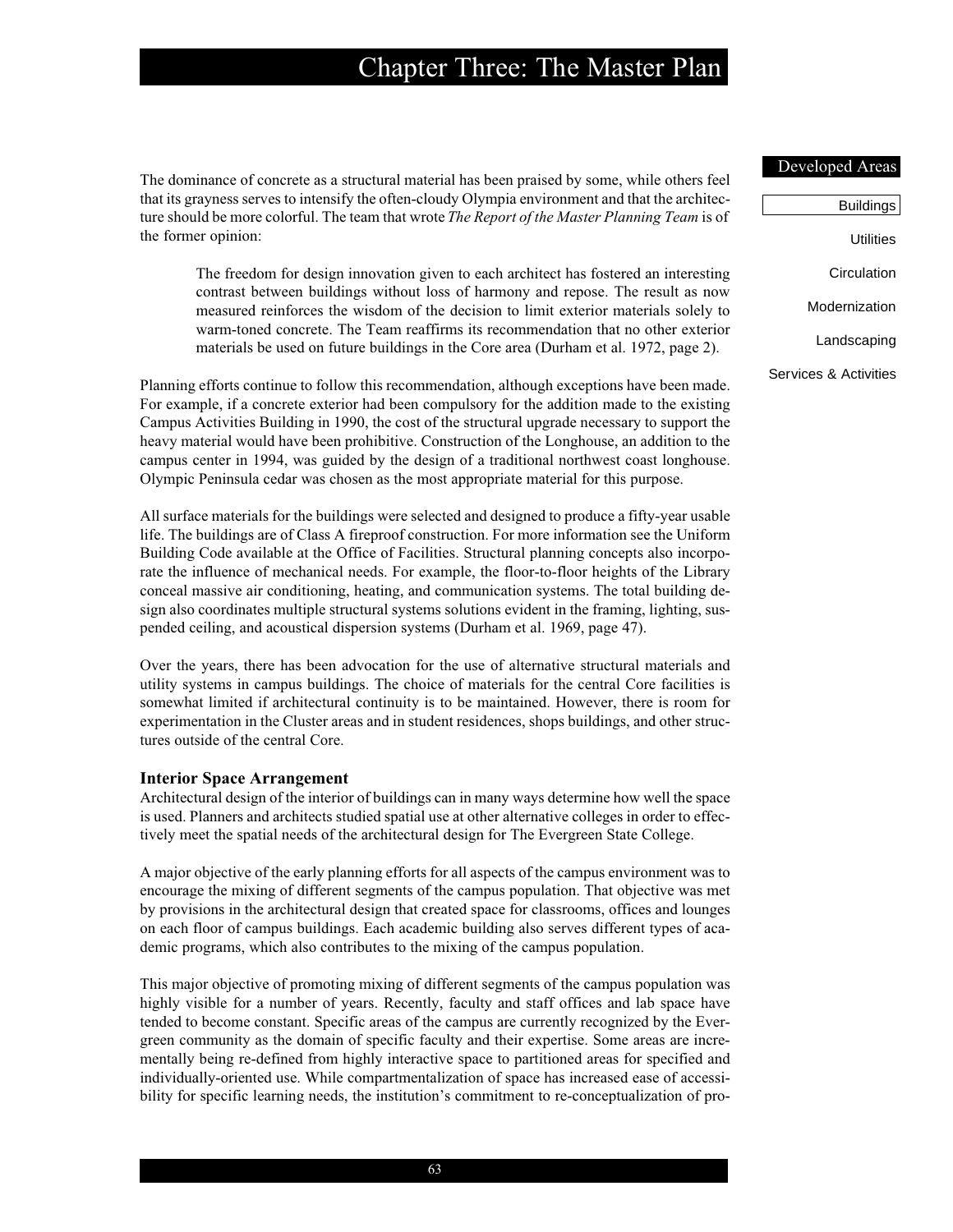#### Developed Areas

Buildings **Utilities Circulation** Modernization Landscaping Services & Activities gram themes and interdisciplinary learning is less visible on the landscape. The pre-design of Seminar II includes design that is intended to help move away from this compartmentalization trend.

The overall variety of shapes and sizes of interior spaces lends itself well to flexibility. Due to increasing student enrollment and student/teacher ratios, classroom space is currently at maximum use and this flexibility has become all the more crucial. Modification of space (see discussion below), reallocation of space and other modernization strategies should be applied in order to accommodate the growing campus population. Refer to page 79 for the discussion of *Modernization*.

The small lounges located in campus buildings also provide a more informal atmosphere where seminars or individuals can meet and converse. These areas contain couches and table lamps, and provide relief from the more formal atmosphere of offices and classrooms. These spaces are similar to the numerous outdoor plazas, and serve the same function. These spaces have also become more crowded as the campus population has increased; informal learning spaces are at a premium during classroom hours both during the day and evening programs.

Another feature of campus building interiors is use of natural lighting. Windows containing large panes of glass allow a great deal of light into campus buildings. This light supplements the interior fluorescent lighting and allows views of the outdoor environment. Although the buildings are oriented to maintain the axes and cluster concepts discussed earlier (see *Relationships of Buildings*, page 60) and not for maximizing solar radiation, they are designed for efficient use of light from the outdoors.

### **Ease of Modification and Flexibility of Spaces**

Campus buildings are designed to accommodate changing space needs of the college, inside and out. Interior partitions can be easily removed and relocated, changing the sites of rooms. The mechanical and electrical system can also accommodate to this modification system.

Exterior modifications are also designed into the structure of the buildings. Most buildings are designed to be built in phases, as actual need of more space arises. Therefore new additions on buildings can incorporate new spatial needs, while fitting into the structural integrity of the existing structures. The College Activities Building, the Seminar Building, and the Recreation Center all have plans for additional phases when the needs arise.

Most of the furnishings and equipment in the buildings is portable and can be relocated fairly easily. This feature enables rooms to be easily remodeled for different purposes. A good example of this ease of modification is the portable seating units in the Experimental Theater. These can be easily removed and used in smaller pieces or one large unit, allowing freedom of set design for productions in the theater.

### **Weather Protection**

One of the important architectural concepts of the original Master Plan was to include overhangs and covered walkways by and between buildings. This objective has only been carried out in part in the campus Core area. Overhangs and breezeways attached to buildings are prevalent, but few covered arcades between buildings exist, making it difficult to stay dry when moving around campus in rainy weather.

#### **Operation and Maintenance Considerations**

Service entrances and loading docks on the basement levels of many of the buildings of the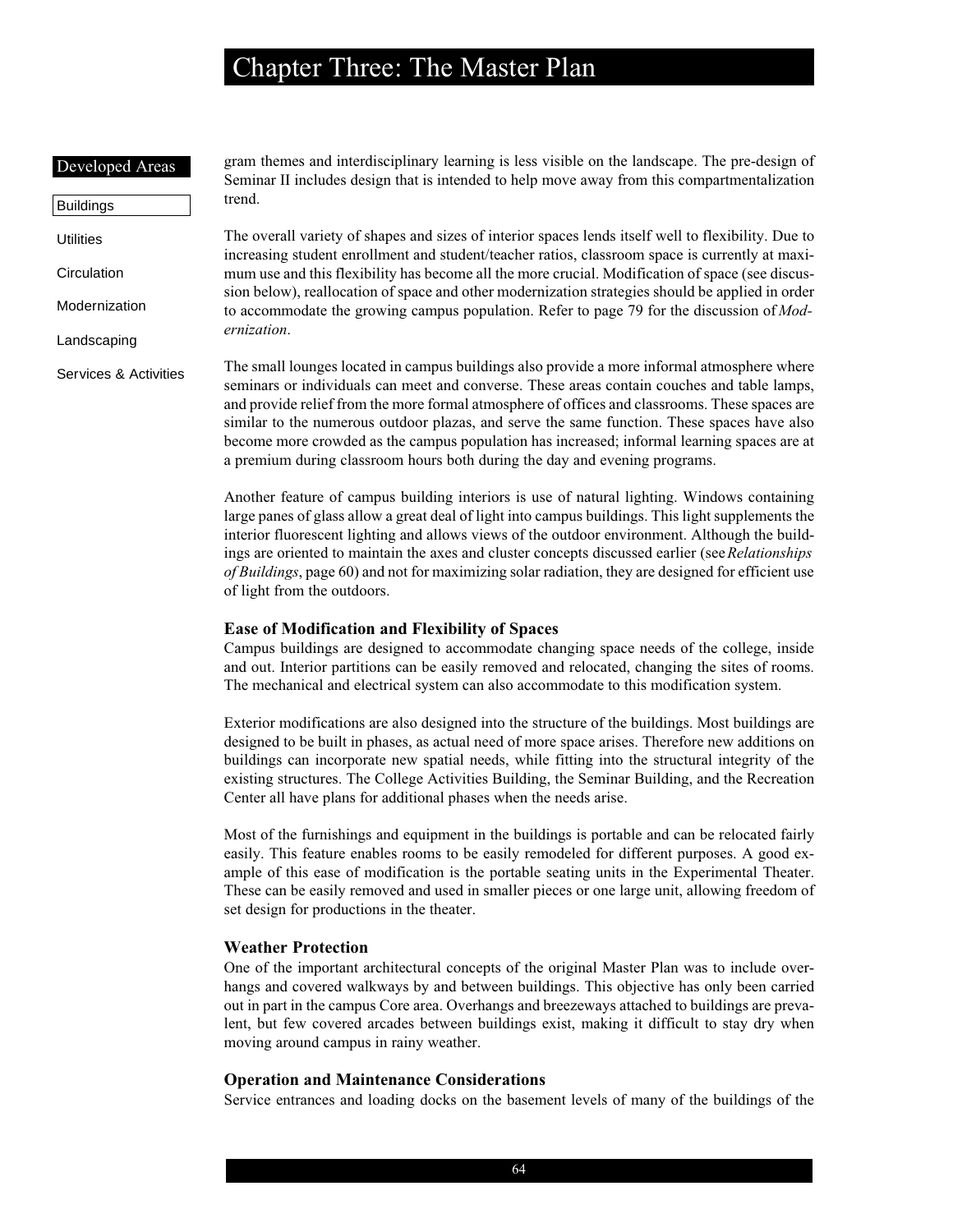campus plaza provide convenient accesses from peripheral service roads and arterials without disrupting the pedestrian nature of the campus. However, certain vehicles must have access to the central Core—to deliver supplies, collect rash, maintain landscaping and buildings, and meet emergency and security requirements—and the design and maintenance of the paved and brick surfaces should allow for this level of use. Non-essential traffic within the pedestrian areas of the Core should be strictly discouraged (see *The Pedestrian Environment,* page 74).

## Open Spaces

Many outdoor areas in the campus Core offer respite from the fast-paced daily routine on campus. In a range of sizes and designs, these spaces offer the opportunity for a variety of social interactions and contribute to the overall campus environment aesthetically. The arrangement of space throughout building clusters of the campus Core center is visually important so as not to create a harsh transition from the developed Core to the surrounding forested areas. Open spaces are described here in four categories: buffer zones, fields, plazas and outdoor seating, and green belts.

### **Buffer Zones**

Buffer zones consist mainly of strips and small areas of forest along the fringe of the campus Core. These forested areas for the most part protect the campus Core from visual and audible impact of arterial roadways. This protection strengthens the pedestrian nature of the campus. People can walk through their daily routine without seeing or hearing cars while in most sections of the campus Core.

### **Fields**

Large fields are found north of the Library, west of the seminar building, and behind the Recreation Center. Currently these areas are for the most part cleared of trees and often used for outdoor social gatherings and class meetings when the weather permits. These fields are potential sites for additional academic buildings. The athletic fields in the east campus Core can also be considered open space, but they also serve a more formal purpose than other open areas.

### **Plazas and Outdoor Seating**

Plazas and outdoor seating areas are found amongst the buildings of the campus Core's center. These areas are also mentioned in *Plazas and Pedestrian Malls,* page 61. Many of these areas contain artificial lighting or are oriented to make good use of natural lighting. Benches and other seating arrangements outdoors can be found throughout the campus Core, allowing one to pick and choose a convenient area in which to converse, relax, or study.

### **Green Belts**

Green belts in the campus Core are areas in which formal landscaping gives relief to the structural intensity of the campus plaza. These can be found in Red Square, and among the buildings in the immediate campus plaza. Green belts consist of trees, grass, and plantings, which enhance and brighten the buildings they surround. More on the theories and design in landscaping can be found in *Landscaping*, page 83.

## Aesthetic Considerations

The aesthetic element of the campus was a major consideration in the design of buildings, pathways and plazas. The continuity of architectural design is visually pleasing, as is the use of open spaces and pathways between buildings. The formal landscaping and the abundance of natural vegetation create an attractive, park-like setting for most areas on campus.

#### Developed Areas

| Buildings             |
|-----------------------|
| Utilities             |
| Circulation           |
| Modernization         |
| Landscaping           |
| Services & Activities |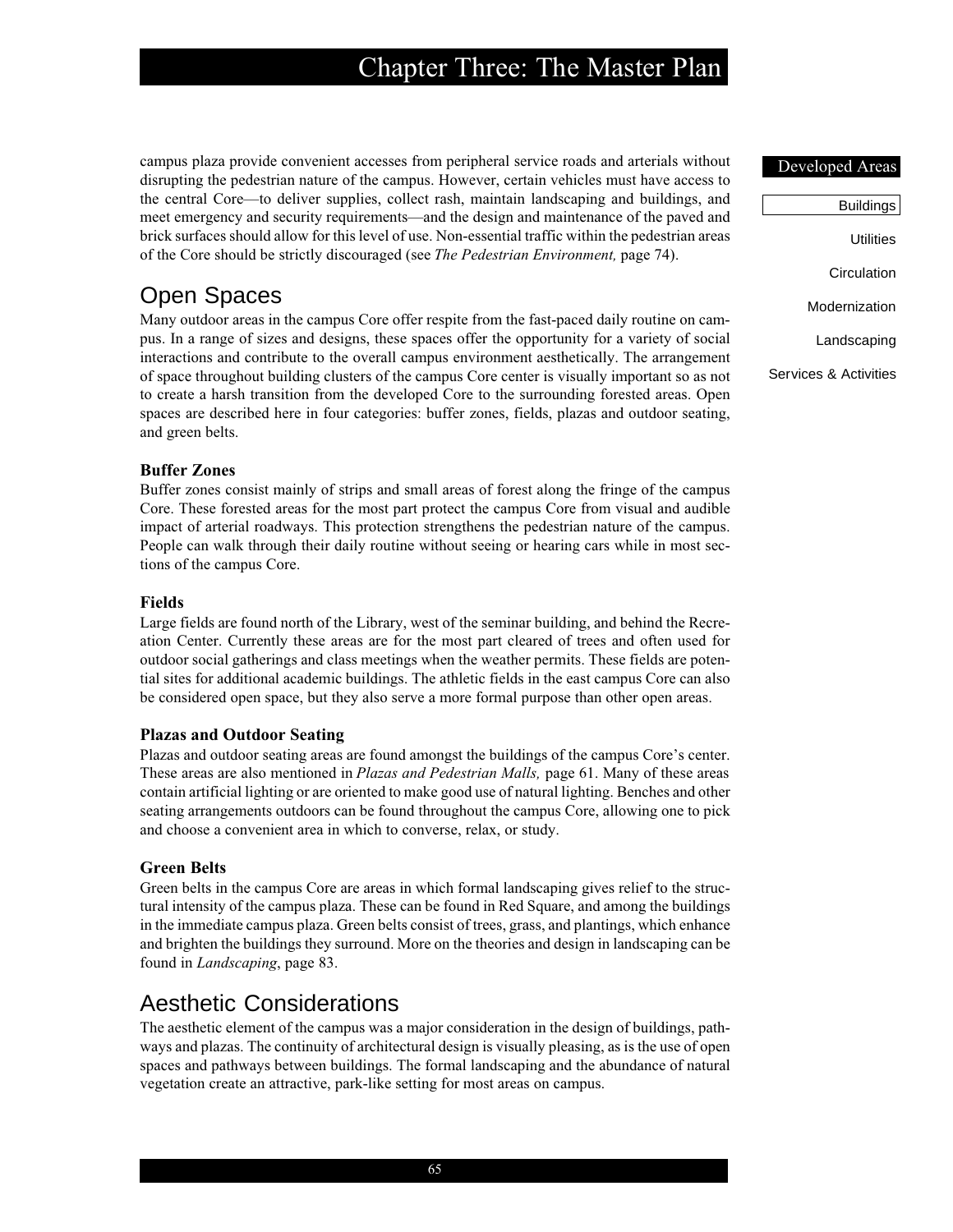#### Developed Areas

| Buildings        |
|------------------|
| <b>Utilities</b> |
| Circulation      |
| Modernization    |
| Landscaping      |

Services & Activities

As mentioned in *Materials and Structure* (page 62), some members of the campus community find the concrete structures of the campus Core to be unattractive and "cold". Given the expense, replacing the concrete is not possible, but other steps may be taken to make the Core visually softer and more comfortable. Changes in lighting and furniture, landscaping, and indoor plantings could all enhance the visual environment. Adding installations of public art could also be a major contribution to the aesthetic environment. The Master Plan calls for further study to determine an overall aesthetic vision for the campus.

## Design Outside of the Core

### **Clusters**

The rural nature of the Cluster areas requires less formal structures, spatial orientation and landscaping than the "urban" campus Core.

The atmosphere of the Organic Farm Cluster is residential. Wood is the primary structural material with woodstoves for heating. The existing farmhouse replaces a similar structure that existed on the property when the land was purchased by the State. The Geoduck house is a twostory residential house constructed prior to the college purchasing. The Maintenance Shops Cluster includes metal, concrete, and wood buildings with the emphasis on function.

## **Outlying Buildings**

Other buildings on campus outside of the campus Core were constructed prior to the purchase of campus property and thus do not reflect the design concepts associated with other college buildings. Some of these structures are used for specific, limited functions. For example, a small house on Driftwood Road is currently used as a weaving studio by Leisure Education. Other structures, such as the Kifer homestead, do not have a designated use and present maintenance and liability concerns that will need to be addressed (Space Efficiency Report, page 15) (See Appendix A).

Paint shop, metal/fabrication shop, wood shop, sign shop, storage, offices, meeting room

## Building List

The following building list was compiled in order to provide a reference for the existing buildings on Evergreen's campus. Further descriptions of the buildings' structure and use can be found in Appendix A. Minor buildings not included in this list are also listed in Appendix A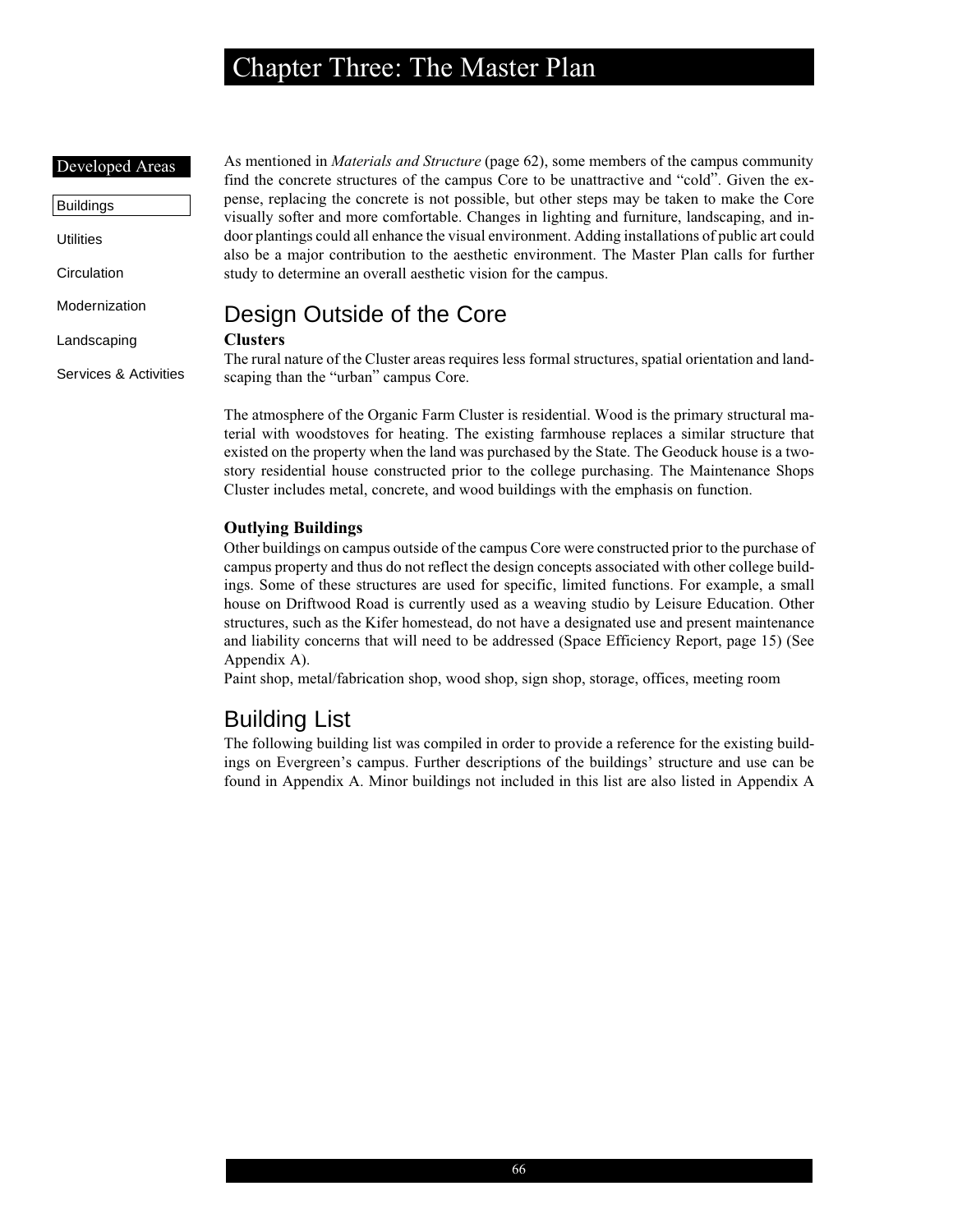| <b>Campus Core Buildings</b>                     |                                                                                                                                                          | Developed Areas                      |
|--------------------------------------------------|----------------------------------------------------------------------------------------------------------------------------------------------------------|--------------------------------------|
| Campus Center                                    |                                                                                                                                                          | <b>Buildings</b>                     |
| Building:<br>Date of Construction:               | Daniel J. Evans Library<br>1971                                                                                                                          | <b>Utilities</b>                     |
| Architect:<br>Gross Sq. Ft.:                     | Durham - Anderson - Freed Architects AIA<br>346,969                                                                                                      | Circulation                          |
| Usage:                                           | Library, Media Services, computer center, classrooms, faculty<br>and staff offices                                                                       | Modernization                        |
| Building:<br>Date of Construction:               | <b>Large Group Instruction (Lecture Halls)</b><br>1971                                                                                                   | Landscaping<br>Services & Activities |
| Architect:<br>Gross Sq. Ft.:                     | Harris - Reed & Litzenberger<br>23,639                                                                                                                   |                                      |
| Usage:                                           | Lectures and seminars                                                                                                                                    |                                      |
| Building:<br>Date of Construction:               | <b>College Activities Building</b><br>1972                                                                                                               |                                      |
| Architect:                                       | Phase I 1972 - Kirk - Wallace - McKinley AIA & Associates<br>Phase II 1990 - Olson - Sundberg Architects                                                 |                                      |
| Gross Sq. Ft.:<br>Usage:                         | 112,239<br>Food services, bookstore, college FM radio station, student<br>activity coordinating offices, bike repair, conference services,<br>classrooms |                                      |
| Building:<br>Date of Construction:               | <b>Science Lab Phase I</b><br>1972                                                                                                                       |                                      |
| Architect:<br>Gross Sq. Ft.:                     | Naramore - Bain - Brady & Johnson<br>85,268                                                                                                              |                                      |
| Usage:                                           | Science laboratories, classrooms, faculty offices, shop areas                                                                                            |                                      |
| Building:<br>Date of Construction:               | <b>Science Lab Annex</b><br>1973                                                                                                                         |                                      |
| Architect:                                       | Phase I 1973 - Naramore - Bain - Brady & Johnson<br>Phase II 1988 - The Miller / Hill Partnership                                                        |                                      |
| Gross Sq. Ft.:                                   | Phase III 1992 - Carlson / Ferrin Architects, P.S.<br>27,377                                                                                             |                                      |
| Usage:                                           | Art laboratory, art studios, critique room, receiving dock                                                                                               |                                      |
| Building:<br>Date of Construction:<br>Architect: | <b>College Recreation Center</b><br>1972<br>Phase I 1972 - Robert Billsbrough Price FAIA & Associates<br>Phase II 1987 - Cummings - Schlatter Associates |                                      |
| Gross Sq. Ft.:<br>Usage:                         | Loschky - Marquard & Nesholm<br>115,680<br>Recreation and wellness activities, health services, staff<br>offices, classrooms                             |                                      |

Building: **Seminar Building Phase I**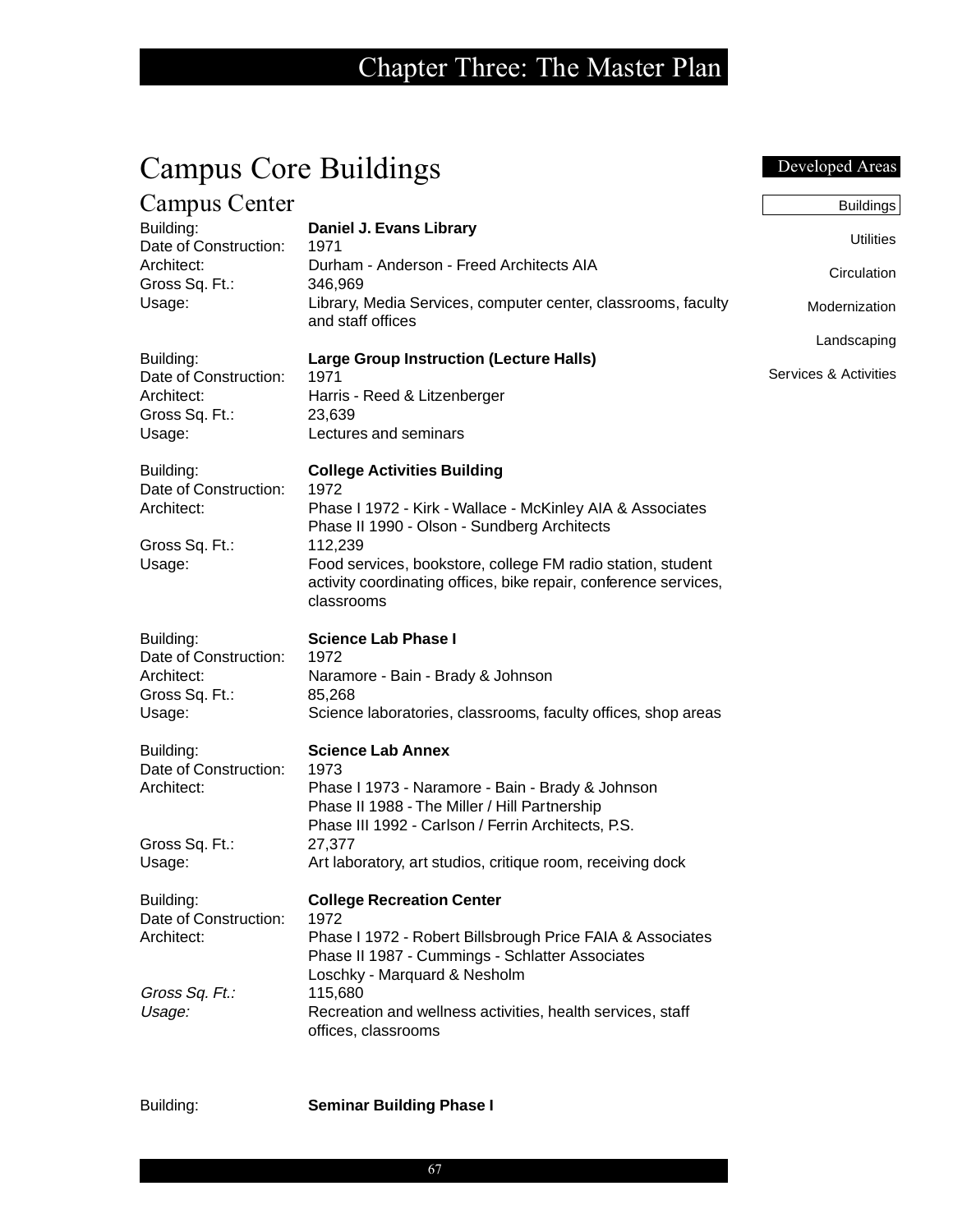## Developed Areas Buildings Utilities **Circulation** Modernization Landscaping Services & Activities Date of Construction: 1974 Architect: The Bumgardner Partnership Gross Sq. Ft.: 44,910 Usage: Classrooms, faculty offices, counseling services, Police Services, EF Language School Building: **Science Lab Phase II** Date of Construction: 1975 Architect: Naramore - Bain - Brady & Johnson Gross Sq. Ft.: 90,157 Usage: Science laboratories, classrooms, faculty offices, shop areas, facilities office Building: **Communications Lab** Date of Construction: 1977 Architect: 1977 Walker / McGough / Foltz / Lyerla Addition 1996 - Buffalo Design Inc. Gross Sq. Ft.: 116,298 Usage: Performing arts, classrooms, faculty offices, staff offices Building: **Longhouse Education and Cultural Center** Date of Construction: 1995 Architect: Jones and Jones Gross Sq. Ft.: 12,177 Usage: Native American programs, classrooms, staff office, commercial kitchen Building: **Seminar Phase II** Date of Construction: 2003, projected Architect: Pre-design phase Gross Sq. Ft.: 144,000 Usage: Classroom, faculty offices, staff offices Residences Building: **Student Residences Phase I (A-D)** Date of Construction: 1971-72 Architect: The Bumgardner Partnership Gross Sq. Ft.: 108,506 (4 units) Usage: Student residences Building: **Modular Housing** Date of Construction: 1971 Architect: St. Regis Fabricated Structures Gross Sq. Ft.: 30,096 (19 units) Usage: Student residences Building: **Student Residences Phase II (E-K)** Date of Construction: 1987 Architect: Michael and Lakeman AIA Gross Sq. Ft.: 60,695 (7 units) Usage: Student residences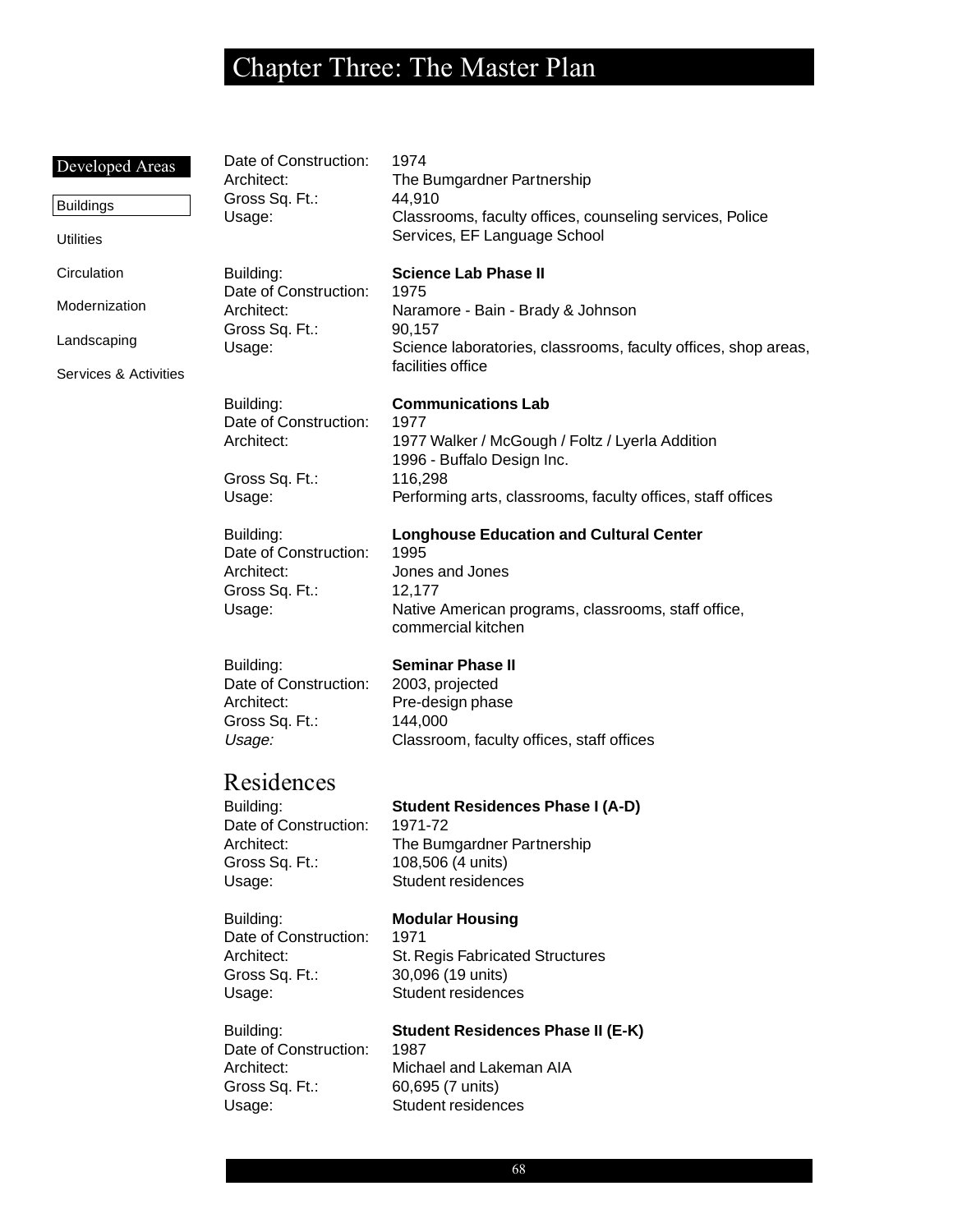|                                        |                                                                                             | Developed Areas       |
|----------------------------------------|---------------------------------------------------------------------------------------------|-----------------------|
| Building:                              | <b>Student Community Center</b>                                                             |                       |
| Date of Construction:                  | 1987                                                                                        | <b>Buildings</b>      |
| Architect:<br>Gross Sq. Ft.:<br>Usage: | Michael and Lakeman AIA<br>7.268<br>Student Community Center, food services, branch of book | <b>Utilities</b>      |
|                                        | store, laundry, mail boxes, audio-visual equipment/viewing<br>room                          | Circulation           |
|                                        |                                                                                             | Modernization         |
| Building:                              | <b>Student Residences Phase III (N-U)</b>                                                   |                       |
| Date of Construction:                  | 1989                                                                                        | Landscaping           |
| Architect:                             | Michael and Lakeman AIA                                                                     | Services & Activities |
| Gross Sq. Ft.:                         | 62,412 (7 units)                                                                            |                       |
| Usage:                                 | Student residences                                                                          |                       |

# Other Buildings in the Core

| Building:             | <b>Central Utility Plant</b>                    |
|-----------------------|-------------------------------------------------|
| Date of Construction: | 1971                                            |
| Architect:            | Bouillon - Christofferson & Schairer            |
| Gross Sq. Ft.:        | 24.912                                          |
| Usage:                | Heating and cooling equipment, basketball court |

| Building:             | <b>Covered Recreation Pavilion</b>          |
|-----------------------|---------------------------------------------|
| Date of Construction: | 1973                                        |
| Architect:            | Robert Billsbrough Price FAIA & Associates  |
| Gross Sq. Ft.:        | 18.559                                      |
| Usage:                | Recreational activities, outdoor assemblies |

# Buildings in Cluster Areas

| Building:             | <b>Organic Farm House</b>                                  |
|-----------------------|------------------------------------------------------------|
| Date of Construction: | 1972                                                       |
| Architect:            | Jon Collier                                                |
| Gross Sq. Ft.:        | 3.478                                                      |
| Usage:                | Classroom, kitchen, caretaker's apartment                  |
| Building:             | <b>Shops</b>                                               |
| Date of Construction: | 1971                                                       |
| Architect:            | 1971 - Bennett & Johnson AIA & Associates                  |
|                       | 1971 - Bennett - Johnson - Slenes & Smith AIA & Associates |
| Gross Sq. Ft.:        | 12,710                                                     |
| Usage:                | Paint shop, metal/fabrication shop, wood shop, sign shop,  |
|                       | storage, offices, meeting room                             |
| Building:             | Garage                                                     |

| Building:             | Garage                                                 |
|-----------------------|--------------------------------------------------------|
| Date of Construction: | 1971                                                   |
| Architect:            | Bennett & Johnson AIA & Associates                     |
| Gross Sq. Ft.:        | 2.709                                                  |
| Usage:                | Automotive services, motor pool and mechanics' offices |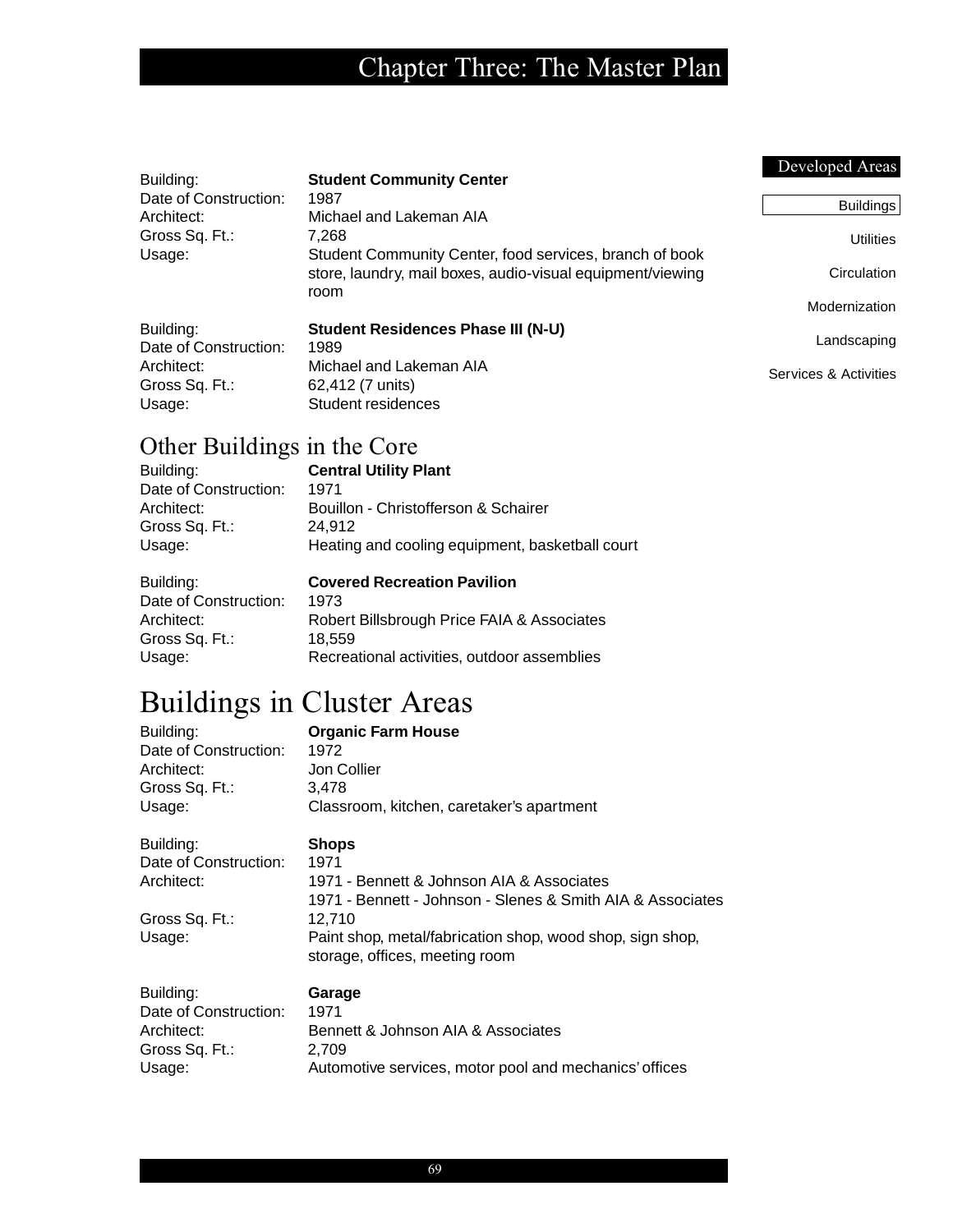### Developed Areas

Buildings

**Utilities** 

**Circulation** 

Modernization

Landscaping

Services & Activities

# **Utilities**

## Introduction

This section is intended primarily as a reference for existing utilities on campus. Current proposals and ideas for improvements in utility and control systems are also addressed. However, it is important to recognize that the current placement and type of utilities was in part dictated by the services already in place when the college property was purchased. Major alterations in the type and design of utilities are extremely costly and therefore modifications, then and now, can be expected to occur only rarely.

Steam heat, chilled water cooling, electrical feeders, and communications systems are extended to all campus plaza buildings through a system of utility tunnels shown in Figure 10. Additional water, natural gas, electrical, and sanitary sewer lines are indicated in Figure10 as well. The dormitory cluster is served by a buried extension from the utility tunnel system.

Two of the campus utilities, water and sanitary sewer, are provided by the City of Olympia based on an agreement made during the initial planning of the college infrastructure. The City continues to be committed to this agreement and asserts that development permitted outside of Evergreen's boundary should not have an affect on the supply or cost of this service.

The campus is fitted with original Honeywell Delta 2000 controls, except it has a more recent control console. These controls are now being changed to direct digital control technology, manufactured by Circon, Inc. In addition, the Central Utility Plant has a modern Johnson Controls, Inc. Metasys system.

All campus utilities are linked to a programmable, centrally controlled monitoring system. In addition to providing centralized control for building fans, heating and cooling, water, and electricity, the central monitoring system reports all openings of exterior doors during off-hours, and all fire alarm system responses to excessive heat or smoke. These events trigger a computer output in the Central Utility Plant, the Police Services Office and the Shop of Building Energy Management.

## Natural Gas

A Puget Sound Energy Company line runs across the campus Core area beneath the old roadbed of Overhulse Road, just west of the athletic/recreation field. The college currently uses natural gas for science lab equipment, and pottery kilns, and steam generation boilers (steam is used to heat major campus buildings, see page 73). Figure 10 indicates the location of on-campus gas lines.

## Oil

The boilers in the steam plant can be fired on No. 2 fuel oil in the event that the natural gas supply system is interrupted. This fuel is stored in five double-walled tanks with a combined capacity of 100,000 gallons; the tanks are buried adjacent to the Central Utility Plant.

## **Water**

In accordance with an August 1969 agreement with the City of Olympia, Evergreen paid a major share of the cost for water main extension to the campus, and paid for a 750,000 gallon reserve capacity at the City's 2,000,000 gallon storage reservoir on Elliot Road. The City continues to be committed to providing the college with the capacity necessary to serve the campus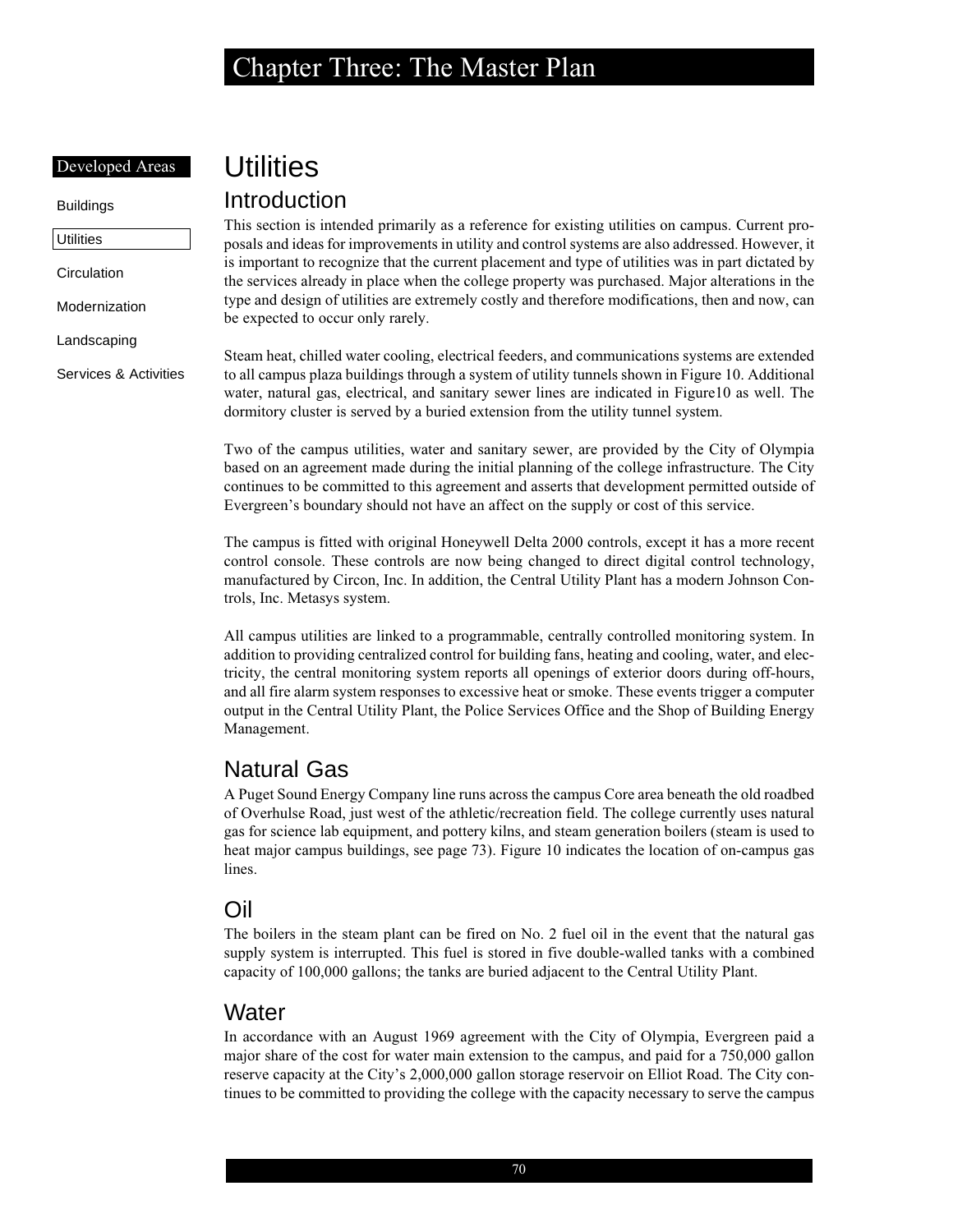(see *Sanitary Sewer*, below).

The water system presently serving the college consists of a twelve inch main along Kaiser and Overhulse Roads, plus the 750,000 gallon reserve storage capacity in the City reservoir. Also included in that initial agreement was a future water main extension along the college's northern boundary just north of Driftwood Road. This extension would provide the college with an reliable service loop. A break in either line would simply cause the closing of that portion of the water main system and allow continued flow along the remainder of the lines. A more recent alternative proposal is to install a new water main from the City's new water supply at Allison Springs, off Delphi Road near Mud Bay. This would similarly provide the college with reliable water service.

The on-site water system was designed as a closed system and designed for 5,000 gallons per minute (gpm) flow at the farthest residential area.

Evergreen has two 1,000,000 gallon ground level storage reservoirs which operate at approximately eighty percent of capacity normally. The interior and weather-exposed exterior surfaces of the reservoirs were stripped and surfaced with epoxy coatings in the summer of 1996. They supply water to the pump station, which is fitted with electrically driven pumps for normal operation and diesel-powered pumps for emergency operation. The water system could easily be fitted with an elevated storage tank if needed in the future (Arvid Grant and Associates, Inc. 1980, page II-2). On-campus water lines are shown in Figure 10.

## Sanitary Sewer

Through an agreement with the City of Olympia (mentioned above), the college paid a major portion of the cost of installing the Grass Lake/Percival Creek Interceptor System (that which currently serves the college's sanitary sewer needs). In that agreement, the City contracted to provide sanitary sewage facilities and service to "accept/transmit/treat all sewage received from TESC", with peak sanitary flow not to exceed 6.76 cubic feet per second (cfs), assessed at .007 cfs/acre for 965 acres (Arvid Grant and Associates, Inc. 1980, page 11-7).

College staff have voiced concerns that the growth and development permitted by the City of Olympia surrounding Evergreen could utilize capacity built for college growth. Staff expressions of these concerns are met with commitments that the college's growth needs will be met by the City.

## Refuse/Recycling Services

The purpose of the Refuse/Recycling program is to collect, sort and sell recyclable materials from the academic, residential and service areas of campus. The majority of the college recycling goes to Pacific Recycling in Olympia: mainly paper, plastic, glass, and cardboard. Items not recycled by Pacific Recycling, such as tires, carpet, used engine oil, and scrap metal, are handled by specialized vendors. Materials that are not recycled are disposed of at the Hawks Prairie landfill.

Recycling "SMART" stations are located on each floor of all academic buildings. Centralized recycling stations are located in the courtyard of "A" dorm, Phase II, MODS housing area and loading docks of all academic buildings. The college should consider the construction of an additional centralized collection stations to serve housing Phase III. Waste collection stations are located at the loading docks of all academic building and throughout the housing areas. Campus Refuse/Recycling operations are located in the Maintenance Yard Cluster on Driftwood Road.

#### Developed Areas

| Buildings             |
|-----------------------|
| Utilities $ $         |
| Circulation           |
| Modernization         |
| Landscaping           |
| Services & Activities |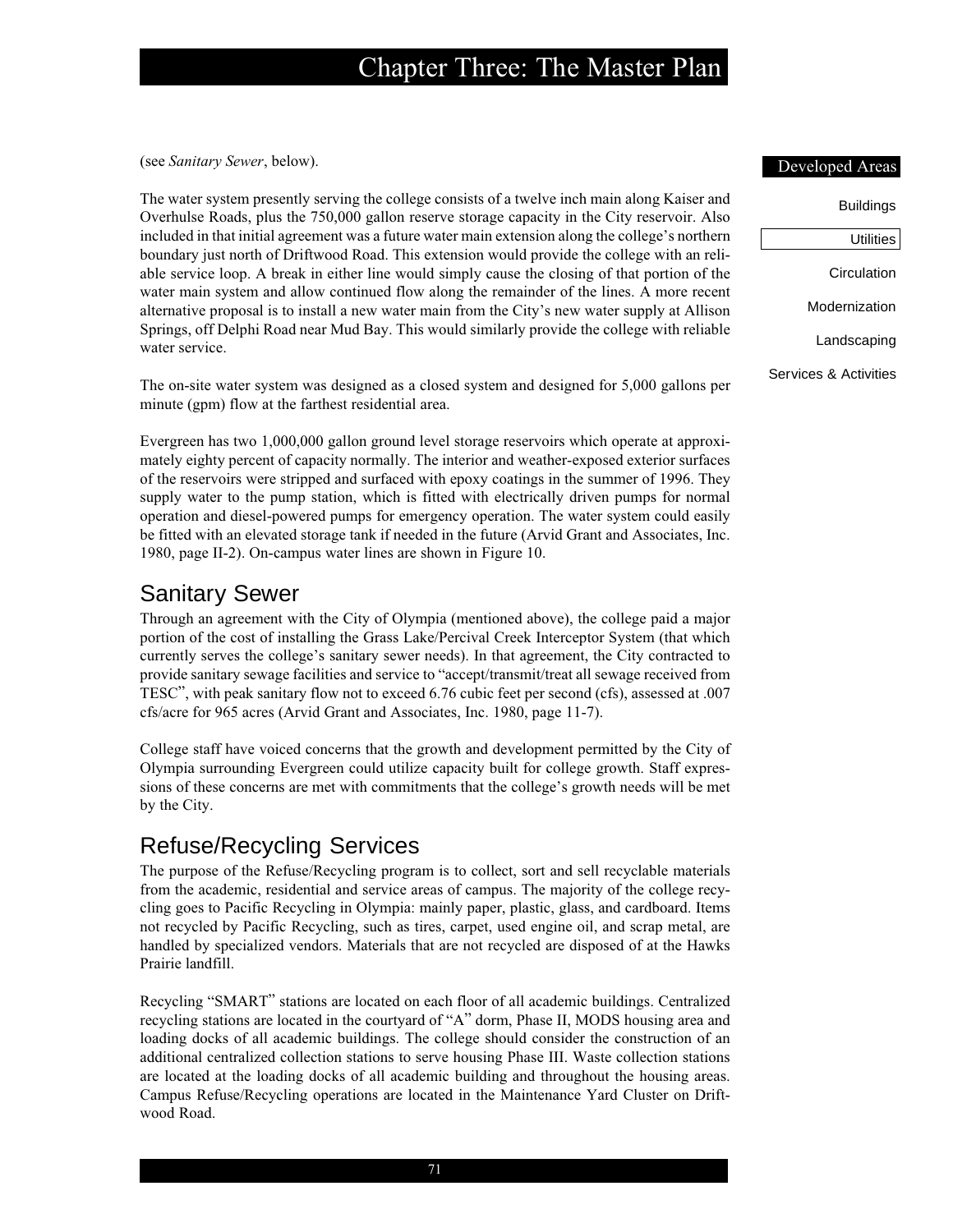### Developed Areas

## Buildings

**Utilities** 

**Circulation** 

Modernization

Landscaping

Services & Activities

With the projected closure of the Hawks Prairie landfill in 2001 and increased disposal rates, the college should explore the expansion of the recycling program to include the recycling/composting of food waste. The college should also encourage the increased use of recycled products in new construction and remodeling projects, require contractors and college to recycle construction debris, require vendors to ship materials in recyclable containers or take back their non-recyclable containers, and encourage the purchase of recycled products whenever possible.

## Storm Sewer

Runoff from most of the campus Core is discharged at the main outfall at the head of Snyder Creek which is located on the north side of Driftwood Road just west of campus Housing (see Figure 10). The central Core, recreational fields, Housing, and the Central Utility Plant, an area estimated at fifty-seven acres, all drain to this outfall. The outfall pipe is fitted with a device to meter the discharge; storm surges are retained in the system and discharged gradually to limit erosion damage to the creek bed. The actual maximum discharge is currently unknown. The maximum capacity of the system, above which the outfall would overflow, is also unknown but could be calculated during the summer. However, the system does not appear to have failed in the past as no signs of severe erosion damage are apparent.

Water from Parking Lots B and C and the Parkway north of McCann Plaza drains via the large roadside ditch east and into the wetland adjacent to the pump station or, further up, into Green Cove Creek. Runoff from the Evergreen Parkway south of McCann Plaza is retained in a red alder woodland south of the campus Core, before draining into Eld Inlet. Parking Lot F drains northward in a ditch along Overhulse Road, and then east to empty into Snyder Creek below the main outfall mentioned above.

The campus has no effective on-site stormwater retention other than the restricted outfall noted above. However, campus runoff has minimal impact on off-campus land since the storm sewer channels nearly all the flow into Eld Inlet. The metering device on the main outfall and the retention in the red alder woodland help to lower peak flows and allow for some infiltration.

Oil-water separators are in place in four locations: the main outfall at Snyder Creek, F Lot, the joint drain for B and C Parking Lots, and the Modular Housing area. In 1997, the separators at B and C Lot and the main outfall were upgraded and a biofilter was added to the system at Modular Housing.

## **Electrical**

Puget Sound Energy provides the college with a power supply of 12.5 kilovolts (kV). An overhead line feeds the campus substation located just south of the Central Utility Plant. An underground cable runs along Overhulse Place and Driftwood Road eventually continuing the overhead utility line north of the campus. Most 12.5 kV feeders on campus are located in the utility tunnel system (see Figure 10). All feeders are in campus tunnels except for the direct bury cable serving Housing. The 1972 Master Planning team recommended that the college generally avoid the installation of direct bury cable in the future (Durham et al. 1972, page 38) The present system can easily support a campus population of five-thousand students, consistent with the current growth plan, while maintaining the redundancy of feeders, as shown in the original construction plans. Some loss of redundancy could occur in isolated areas depending upon where construction occurs in the future to support substantial enrollment growth.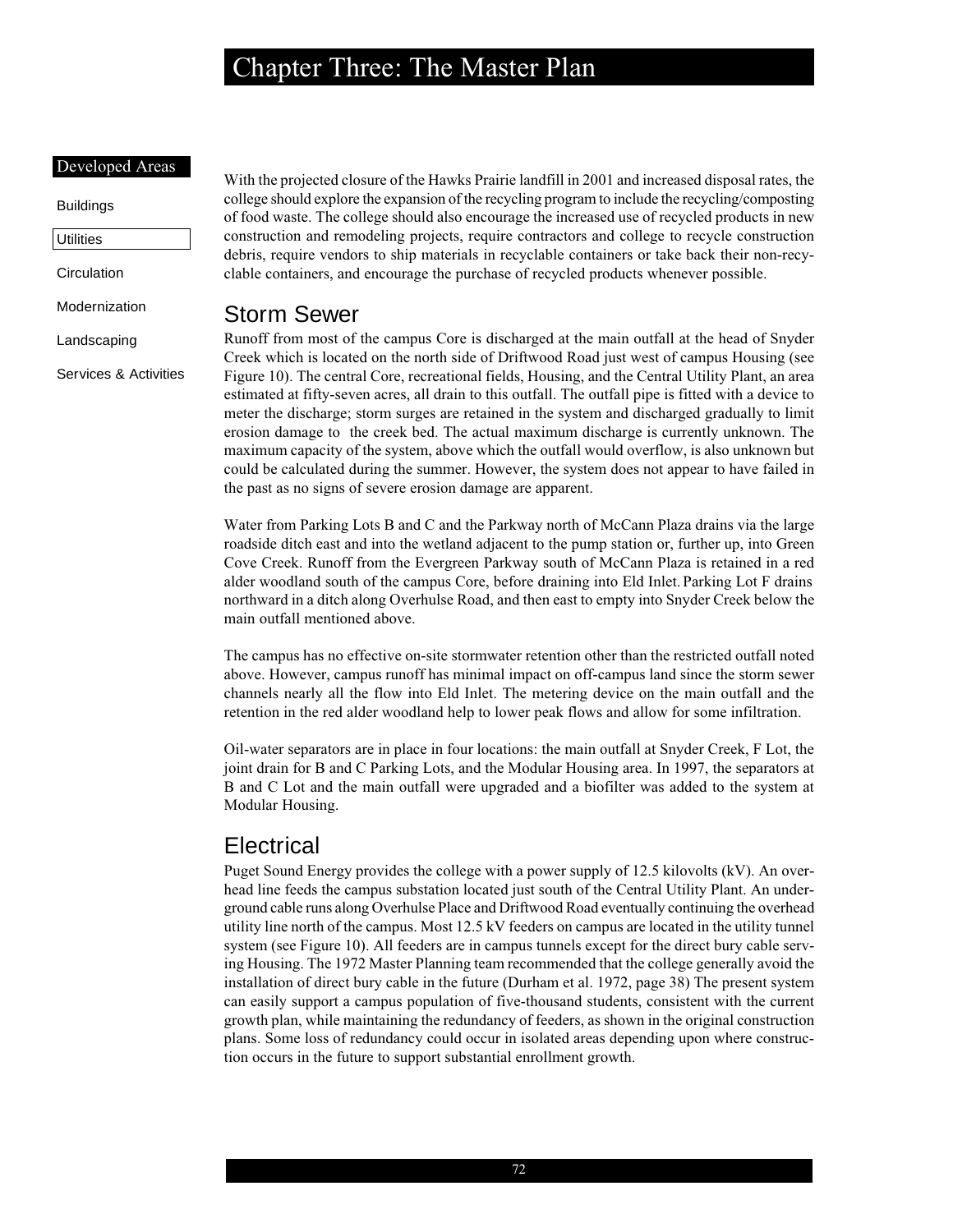## Steam and Chilled Water

Steam is used to heat major campus buildings. High-pressure steam and chilled water are delivered to buildings via piping in the utility tunnel system. Housing is served with steam and condensate pipes which are buried; no chilled water is supplied to Housing. The buried pipes to Housing exit the tunnel at the closest point to the Housing complex. A discrete envelope serves Housing. The Modular Housing complex is heated with electricity; there is steam or chilled water.

The Central Utility Plant contains two 35,000 pound per hour (lb. per hr.) water tube boilers, one 12,000 lb. per hr. boiler, one 800 ton chiller (R134a) and one 500 ton chiller (R-11). The building is designed to accommodate one additional boiler and two additional chillers. If the heating and cooling equipment were fully installed, this structure is capable of providing heat and air-conditioning to a campus of up to twelve-thousand students (TESC 1979c, page 18).

The college is now looking at abandoning the steam boilers and the associated distribution piping in favor of hot water boilers located in each building.

## Communications

## **Telephone System**

US West provides telephone connectivity to the college-owned PBX for local service, long distance calls, FAX and data communications. The college's PBX switches incoming and outgoing calls over cabling to all administrative and academic areas on campus. The college's telephone system provides voice mail service as well as twenty-four hour attendant operator service. Telephone tie lines connect the campus system to the Tacoma branch campus. US West currently provides housing residents telephone service.

There are nine strategically located emergency telephones in blue stanchions on campus. Pressing a button on the emergency telephone connects it to a telephone at Police Services dispatch.

## **Cable Television**

The college has an installed coax cable system that distributes approximately seventy television channels to all campus buildings, classrooms, and Housing units. A television satellite dish on top of the Library Building down links a signal that is inserted into the campus-wide television cable distribution system. Additionally, the system has the capability for inserting up to three local origination television programs into the distribution system.

## **Radio Communications Systems**

Police Services operates a VHF radio communications system for campus security and fire protection services. The system consists of a base station, mobile radios for Police cars and portable units. Facilities operate an UHF base station and portable units for maintenance and custodial coordination. The system also includes an underground radio base station for tunnel operations utilizing radio communications. Parking operates an UHF Repeater system for patrol and enforcement purposes. That frequency is shared by Grounds operations. The college operates on the UHF marine band radios for the Seawulff and Resolute.

## **Data, Video, and Audio Communications Systems**

The campus data communications network infrastructure connects all of the campus buildings via fiber optics cabling to the Computer machine Room in the Library Building. Copper cabling provides a high-speed data pathway from each building's telecommunications room to data outlets in offices, laboratories, classrooms, and dormitories.

#### Developed Areas

| Buildings             |
|-----------------------|
| Utilities $\vert$     |
| Circulation           |
| Modernization         |
| Landscaping           |
| Services & Activities |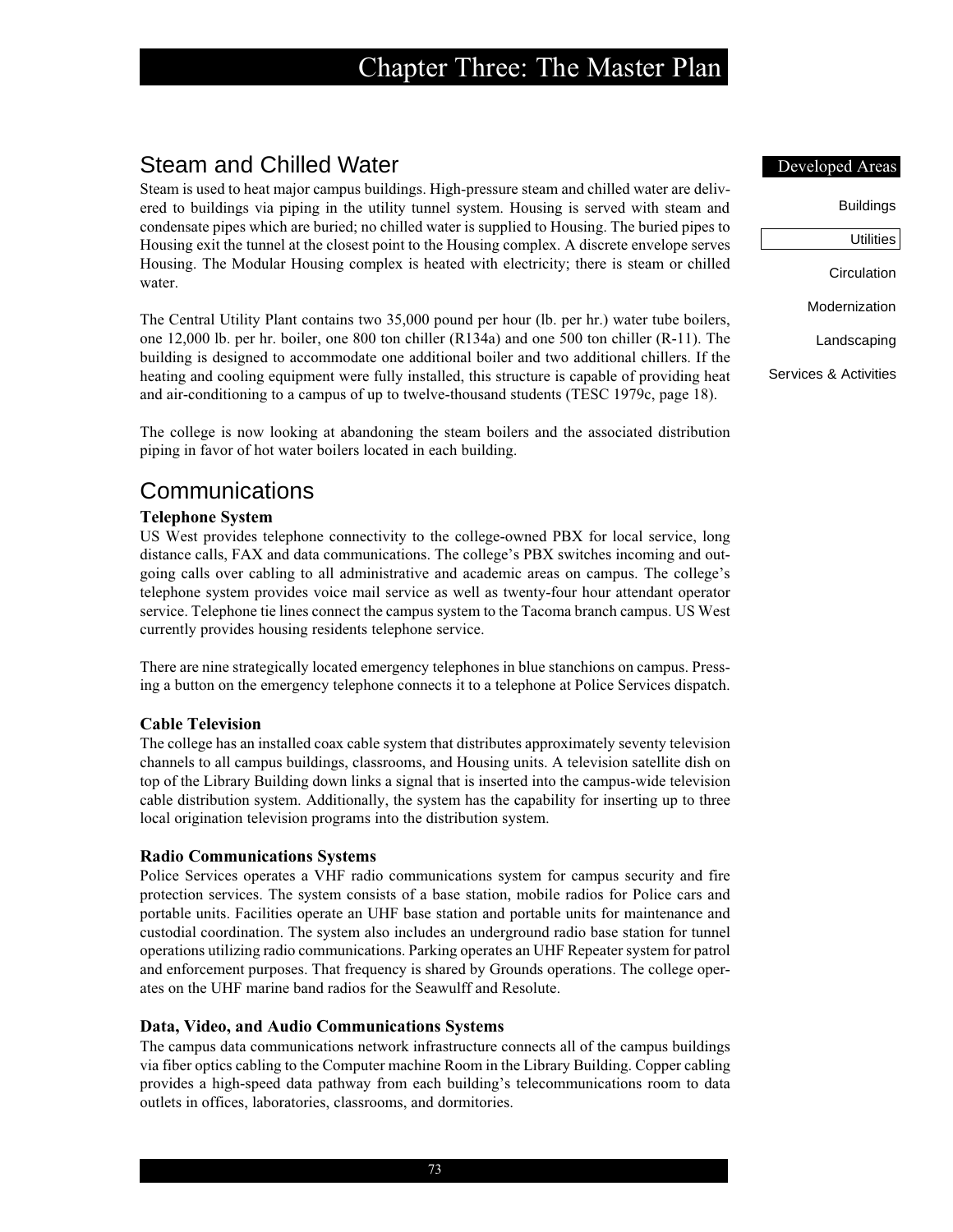#### Developed Areas

## Buildings **Utilities**

**Circulation** 

Modernization

Landscaping

Services & Activities

The Evergreen State College is interfaced to the State's K-20 Educational Telecommunications Network. The statewide K-20 Network is an integrated inter-operable state-of-the-art educational technology network serving kindergarten through higher education. It provides the capability for video conferencing, distance learning and other lifelong learning opportunities utilizing data, video, graphics and audio communications in various formats. The college has constructed electronic classrooms providing the capability for video-enhanced instruction and training. This system also has the capability for portable operations from various offices and classrooms for video conferencing and distance learning.

# **Circulation**

## Introduction

The vehicle access and circulation system at Evergreen was designed to integrally relate to the patterns of land use developed in the original Master Plans. The planners and engineers designed the campus to be externally oriented to the automobile, but internally oriented to the pedestrian. Roadways linking the campus to the surrounding community provide peripheral access to the campus Core through drop-off loops, parking lots, and service roads. Within the campus Core area, detailed consideration was given to the pedestrian's needs: convenience, ease of movement, weather protection, and isolation from roadways and other vehicular movement.

This section will address the circulation system at Evergreen from two perspectives: internal to the campus and external to the surrounding community. The discussion of circulation given here is mainly philosophical; a traffic study is underway at the time of the updating of the 1998 Master Plan and the results of this study should provide specifics on the current patterns of circulation in and around the campus. The traffic study should be used as a companion document to the 1998 Master Plan for land use planning regarding campus circulation.

## Internal Circulation

The uses of the pavement, concrete and brick surfaces within the campus are the topics for this section. Uses of the college's un-paved paths, found mainly in the Reserve areas, are discussed in *Trail System,* page 97.

## **The Pedestrian Environment**

Original planners designed the internal circulation system of the campus Core to facilitate ease of movement for pedestrians. From the *Master Plan, Phase II*:

The walks, paths, roads, and plazas which will accommodate pedestrian movement on the campus have been studied and planned around a concept which permits walking with ease to and from the various pedestrian generators, while avoiding the creation of a maze of unsightly concrete walkways. (Durham et al, 1969, page 17).

The majority of the campus land area is a pedestrian environment. Through-roads provide access to the campus Core, woodlands, Cluster areas, and waterfront by way of passenger drop-off loops, commuter parking lots, and service entrances. After arriving on campus, most people travel by foot or bicycle, circulating among the campus Core, Clusters, residence areas, and the campus woodlands along roadways, paths, and trails.

Wide walkways radiate out from central pedestrian plazas toward outlying buildings and areas. The walkway network design centers plazas in areas of high pedestrian concentration or cross-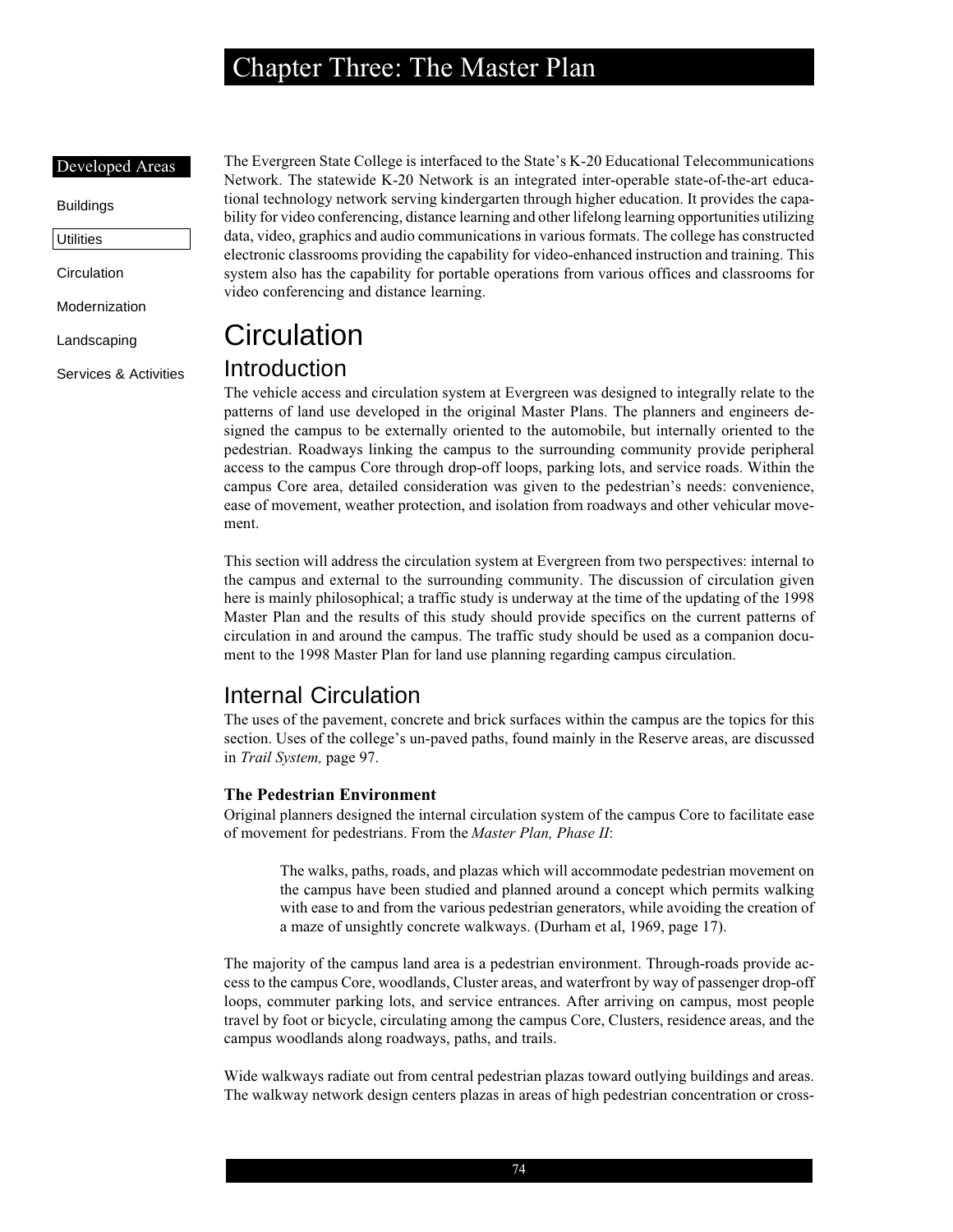directional movement and includes other provisions for heavy pedestrian movement in and out of campus. Walkways in the campus Core are fifteen feet wide and made out of concrete, in part to provide adequate emergency and service vehicle access. Most pathways, with the exception of those in the areas of heavy pedestrian concentration, are curvilinear in design, avoiding a grid-like pattern of concrete throughout the campus Core.

Further from the formal campus plaza, the concrete pathways become fewer and farther spread apart. Outside of the campus Core, all pathways are automobile roadways or trails. Trails lead from the campus Core to the Organic Farm and Geoduck House and through many sections of the woods (see *Trail System,* page 97).

Many design features of the circulation system promote ease of movement for the pedestrian. One is the location of main entrances of the major campus buildings around Red Square. Entrances for the Library, the CAB, and the Recreation Center are all on the same level, with bridges connecting them. This design limits the amount of vertical movement necessary to go from one building to another, and provides the most direct access to buildings. Because the main entrances are located on the middle floors of the Library and the CAB, this design also minimizes the amount of vertical movement necessary once inside the buildings.

In order to facilitate ease of movement for people with disabilities, buildings within the central Core are equipped with automatic doors and elevators. Ramps allow for circulation between buildings and parking lots. Parking spaces designated for people with disabilities are located in all (?) parking areas. Contact the office for Access Services for Students with Disabilities for more information. **The college should develop a map of these access facilities as a reference for the campus community.**

Another concern in circulation design was to provide weather protection for pathways around and between campus buildings (see *Weather Protection*, page 64, ). Most buildings have overhangs and covered breezeway areas around the outside. The only covered walkway between buildings connects the CAB and the Recreation Center.

Two additional design features that help to facilitate ease of movement are lighting of pathways and informational signs. All campus pathways are well lit, and emergency telephones have been installed in several locations within the campus Core (see *Police Services,* page 90). Informational signs label buildings and provide maps that help orient visitors and newcomers on campus. These signs are on kiosks and wooden posts with similar types of lettering. More information regarding the design of the campus Core can be found in *Major Land Areas of Campus*, page 55, and *Campus Buildings*, page 60.

#### **Separation of Automobile and Pedestrian Traffic**

Original planners designed circulation systems on campus to provide almost complete separation of automobile and pedestrian traffic. With the exception of service and emergency vehicles, automobiles are intended to penetrate only the edge of the urban Core. Vegetative buffers (page 86) surrounding the Core visually separate pedestrian areas from roadways so that the only vehicle traffic that can be seen from the central campus is on the main drop-off loop. From the 1969 *Master Plan, Phase II*:

A primary requisite has been to protect the campus Core from the intrusion of the automobile. By limiting automobile access to the central Core area and by providing attractive, pleasant, and convenient pedestrian walking routes from vehicular parking areas, this objective has been met. However, there must be provision for access by

#### Developed Areas

Buildings

**Utilities** 

| Circulation |  |
|-------------|--|
|             |  |
|             |  |

Modernization

Landscaping

Services & Activities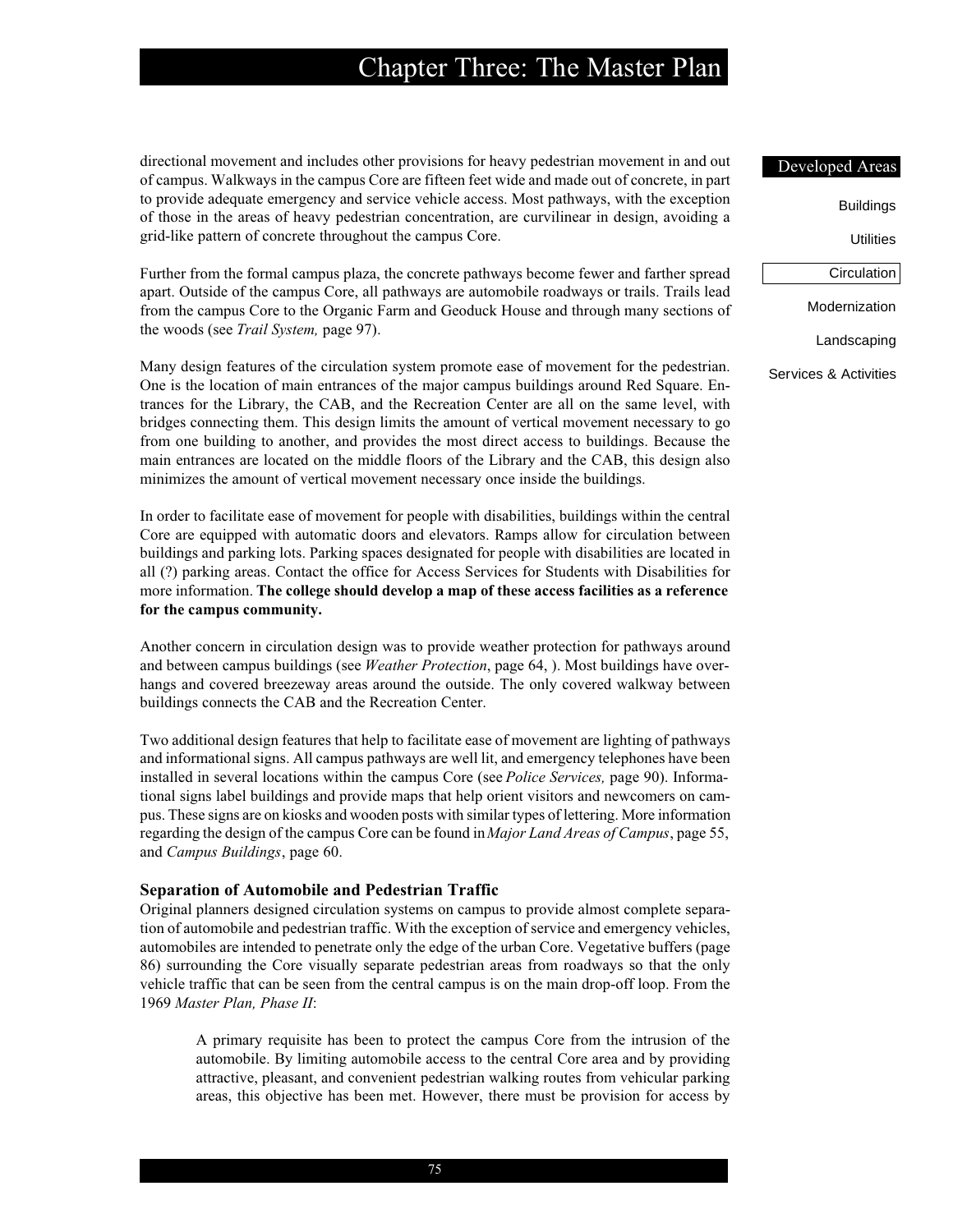#### Developed Areas

Buildings

**Utilities** 

```
Circulation
```
Modernization

Landscaping

Services & Activities

certain types of vehicles into the central campus. Supplies must be delivered, trash must be collected, lawns and plantings must be maintained, and emergency and security requirements must be met. These special service uses are expected to be strictly regulated and controlled and the campus, to the maximum extent possible, will belong to those who walk. They should not be forced to compete with the automobile for their rightful space in the campus Core (Durham et al, 1969, page 17).

Since the opening of the college, there have been problems with maintaining exclusion of automobiles from the campus Core. Efforts of the parking enforcement staff have resulted in a significant decrease in the number of vehicles in pedestrian areas but some parts of the Core are still often used by vehicle traffic. Observations suggest that the area behind the Laboratory buildings and the Longhouse is frequented by automobiles; the traffic study may indicate other problem areas.

The college has a responsibility to address this hazard to the pedestrian environment. The strain of the automobile traffic on brick and concrete surfaces not designed to withstand heavy loads is also a concern (see *Operation and Maintenance Considerations,* page 64).

#### **Internal Bicycle Circulation**

Many people use bicycles to circulate in the campus land area. Bicycle and pedestrian traffic is somewhat intermixed in the campus Core, although original designers attempted to separate it. They foresaw a problem with mixed pedestrian and bicycle traffic on campus pathways:

The number of bicycles on campus has far exceeded expectations. The conflict of movement and repose inherent in uncontrolled use of bicycles on plaza areas will create serious damage to the total campus environment. It is, therefore, urged that order be achieved by regulation. A bicycle ring road can be accomplished giving opportunity for rapid movement around the [central Core] rather than through it. Convenient storage areas should be maintained in order to enforce strict exclusion of vehicles from the Core walls and walkways. Obviously, storage facilities must meet functional demands of weather protection and locking potential. It is hoped that effective facilities meeting student needs will produce appropriate areas of movement varying from one mile to twenty miles per hour (Durham et al, 1972, page 3).

The objectives contained in the quote above have only in part been realized. Bicycle traffic is effectively separated from pedestrian flow where pedestrian pathways contain stairways without bicycle ramps and peripheral pathways are more convenient for bicycle use—an example of this is in the area of heavy pedestrian flow between the Recreation Center and the college residences. However, the spatial arrangement of plazas in the campus Core, especially Red Square, encourages the mixing of bicycles and pedestrians circulating from the walkways and paths that radiate from the plazas.

In 1992, nine new bicycle parking racks (holding ten bikes each) were installed on campus to provide secure and convenient locking locations. The majority of the new racks were placed at the entrance to the first floor of the Library Building and the others were installed at the CAB, Communications Building, between Labs I and II, and the CRC. Each of these locking areas is easily accessible from the ring road routes, encouraging bicycle use of these paths. Many of these storage areas provide weather protection for bicycle parking.

### **Hazards to Circulation**

The following examples illustrate hazards currently existing within the campus. At the corner of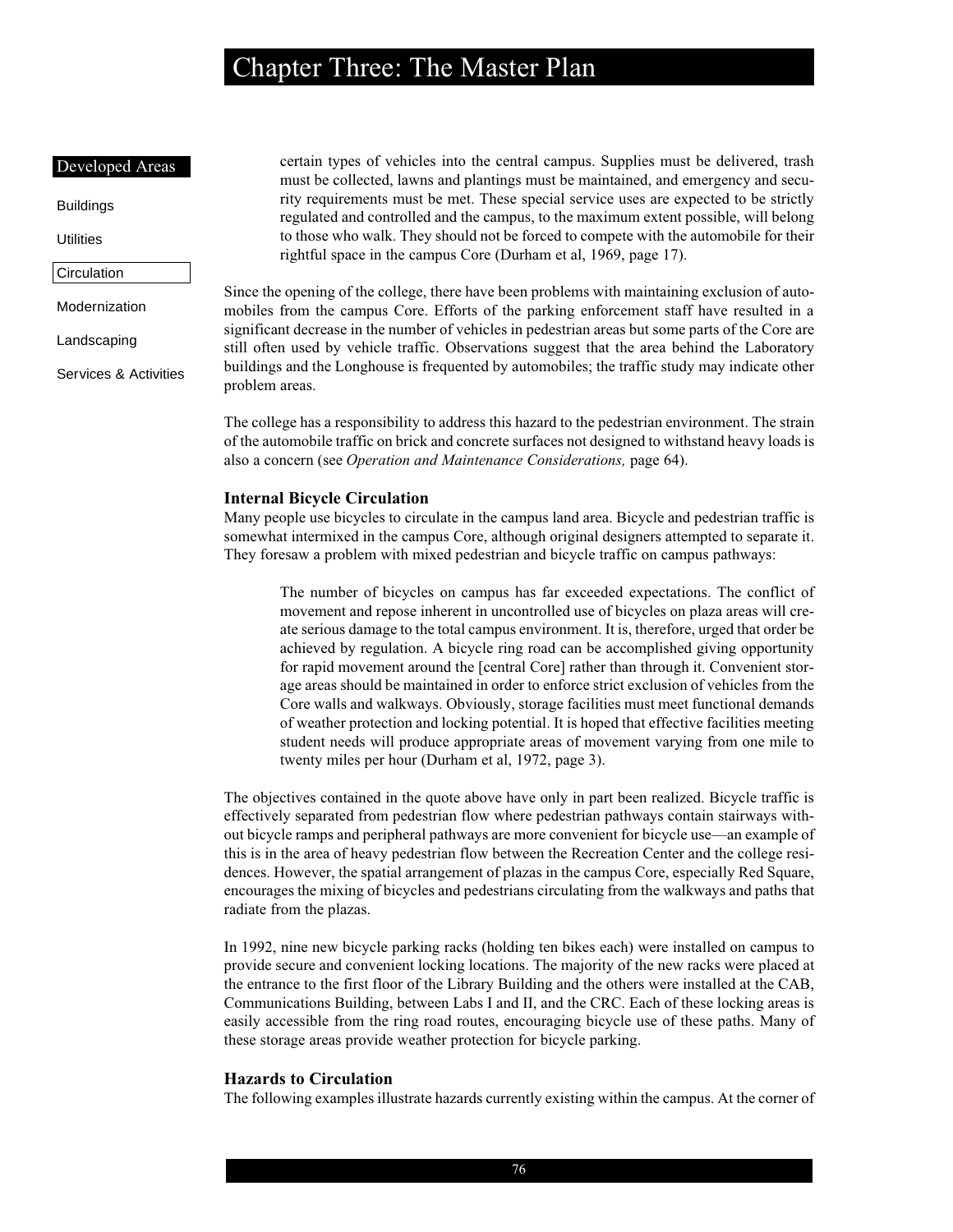Overhulse and Driftwood Roads, bicycles and cars often go through the intersection without stopping, and pedestrians cross these roads frequently walking to and from Cooper's Glen Apartments. This crossing of paths is often dangerous. The lack of shoulder along most of Driftwood Road also allows no separation of bicycle and automobile. Another problem area is along the Evergreen Parkway near the southern campus boundary. A brief interruption in the paved shoulder forces bicycles to share a narrow passage with automobile traffic, just at the point where the road narrows from two southbound lanes to one, and is directed by a temporary concrete barrier. In all three areas a separation of automobile roadways from bicycle and pedestrian pathways would help reduce these hazards.

Other hazards include vehicles within the campus Core (see *Separation of Traffic*, above), gravel and debris in bike lanes (encourages cyclists to ride in the roadways), and no safe pedestrian access to the Parkway.

## External Circulation to the Surrounding Community

Primary access to the campus is provided on the Evergreen Parkway through two major points of entry. The main entrance approaches the campus from the south where it connects by an interchange with U.S. 101. The secondary access approaches the campus from the east, where it connects with Cooper Point Road. Other Thurston County roads provide peripheral access to the campus Core, Reserve areas, and Cluster areas (see Figure 2).

The Parkway is designed to accommodate 12,000 automobiles daily. It provides access to the campus Core at Red Square by a major drop-off loop (Charles McCann Plaza) and the two major commuter lots, B and C. Other roadways leading to the western and northern edge of the campus Core connect with the Parkway. Use of the roadways surrounding the campus, the Parkway in particular, has been increasing with the development of new housing in the area urban-zoned area adjacent to the campus. The Traffic Study, to be completed this year, should indicate the current level of use and strategies for sharing these roads with the surrounding community.

The Parkway itself is a divided, four-lane major distribution and collection artery for vehicles circulating on campus. Other connected intermediate roadways are undivided and designed to bring traffic to other sections of the campus land area. Most roads built for the Evergreen circulation system have 12 ft wide lanes with curbs and gutters on both sides. *The Report of the Master Planning Team*, 1972, discusses other specific design elements of the Parkway:

Design of the Parkway...should approximate a 45 mph arterial. Generous use of curvilinear alignments and long vertical curves will produce a pleasant roadway corridor. Tangents between horizontal curves should be minimized. Concrete curbs and gutters should be provided wherever possible to control drainage, define the roadway, and maintain the structural integrity of the roadway (Durham et al, 1972, page 22).

The generous-sized median strip of the Parkway contains natural and formal landscaping. The more formal landscaping appears around and upon the formal entranceway area of the Charles McCann Plaza. Generally the landscaped median and edges of the Parkway help to provide a buffer from noise and visual impact of large volumes of fast-moving cars. From the Master Planning Study, Phase II:

(The Parkway is) to be designed and constructed so as to take full advantage of the natural terrain and foliage. Although (it) must serve sizable volumes of traffic (it) should have a quiet, drive-like appearance with low speed tolerance, tasteful plantings of cen-

# Developed Areas

| Buildings             |
|-----------------------|
| Utilities             |
| Circulation           |
| Modernization         |
| Landscaping           |
| Services & Activities |

77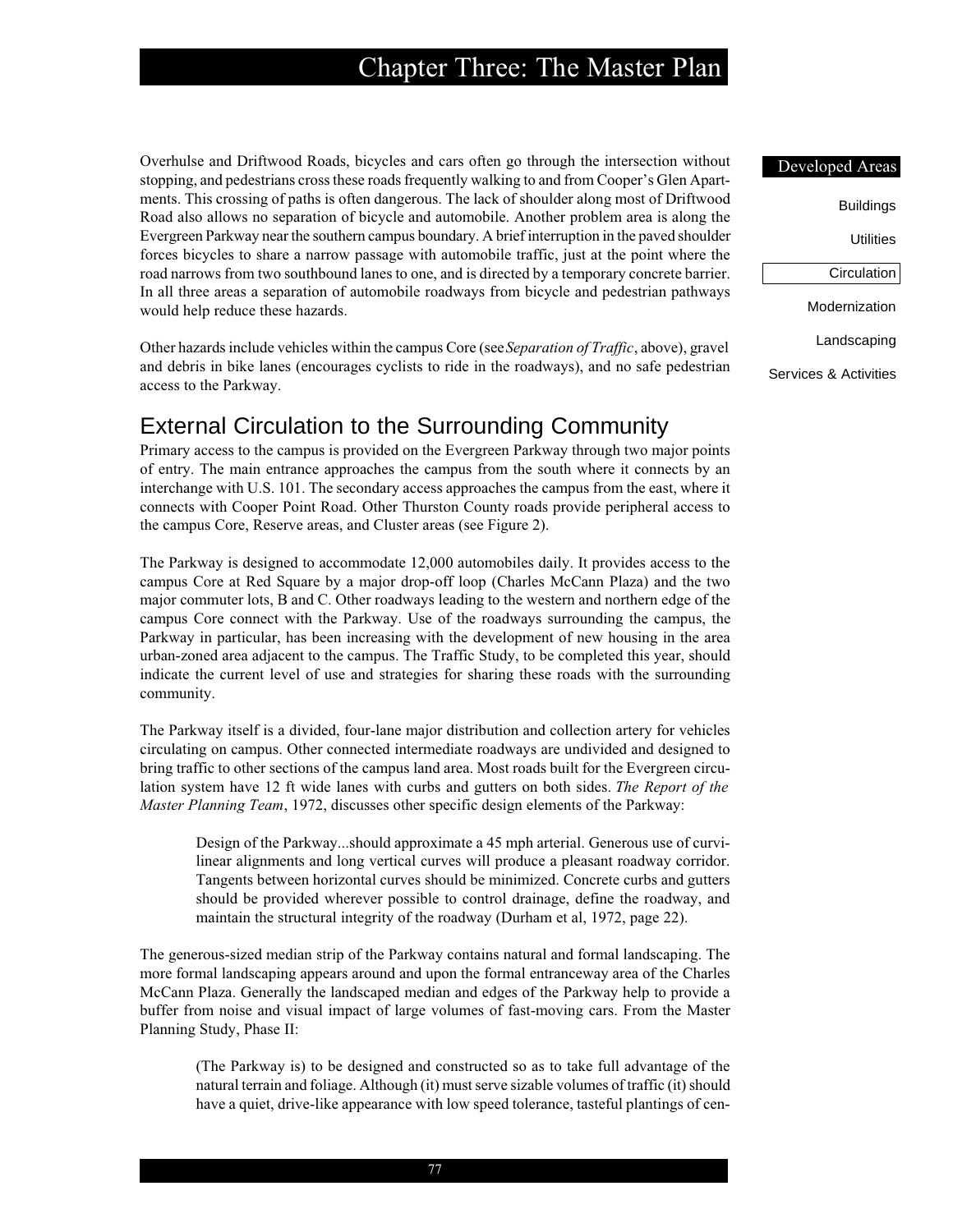### Developed Areas

Buildings

**Utilities** 

### Circulation

Modernization

Landscaping

Services & Activities

ter islands and shoulders, and minimum use of signs, markings, or other non-compatible street hardware, consistent with good safety standards (Durham et al, 1969, page14).

Small service roads penetrate the campus Core from its periphery to provide loading dock access to most of the major buildings of the campus Core. Other secondary drop-off loops provide convenient loading access at the dormitory cluster and the modular housing area. External roadways also provide automobile access to the Organic Farm Cluster on Lewis Road and the Geoduck House Cluster on Overhulse Road.

In summary, the external access system is designed to serve the campus peripherally while influencing the internal pedestrian environment as little as possible. Streets are designed to safely accommodate vehicles entering, circulating about the periphery, parking near, and leaving the campus. These roads are not meant to function as high-speed expressways, but rather as attractive and functional facilities designed to accommodate the internal pedestrian environment, the college community, and the visiting public (Durham et al, 1969, page 14).

#### **Commute Trip Reduction**

The great majority of commuters to campus arrive by private automobiles but bus, bicycle, foot and boat are also employed. The Intercity Transit System (IT) provides bus service to the campus at frequent intervals during the working day, and continues service during the evening and weekends. The original master planning studies spoke of the great desirability of public transportation over individual usage of automobiles, while recognizing the fact that private automobiles are likely to remain the primary mode of transportation to and from Evergreen's campus for the foreseeable future (Durham et al, 1969, page 14).

The Commute Trip Reduction committee promotes and provides a positive climate for commute trip reduction elements and support activities such as carpooling, vanpooling, pedestrian and bicycle commuting, employee subsidies, public transit, telecommuting, commuter ridematching, guaranteed ride home, and alternative and flexible work schedules. The goal of the committee is to reduce not only single-occupant vehicle travel, but also the number of commuter trips and vehicle miles traveled by all members of the Evergreen community.

Evergreen maintains a close working relationship with Intercity Transit systems that has resulted in expansion of the services IT provides. Under consideration is a bus subsidy program for students that will encourage more people to leave their cars at home and use public transportation. Increased enrollment and the physical location of the college make the availability of adequate public transportation imperative if Evergreen is to meet the goals of Washington's Commute Trip Reduction law (35% reduction of single occupied vehicle and commute trip vehicles miles from 1992 to the year 1999).

Increased use of these transportation alternatives would reduce automobile traffic; this would correspond to a reduction in environmental degradation due to pollution from high traffic volumes and the cost of roadway/parking lot provision and maintenance while safety for campus pedestrians and bicyclists would increase. Continuation of policies and practices that restrict automobile access to parking areas separated from the central buildings in the campus Core will help maintain a pedestrian environment on campus (see page 74).

#### **Automobile Parking**

Major parking areas on campus are designed to carefully minimize visual impact. Major commuter parking lots B and C have density levels of less than 65 cars per acre. Median strips containing vegetation belts of trees and grass separate each row of cars so as to nullify the "sea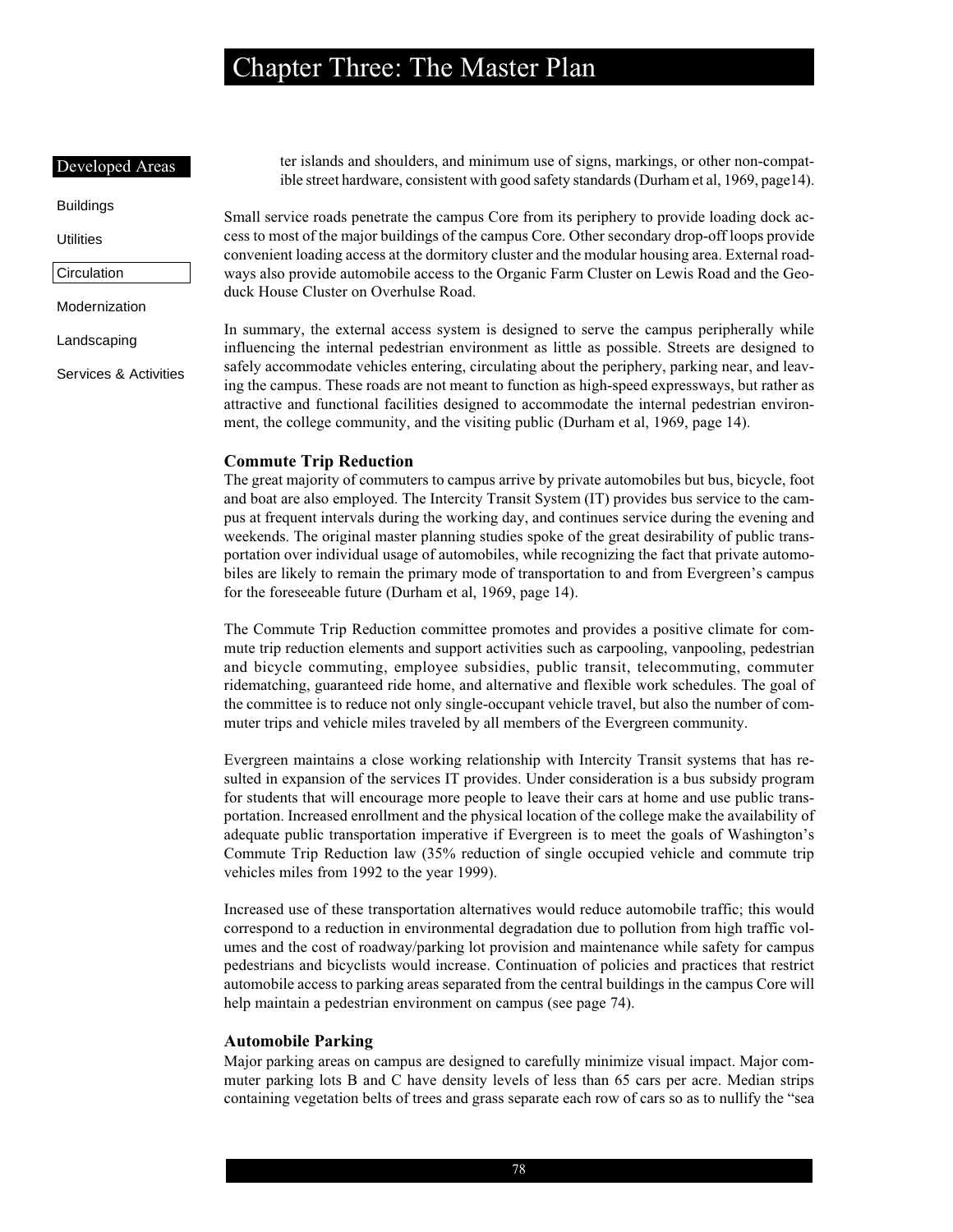of cars" effect common in many parking lots. All major parking lots also are encircled by a buffer zone of forest to isolate them from the internal academic area and nearby arterials. The 1972 Master Plan update recommended that future construction of parking lots maintain densities of 75 and 100 cars per acre, and provide adequate plantings within each lot (Durham et al, 1972, page 21). This strategy certainly has the advantage of maintaining visually attractive parking lots. However, higher density parking would allow for less land area under pavement. If the creation of additional parking spaces is necessary to accommodate the growth of the college, the optimum density for parking should be re-visited to ensure a reasonable compromise between ecological and aesthetic considerations.

Results of the Traffic Study to be completed this year will indicate current levels of use for the campus parking lots. Outreach to the campus community with the first draft of this documented heard numerous comments on the availability and location of parking spaces for the campus (see Appendix F). Based on this level of feedback, a recommendation to consider the need for a Disappearing Task Force on parking is given on page 11.

#### **External Bicycle Circulation**

In outlying areas of the campus, bicycle riders use automobile roadways or pedestrian trails. The four-lane portion of the Evergreen Parkway adequately accommodates bicycle traffic, although there is a bottle neck at the western approach to the main campus entrance. A bicycle path continues on the Parkway from the campus boundary south to Mud Bay road. Another bicycle path connects to the eastern access at Cooper Point Road and towards the westside of Olympia down 28th Avenue and Division Street. Bike lanes now exist on the entire length of Division Street and on Mud Bay Road. The City of Olympia's Proposed Bicycle Facilities Program (1997) recommends the creation or improvement of bicycle lanes on Cooper Point Road between 20th and Kaiser Road and on the 4th Avenue Bridge and Harrison Street hill to North Sherman Street. Construction is planned for over the next five years; once completed, the added and improved bicycle lanes should allow for relatively safe travel to campus. However, the college should encourage the ongoing enhancement of bicycle paths leading to campus as well as throughout the Olympia area.

# Modernization

## Introduction

This section addresses topics new to the discussions of the Master Plan: use and maintenance of the college's facilities and infrastructure. Previous editions of the Master Plan were written when Evergreen's facilities were relatively new and maintenance was not a major concern. More recently, however, college buildings and support systems have shown signs of decline that could develop to interfere with the delivery of Evergreen's academic mission. The *Long-Range Plan* (1994) specifically requested that the updated Master Plan should address use and maintenance of facilities in order to provide guidance on these subjects. From the *Long-Range Plan*: "This chapter should recognize first and foremost the interrelationship of the academic teaching/learning philosophy and the importance of well-maintained and preserved buildings and grounds." (page 13).

The majority of campus buildings were constructed in the early seventies and thus are approximately twenty-five years old. A few small buildings were purchased with the college property and are significantly older. Only one major academic building, the Longhouse, has been built in the last twenty years; some second and third phase projects and additions have also been constructed relatively recently.

#### Developed Areas

**Utilities** 

Circulation

Modernization

Landscaping

Services & Activities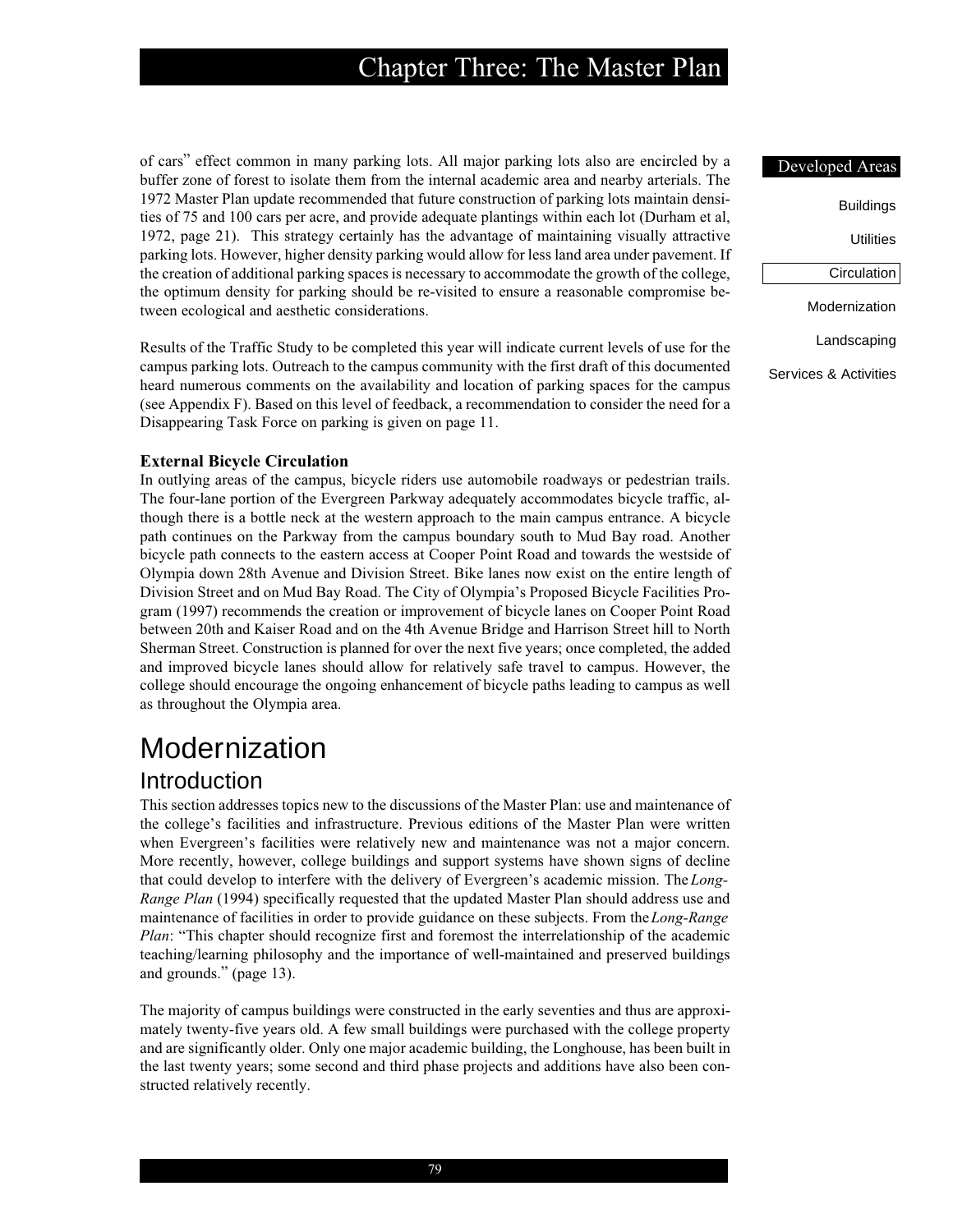#### Developed Areas

Buildings

**Utilities** 

**Circulation** 

Modernization

Landscaping

Services & Activities

The shells of the original, major buildings on campus were designed for a fifty year usable life (see *Materials and Structure,* page 62) and thus are expected to be reliable for another twentyfive years. However, many of the systems that support the buildings operations—the lighting, temperature control, and plumbing are examples—have an economic life estimated at fifteen to twenty-five years. This life span varies depending on maintenance, changes in technology, institutional goals, and changing programmatic needs. The availability of funds to overhaul or replace a system also plays a part in how long a system will be made to operate.

In the last twenty-five years, no major renovations have taken place to update the support systems. The renovation of the Lecture Halls during the summer of 1998 will be the first of such activities. Maintenance practices up to the present have allowed the campus community to enjoy these facilities for the maximum extent of their intended life span, but deterioration of the systems can be expected to accelerate in the near future. It is possible that corrective maintenance could stretch the life span further. However, applying stop gap measures at this point could ultimately be more resource intensive than undertaking large scale renewing and remodeling projects. Plus, the facilities were designed to provide for the programmatic needs of the early seventies; renewing and remodeling campus facilities could allow for a much better fit of current space and support needs.

The Office of Facilities for the college will be developing a Facilities Renewal Plan over the next few years in order to layout the strategies for modernization for the campus. The discussion given here is intended to aid in development of this plan by identifying the various components to be considered in the modernization effort.

## The Concept of Modernization

"Modernization" refers to activities of renewal and adaptation of the existing campus facilities. It includes the full spectrum of maintenance activities, both corrective and preventive, as well as renovations to meet changing needs and renewal of aging support systems. The following definitions, as they are used in this document at least, are provided for additional clarity:

**Renewal**: The combination of corrective and preventive maintenance is referred to as "renewal".

> **Corrective Maintenance**: Maintenance in response to small-scale breakdowns. Corrective maintenance tends to be reactionary and generally does not take into account the larger scope of maintenance needs. Most of the maintenance currently taking place at the college is of the corrective type.

**Preventive Maintenance**: Activities that help to avoid or delay equipment failure. This kind of maintenance is also sometimes included in "deferred maintenance" since it can be postponed without immediate crisis. However, if it is neglected, more break-downs will occur which creates the need for more corrective maintenance.

**Adaptation**: This term refers to a wide scope of activities, ranging from minor remodels to gutting and redesigning the interior of an entire building. Adaptation is a strategy for revitalizing support systems and meeting new demands of the Evergreen community within existing structures.

Modernization projects can be driven by the need to update support systems, changing programmatic demands, or a combination of the two. Dialogue between the Office of Facilities and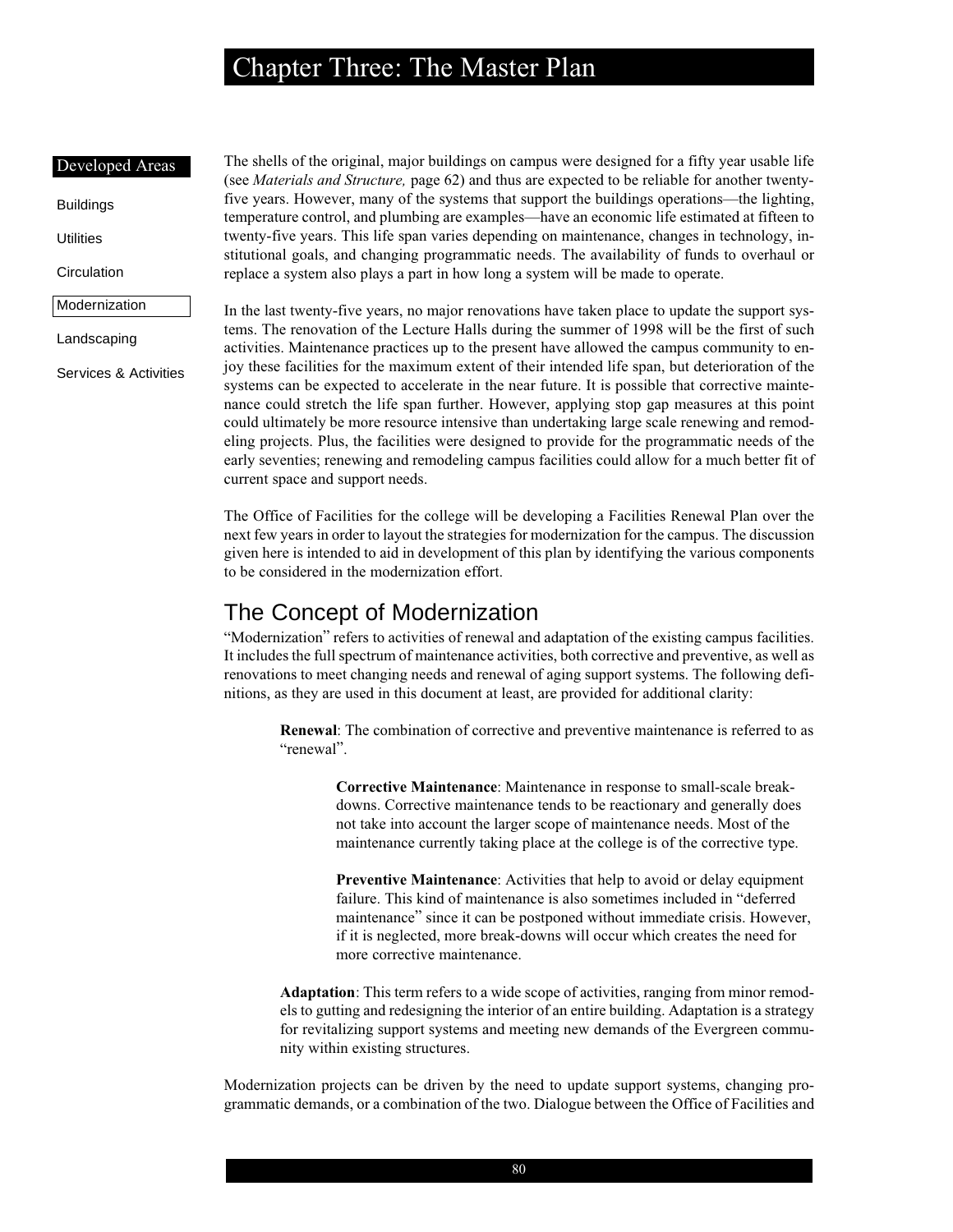administrative planning staff at the college could allow for renovations and remodels that improve the existing facilities from the stand point of both maintenance requirements and use of the space by the college community.

The vision for modernizing any facility on campus should take into account all possible strategies to determine which would be the most appropriate use of college resources. Historically and up to the present, the focus has been on corrective maintenance. This approach, for the most part, has been appropriate to maintaining the campus facilities in the past. Presently, the need for larger scope projects should be addressed. The long-term vision for campus facilities could include major modernization efforts at twenty-five year intervals, with less intensive maintenance activities in the interim periods.

Modernization strategies should be employed to allow the most efficient use of space in existing facilities, although substantial growth of the college community will require construction of new facilities as well (*Space Efficiency Report*, page 6).

Before specific modernization strategies for the campus can be determined, two other subjects need to be discussed: the minimum operational and structural standards for the college's facilities and the current status of those facilities.

## Operational and Structural Standards

Standards for the construction and maintenance of the campus buildings should reflect the needs of the people who use the facilities.

Setting standards for construction and maintenance of campus facilities should consider input from a variety of staff, students, and faculty. A collaborative effort should result in a set of standards that are likely to suit the majority of the people who use the campus; the colors of paint, types of lighting, temperature controls, air quality and many other characteristics should be comfortable for as many people as possible. However, once an agreement is made on a set of standards, they should not be re-negotiated until the time of the next formal review; continuous updating of standards would interfere with the continuity within the campus environment and would lead to duplication of effort.

Establishing or updating standards should take into account how the current and projected needs of the campus population can best be met by all attributes of campus facilities. Changes in technology over the last twenty-five years should be taken into account as they may allow for higher standards for spaces to be renovated.

Attributes to consider include: space requirements of students, faculty and staff; energy efficiency; cosmetic appearance; flexibility of interior arrangement and patterns of use; seismic standards; and safety and security needs. The overall order of priority of the various standards also needs to be determined. A few standards, such as structural code, are legal requirements and therefore relatively inflexible, but still should be discussed as a part of the overall scheme. Guidance for determining these standards and their priority is provided by this Master Plan as well as by other sources such as the *Space Efficiency Report*, Indoor Air Quality policy and the *Emergency Operations Plan*.

A charge to the Office of Facilities to convene an advisory committee to address construction and maintenance standards is given on page 11. This will be a critical step in the modernization process; without standards, the specific goals of modernization projects will be difficult to determine.

Buildings

**Utilities** 

**Circulation** 

Modernization

Landscaping

Services & Activities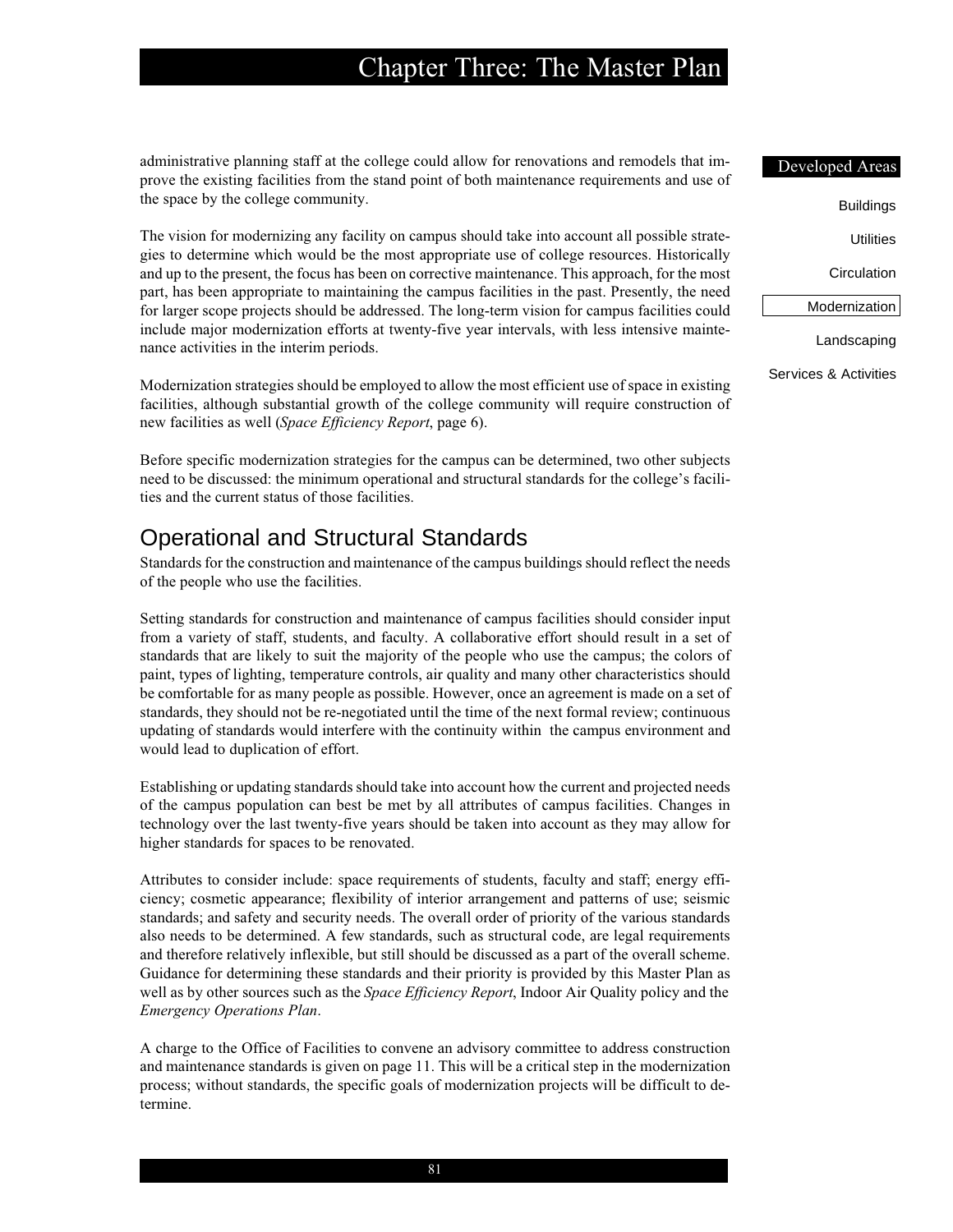#### Developed Areas

Buildings

**Utilities** 

**Circulation** 

Modernization

Landscaping

Services & Activities

## Examination of Facilities

Also crucial to the modernization process is examining the patterns of use, the status of the facilities and support systems themselves, and current maintenance practices.

### **Patterns of Use**

Use of the facilities on campus has been recently evaluated by the Space Management Committee. From the *Space Efficiency Report*: "In general, the committee found that space on campus is both efficiently and fully utilized. Based on the data gathered, the committee does not believe that the anticipated growth to 5,000 students by 2010 can be accommodated within existing buildings, even with extensive remodeling. The most critical short-term space constraints in the face of growth are in offices (especially for faculty), student services areas, and information units (including both the library and computer services), but in the longer term, more classroom space (especially large classrooms and laboratories) will also be needed." (1997, page 4). The committee made recommendations on how to more effectively use space for each organizational unit across campus. These recommendations are used to formulate and prioritize projects for the *10 Year Capital Plan*.

### **Facilities Audit**

In order for efficient and effective modernization of the campus to occur, systematic evaluation of the current condition of facilities is required. A housing audit was completed in 1998 and is being used to prioritize modernization needs for the college's residences. The same type of process needs to be set in motion for the rest of campus.

This audit should involve operations and maintenance staff working with outside consultants to assess the status of critical systems. The original, major buildings of the campus core are the first priority. Once the audit is complete for a building, the Space Management Committee (or a similar committee) should reconvene to address the findings. The results should be compared to standards set by an advisory committee, as discussed above, to determine where deficiencies exist. Refer to Modernization Strategies, below, for discussion of how to prioritize the upgrades of problem areas.

### **Maintenance Practices**

An examination of maintenance practices seems an appropriate part of the modernization effort. Important questions to be addressed by the Office of Facilities include:

- How is maintenance initiated? How is it tracked?
- How can preventive maintenance and adaptation become priorities?
- Is there adequate funding for essential needs?
- Do we have adequate staff to care for college facilities?
- Does the current staff have the skills needed? What training is needed?

## Modernization Strategies

A plan for modernizing the campus facilities and infrastructure must take into account problem areas for both the condition of facilities and the patterns of use within them. As discussed above, these deficiencies can be identified by comparing the results of facilities' audits and the reports on current and projected use of facilities to desired operational and structural standards.

Determining appropriate modernization strategies should consider each deficiency in its larger context—a deficiency may be a symptom of a much larger, systematic problem that should be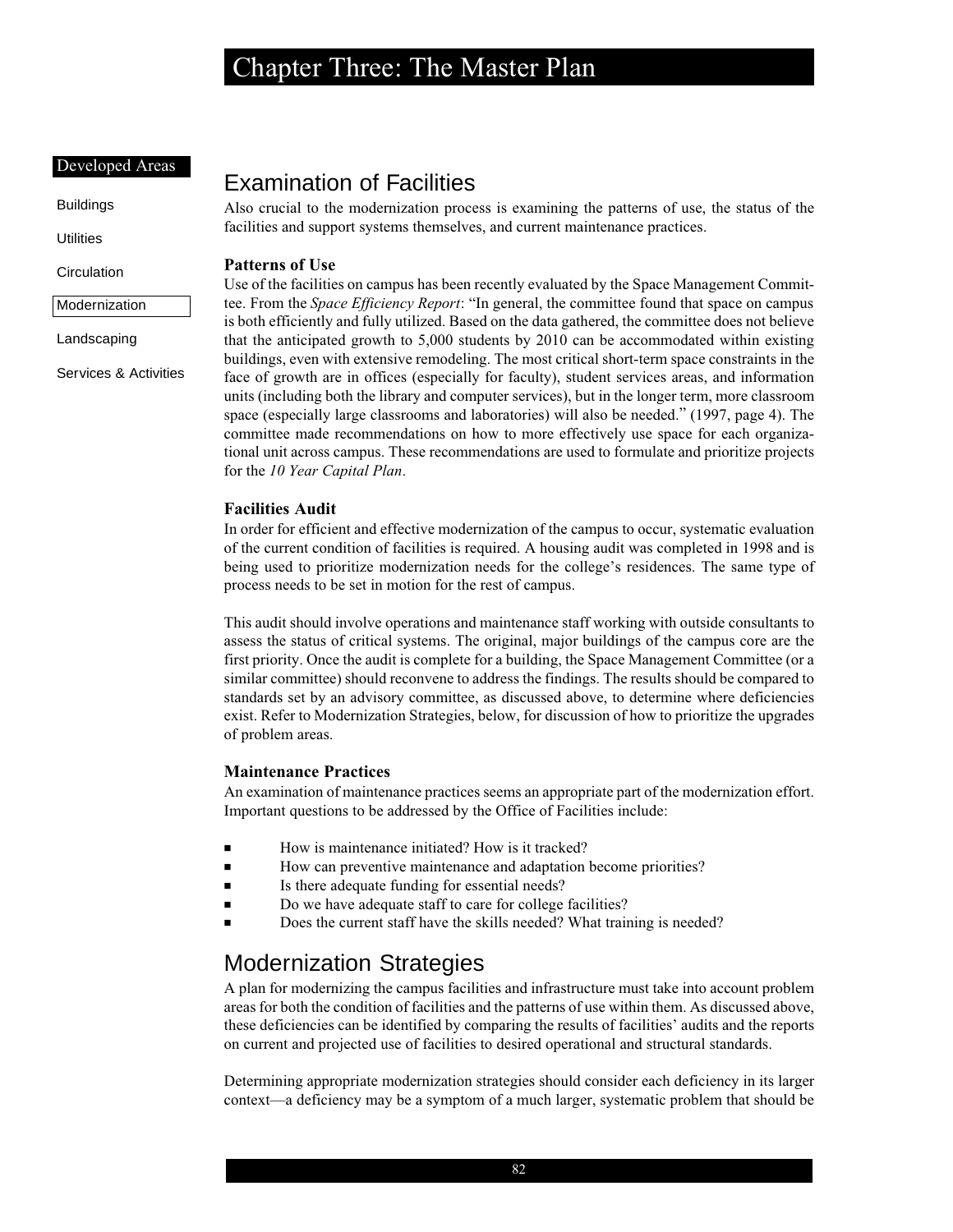addressed as a whole. For each problem area it should be determined which course of action would allow the standards to be met with the minimum financial and environmental expenditure.

The scope, and generally the initial expense, of renewal activities increases when the focus moves from corrective to preventive maintenance. However, concentrating on preventive maintenance should substantially reduce the amount of corrective maintenance needed. Similarly, adaptation that involves renovating an entire floor of a building requires much larger scope than minor remodels. However, where systematic problems exist, choosing the large-scale projects can eliminate excessive maintenance activities and inefficient infrastructure while providing for more effective use of space.

Proponents of the modernization effort should establish a flow chart or checklist to aid college planners in choosing and implementing modernization strategies.

# Landscaping

## Introduction

Landscaping and grounds maintenance help provide the college community with an attractive and functional environment. Evergreen's landscaping architecture serves three major functions: to strengthen the relationship between different land and activity areas on campus; to visually enhance the design characteristics of campus buildings and facilities; and to promote general awareness and preservation of the surrounding natural landscape.

The 1969 *Master Plan, Phase II* document offers the following statement of Evergreen landscaping philosophy:

In the organization of space, the landscape development can be the unifying element or the common denominator for areas [that] encompass a group of buildings of diverse but not incompatible design. …to ultimately create an atmosphere that is at peace with itself, it is necessary to control the size, proportion, color, texture, and use of contrasting elements that are basic to the organization of spaces. Moreover, the relationship of the landscape to the buildings in a structural environment is of critical importance since the landscape architectural treatment should properly be an extension of the spaces generated by the architectural forms. Within the Core of the campus structure, a landscape will be created which is stimulating to the extent that each individual might be challenged to observe, enjoy, and Ecological Preserve his environment (Durham et al, 1969, page 21).

Landscaping provides the transition between a variety of settings on campus ranging from relatively unfrequented woodland or swampy areas to the rural character of the Organic Farm, to the highly institutional and urban nature of the center of the campus Core.

For additional discussion of the aesthetic component of the campus, refer to page 65.

## The Forest Fringe

In constructing the main campus Core buildings and central plaza, it was nearly impossible to save the native trees right in these areas. The 1972 Report of the Master Planning Team states "the resulting visual contrast between the campus Core and the forest around it is severe, dramatic or startling to some, depending upon how they look at it." (Durham et al, l972, page 15).

Services & Activities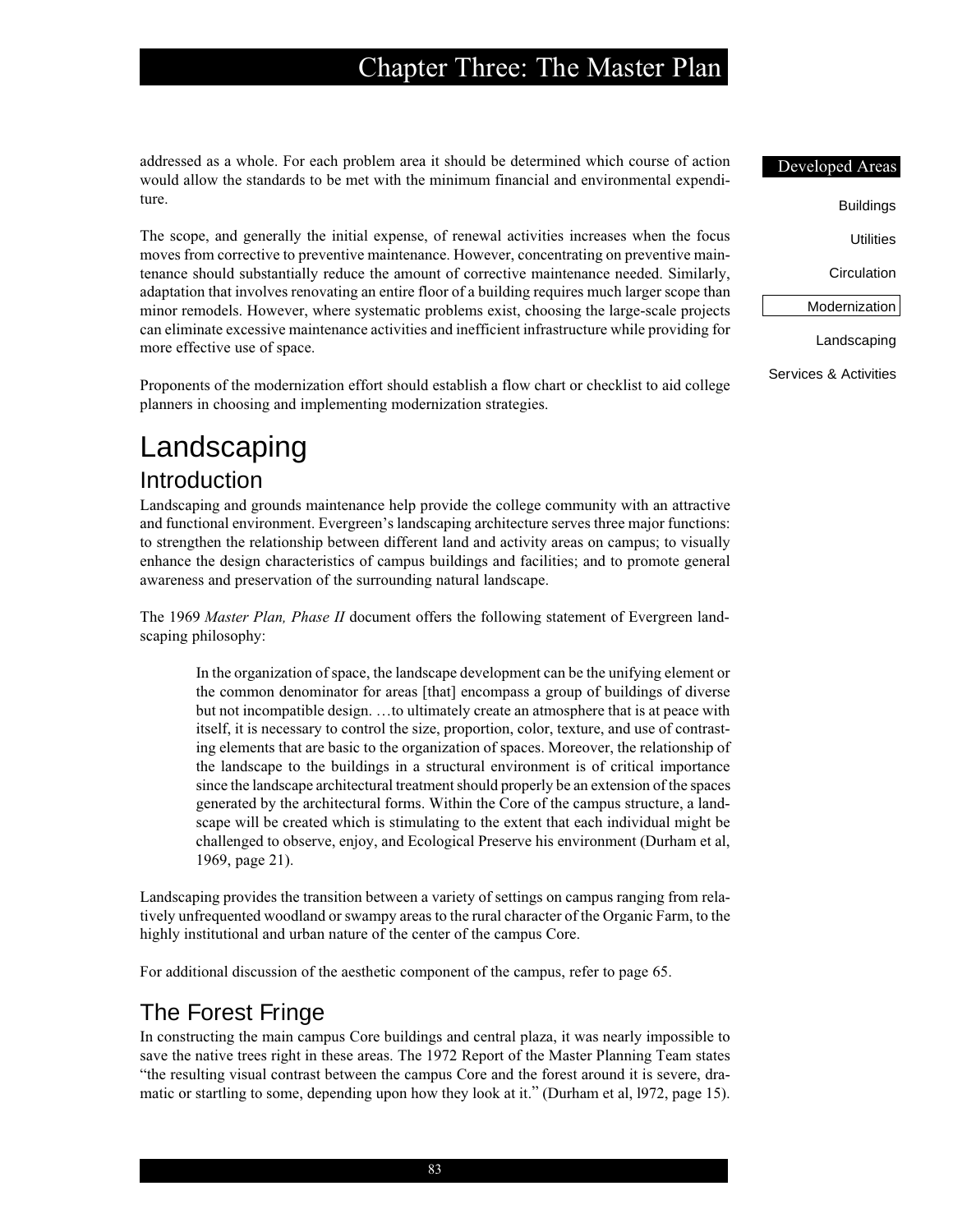#### Developed Areas

Buildings

**Utilities** 

**Circulation** 

### Modernization

Landscaping

Services & Activities

The hardness of the forest fringe differs depending upon which direction one travels outward from the campus Core areas; traveling northward from the Library Building or east from the Recreation Center, the formal landscaping continues but is softened by larger areas of plantings, forest, and rolling lawns. Moving further away, the progression continues toward more informal landscaping, and gradually phases out to where the natural character of the campus Reserve areas predominates. This effect was carefully created in the following manner:

At the hard edges where construction meets forest, the decision has been made to mend the "carved out" appearance left by clearing the forest to a line, careful thinning of trees is proposed in order to soften the line and allow the cleared space to penetrate the forest somewhat. This softening will be enhanced in some places where isolated trees or groups of trees are saved within the construction area...New plantings in these areas are of two kinds: first to reinforce and rejuvenate the natural areas; and second, to make a transition between the Core area and the native forest...

Along the edges of the native forest, new plantings to fill in bare areas are intended to match the existing ground cover and therefore are similar materials, predominantly salal, huckleberry, etc. In the areas where grading removed the native trees or where there were none, the new plantings include both natives and exotics that are compatible to them. Therefore, these areas contain new plantings of Douglas-fir, dogwood, maples, honey locust, salal, [and] huckleberry,...just to name a few. (Durham et al, 1972, page 17).

## Campus Core

The overall design of the formal landscaping plantings within the campus Core enhance the concepts of spatial allotment, relationship of buildings, pedestrian malls and plazas, and pathways described in *Campus Buildings*, starting on page 60. The landscaping generally remains as a decorative fringe, giving additional contrast to and softening the inherent hardness of major buildings and other constructed facilities. Tree species have been selected which will not tower over these central campus buildings or visually dominate the spaces between them. Views of the surrounding forest are maintained, and walkways enter or depart the various areas within the campus Core through prominent breaks in the vegetative buffers which surround the central campus plaza, the recreation/athletic fields, campus housing, and the utilities/steam plant area.

Landscaping around the campus housing areas, the Steam Plant and utility area, and the water storage facility on the Evergreen Parkway is slightly less formal than that in the campus center, although the emphasis on exotic institutional landscaping species, complementary design characteristics, spatial arrangement, and pathways is very similar.

The 1972 *Report of the Master Planning Team* contains the following explanation of the philosophy underlying the selection of landscaping species used in the campus Core:

It was decided that in the Core area of the campus, the planting palette would not be limited strictly to native plants, but would be expanded to include those trees and shrubs familiar to the Northwest, though exotic, such as: sycamores, other-than-native evergreens, rhododendrons, etc., and flowering shrubs such as crabs, cherries, plums, etc. By widening the palette, plants could be chosen that were commonly associated with, and appropriate to, the kinds of uses and maintenance required of an urban situation. Most if not all of the plants in the (plaza) areas are exotics, therefore (Durham et al, l972, page 17).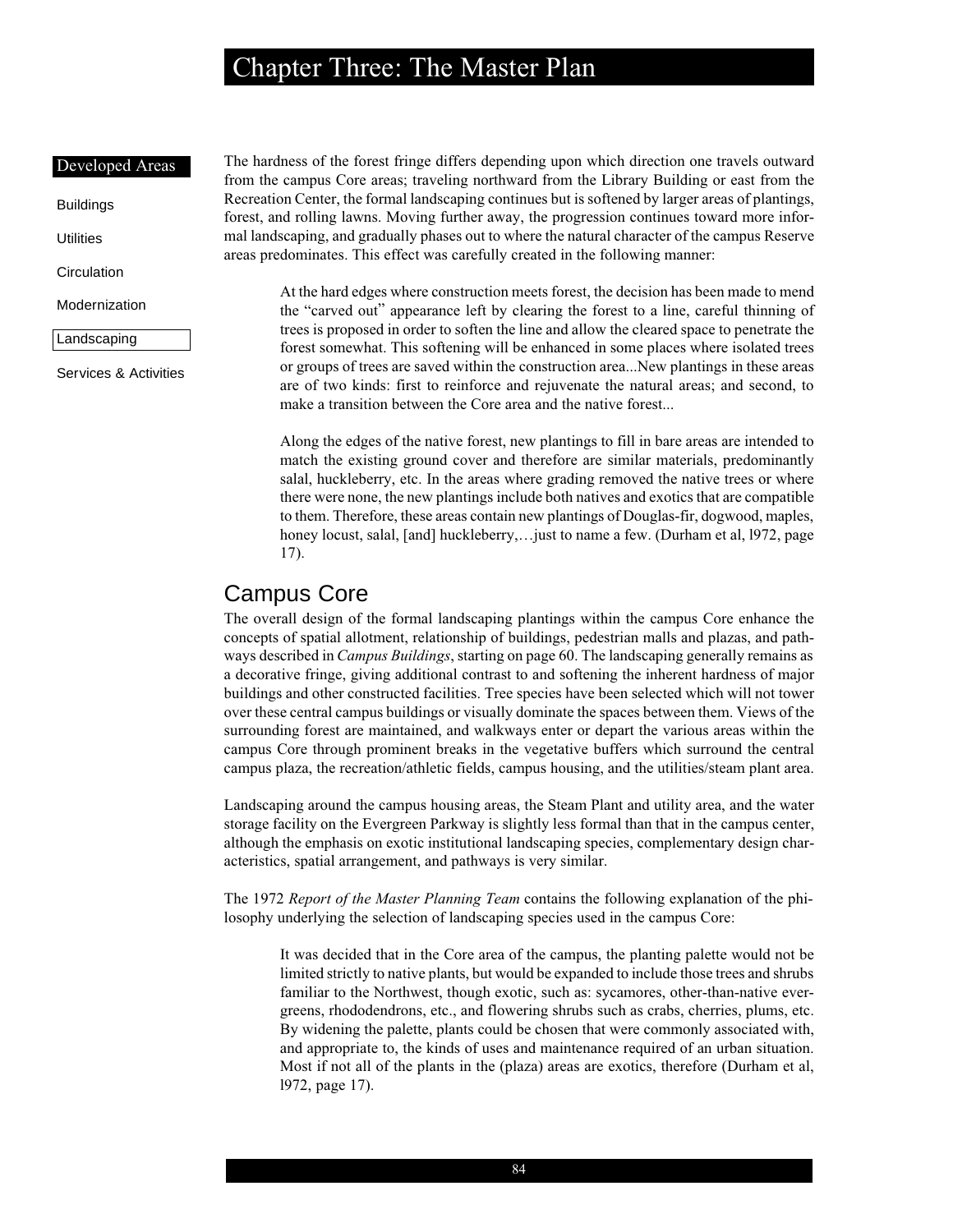Plans for future installations in the campus Core should considered the increasing use of native plants in many urban areas of the Pacific Northwest over the past several years. Many native species are well suited to formal landscaping and have minimal maintenance requirement once established. The college could respond to this trend by placing more emphasis on native species than has been historically.

Academic programs studying botany and plant identification would benefit from the addition of species from plant families not currently represented on campus (ginko trees, for example). This is another factor to consider in future species choices for the campus Core.

Invasive, exotic species such as Scot's broom, English holly and English ivy are inappropriate for landscaping. While these species may be attractive in a formal setting, they quickly spread to invade native habitat, and can displace native vegetation (see *Ecological Restoration*, page 98). Efforts should be made to remove these species from the campus Core and Clusters whenever possible.

## Cluster Areas

The Cluster areas on campus are composed of buildings and parking areas, which are surrounded by lawns, gardens, or other regularly maintained landscaping which is generally far less formal in character than that found around the campus plaza area. The landscaping practices in the Clusters enhance the atmosphere of each area in different ways: the Organic Farm has lawns and gardens, and the Geoduck House has a playground and lawn area appropriate to and suggestive of a residential or relaxing atmosphere; the perimeter of the Corporation Yard is surrounded by a cleared, sharply defined and mowed area which helps make nighttime security protection easier. The maintenance practices and landscaping species in these areas differ with the specific functions, which they serve, and with their overall character. Certain species planted around the perimeter of the Organic Farm might not tolerate the intense sunlight around the maintenance compound, for example, and it would not be appropriate to plant landscaping species which require chemical fertilizers in the areas of the Organic Farm.

The unique features of the Evergreen campus are best highlighted and protected in Cluster areas by the promotion of landscaping which emphasizes native species. This is especially desirable and most practical in areas where construction activities and constructed facilities did not alter or only partially altered the character of the native vegetation. Institutional landscaping species may have desirable characteristics, which make them more practical in some instances, but native species and those with minimal maintenance needs will generally have the least longterm economic and environmental cost.

## Indoor Plantings

Due to budget reductions, the facilities staff has been unable to maintain the majority of Evergreen's indoor plantings. With the exception of the small greenhouse adjacent to the lobby in Lab I, indoor plantings are now limited to those cared for by individual staff and faculty members on campus. If the maintenance budget does allow for the re-establishment of indoor plantings in the future, species should be chosen for their interest, educational value, and compatibility with the architectural style and indoor environment.

## Artwork

Sculptures and prominent artwork displays are often complementary to or visually highlighted by adjacent landscaping. A careful integration of major artwork displays (indoor and out) with campus landscaping is important in order to maintain a visually pleasing environment. Small or Developed Areas Buildings **Utilities Circulation** Modernization

Landscaping

Services & Activities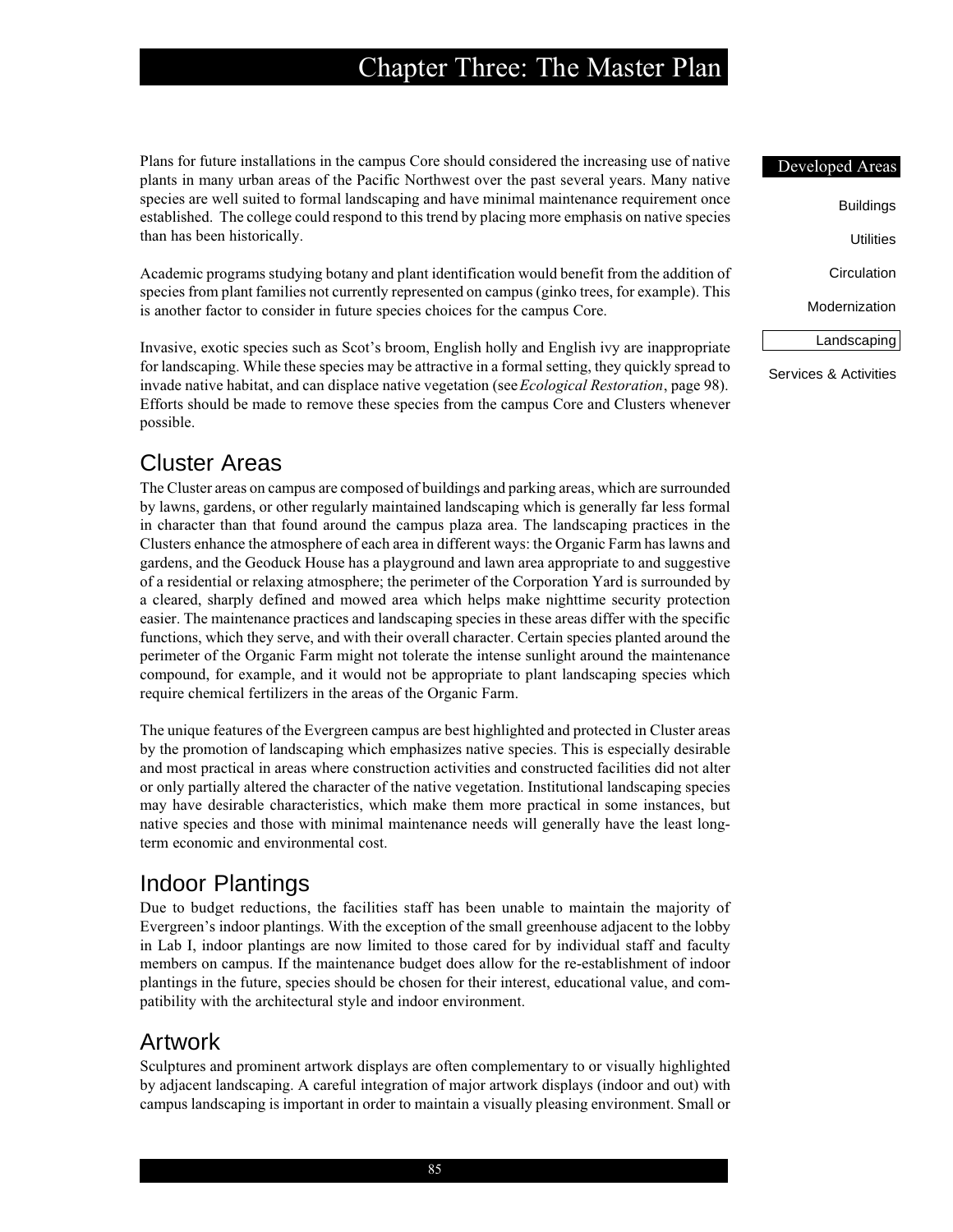#### Developed Areas

Buildings

**Utilities** 

**Circulation** 

Modernization

Landscaping

Services & Activities

sometimes unnoticed artwork such as the nearly hidden ceramic "monsters" near the Lab Annex offer pleasant surprises and should be considered valuable just as are large displays.

## Roadways and Parking Lots

Directly around the Charles McCann Plaza approach from the Evergreen Parkway to the parking lots and Library Loop, one finds formal plantings of trees, shrubs and flowers on the center median. The parking lots adjacent to this entrance drive are landscaped in a slightly less formal manner, being broken into separate rows of parking stalls by belts of natural vegetation, lawn, and trees. These greenbelts within the parking area break up the "sea of cars" effect when viewing the parking lots as a whole, and forms another step in the transition from the natural to the built environment.

The median of the Parkway contains formal plantings of ornamental trees, shrubs, and flowers in the area of the main plaza approach just described. The remainder of the Parkway is largely characterized by native vegetation, although formal plantings surround the campus entrance signs at the east and south ends of the divided portion of the Parkway. Other campus roadsides are characterized by native vegetation, which requires little maintenance other than periodic trimming to maintain roadside drainage and good roadway visibility.

## Buffering

Vegetative buffers surround areas of different primary land uses within the campus Core area. These buffers help maintain the pedestrian nature of the area by reducing the passage of sound from surrounding roadways and blocking the view of passing traffic. The buffers also heighten general awareness of the natural character of the campus area, aid recognition and understanding of differences between areas, and emphasize the continuity of design within each. Such buffers should be maintained except in cases where they might serve to isolate important campus functions by undesirably reducing accessibility.

Perimeter buffering serves a slightly different function. The primary objectives in maintaining a vegetative buffer zone around the entire campus boundary are to preserve the site character of the campus and to ensure the highest degree of compatibility with neighboring land uses in the future. Both the understory and overstory vegetation on campus are very dense; a fifty foot vegetative buffer will, in most cases, insulate the college or its neighbors from the passage of normal noise and nighttime glare from lighting. Wider buffers may be required where academic or Ecological Preserve areas exist near the campus boundary, or where specific local conditions require more extensive buffering.

## Chemical Use

The use of chemical herbicides and insecticides has been minimal in campus landscaping. Some chemical biocide applications were permitted in the original establishment of the landscaped vegetation, but use has not been on-going. Historically, any proposed biocide use has required the approval of the Environmental Advisory Committee. In the future, any proposals for chemical use in landscaping shall be reviewed by the Campus Land Use Committee (CLUC) (refer to page 110). In all cases of chemical use, the least toxic method should be employed.

# Campus Services and Activities

## Introduction

The continued maintenance of high levels of academic achievement, human health, and institu-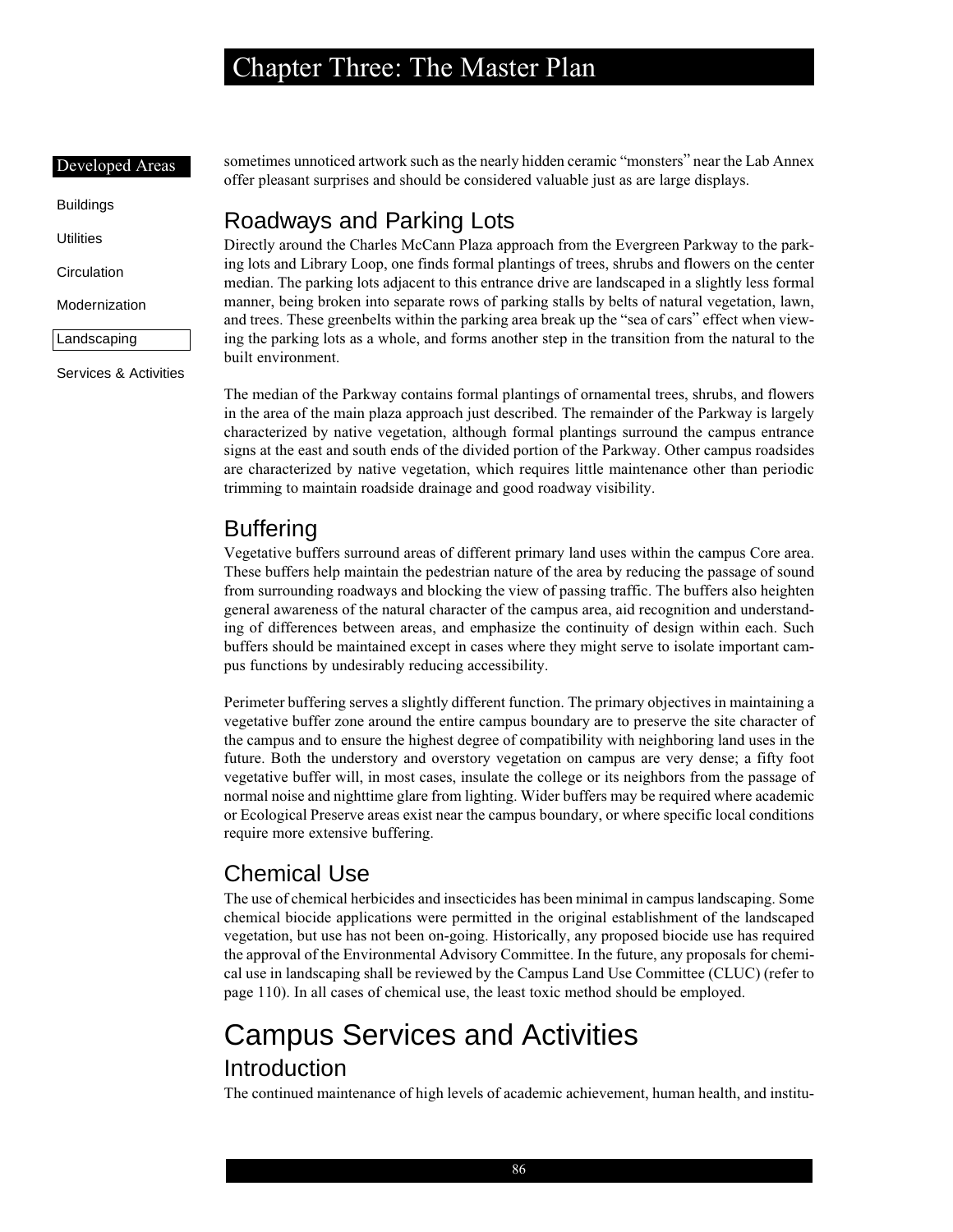tional efficiency requires the provision of a variety of support services which extends beyond the provision of academic curriculum and instructional facilities. College administration, academic advising, and other institutional functions related to the operation of Evergreen academic programs are beyond the scope of a land use and facilities plan, but the provision of community services, student housing, commercial outlets, social and entertainment space, and recreational opportunities are closely related to facilities and land use planning. These operations are discussed in a series of distinct but interrelated categories.

## Community Services

The college cannot provide all community services for the entire campus population. Some services may be more economically and appropriately served by the surrounding community by the City of Olympia and Thurston County. However, the college has an obligation to not create an undue strain on these surrounding community resources by ensuring that community service needs are met to the fullest extent possible. This is particularly true in the case of its on-campus residential population.

Community services should be located and operated in a manner that makes them as visible and accessible to the campus community as possible. This can be achieved in part through maintaining central office locations and in part through directly involving the campus population in their planning and operation. Educational opportunities generated in the provision of these services should be utilized to the fullest extent possible. For example, the use of student interns by Health Services increases their ability to meet campus community needs while providing educational experiences and enhancing their working relationships with the student population.

## **On-campus Community Services**

Medical and counseling services are provided for enrolled students at the Health and Counseling Centers on campus; the centers are staffed by professionals and student interns. Mail delivery is provided on campus for those with office space. The campus radio station, KAOS 89.3 FM, is a community radio station operated and programmed by college professionals, students, and volunteers from the Puget Sound area. Child daycare service on campus is provided for a very limited group because the facility is not large enough to handle the level of need generated by the size of the campus population; options for more comprehensive service are being explored. The office of Access Services for Students with Disabilities serves over two-hundred students in accordance with the Americans with Disabilities Act of 1990.

For descriptions of fire protection and police services, refer to *Safety,* page 90.

## Commercial Services

All members of the campus community need access to numerous commercial services. Some of these needs can be met on campus while others are more appropriately met in the surrounding Olympia area. Facilities on-campus are appropriate when their services are needed by the campus community and are not conveniently provided off-campus, and when their operation is compatible with other college goals and operations.

Commercial services should primarily serve the campus community. They can also attract members of the surrounding community to Evergreen and, in this way, commercial services could meet a limited range of surrounding community needs and enhance public relations. However, commercial services must be appropriate to the needs of the campus community and consistent with the design concepts of the college.

### Developed Areas

| Buildings     |
|---------------|
| Utilities     |
| Circulation   |
| Modernization |
| Landscaping   |

Services & Activities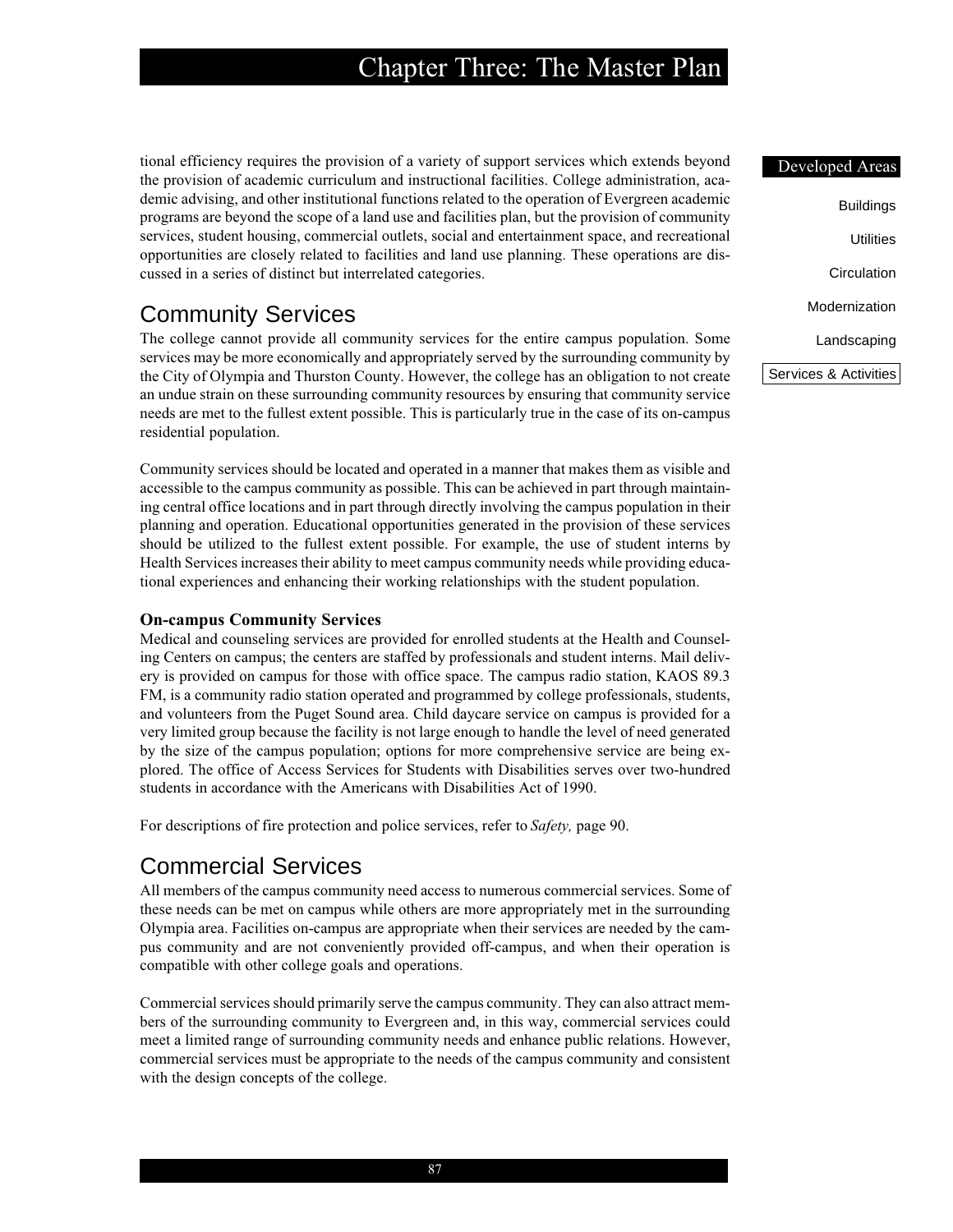#### Developed Areas

- Buildings Utilities **Circulation**
- Modernization
- Landscaping

Services & Activities

Centrally located commercial services help to maintain the pedestrian nature of the campus, allowing people to take care of commercial needs quickly and efficiently. Concentrated commercial services also promote mixing of the campus population because students, staff, faculty, and administrators will use one facility that is central to the campus Core. In some cases, remote commercial services designed to appeal to a more limited segment of the campus population are appropriate. For example, The Corner is located for the convenience of the dormitory residents, but is appropriate since it supplements other campus food services and helps to fulfill a specific need for housing social space.

Students should be involved in the provision of on-campus commercial services to the fullest extent possible through academic involvement, employment, and consultation. In this way, Evergreen can maximize work-related academic opportunities while providing services that are responsive to student needs. Campus housing residents in particular need to be consulted regularly about commercial service needs, since theirs are much broader than the daily commuter population. Student involvement in the provision of commercial services will help strengthen the cooperative and collaborative living and learning atmosphere at Evergreen, and may help to reduce costs of providing such service.

#### **On-campus Commercial Services**

The College Activities Building (CAB) is the hub of commercial activity on campus. Within the CAB is a cash machine, bookstore, cafeteria, delicatessen, bicycle repair shop, and postal and food vending machines. Outside of the CAB, vending machines are provided in many campus buildings around campus. Additional commercial outlets are located in the Student Community Center: a student-managed café (the Corner) and a convenience store (the Branch).

### **Off-campus Commercial Services**

Off-campus enterprises fulfill the remaining commercial needs of the campus community. Public transportation provides regular access to the west side and downtown Olympia.

Considerable concern has been voiced over the relative distance of the campus from the Olympia area commercial services. The prospects for major commercial development in any closer proximity to the college are limited; Cooper Point, zoned as rural-residential (see *Surrounding Land Use,* page 30), can only develop small-scale commercial services intended for neighborhoods. The nearest commercially zoned real estate is on Mud Bay Road, about two miles south of the campus. One solution to this problem of commercial isolation might be to lease campus property for commercial development on a larger scale than is presently available in the CAB.

## Campus Housing

Evergreen provides a variety of living arrangements for its on-campus residential population. Residence halls, modular duplexes, and apartment buildings are all available within the campus Core. For a full description of housing facilities, refer to pages 66 (*Building List*) and 113 (Appendix A: *Building Descriptions*)

### **Service Population**

Campus housing primarily serves students; in recent years the campus residents have been predominantly undergraduates, 18-20 years of age, and first- or second-year students. A recent Disappearing Task Force (DTF), charged with recommending the future directions for campus housing, acknowledged the continued importance of serving this cohort. However, the DTF recommended an expanded service population for housing that could include students who are parents, older, and enrolled in the part-time and evening program (1997 *Housing DTF Report*, page 6). The report also noted the possibilities with a "hostel" type offering for short-term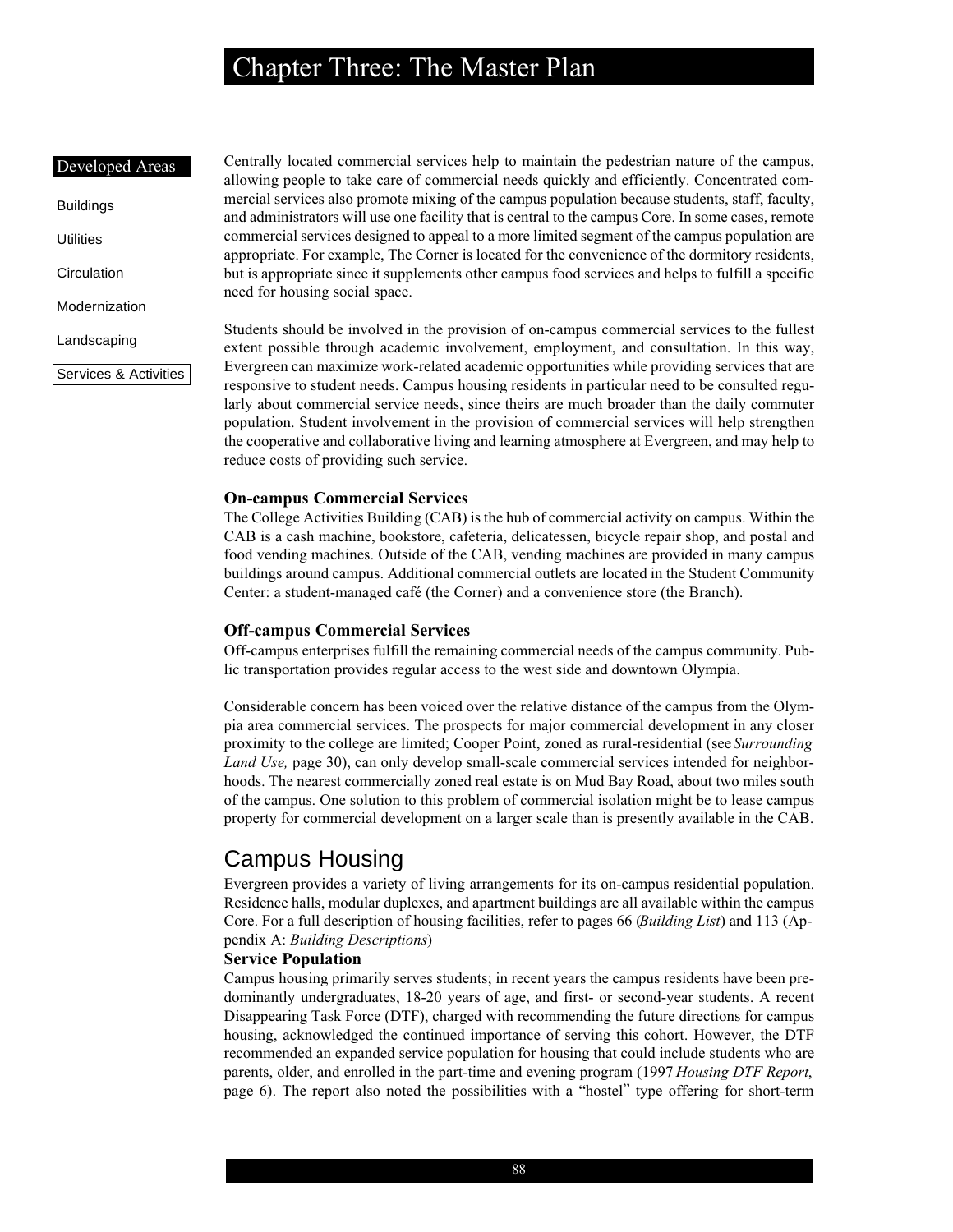guests (1997 *Housing DTF Report*, page 5).

Early college planning called for residential facilities to accommodate twenty-five percent of the enrollment (TESC 1979c, page 295). Since the late 1980s, the percentage of enrollment living in housing has been higher and the recent DTF has affirmed the desire to house almost a third of the growing college population (1997 *Housing DTF Report*, page 4). Occupancy rates have historically fluctuated from fall to spring quarter, with nearly all on-campus beds occupied during the fall quarter and vacancy rates up to forty percent during the spring (TESC 1979c, page 296). In more recent years this seasonal variation has decreased, and in fact winter quarter occupancy has been close to one-hundred percent for the last two years. Vacancy rates continue to be less than twenty percent in the spring quarter.

#### **Provision of Services**

Students are integrally involved in the provision of housing services and this trend should continue. Housing employs many students as custodians, maintenance workers, clerical support staff, resident assistants, and food service workers. This dynamic encourages a sense of community and offers important opportunities for students to earn and learn outside of the classroom. Complementing the academic mission of the college is a critical goal for housing and reinforced in the DTF report on numerous occasions and a 1997 External Review Team report. Efforts are underway (i.e. the hiring of an academic adviser assigned to housing) to better integrate housing, especially into academic support services.

#### **Considerations for Future Housing**

College plans to grow to five-thousand students by the year 2010 will put new demands on housing—

both DTF and External Report Team reports have noted this. The DTF was especially specific in recommending new facilities that are tailored to both individual privacy and community gathering (1997 *Housing DTF Report*, page 4). The DTF also recommended consideration be given to what services this larger population will require and the possibilities for expanded retail opportunities within the living community (1997 *Housing DTF Report*, page 8). The External Team highlighted the lack of social space and the need to develop more community gathering space (*External Team Report*, page 9).

Past consultation with residents and an examination of occupancy rates suggest that the lower density Phase II/III and modular housing complexes are more popular than Phase I. In reference to the modular housing complex, the 1972 *Report of the Master Planning Team* states: "the team strongly urges maximum conservation of land area. This suggests no further use of onestory modular units..." (Durham et al, 1972 , page 13). The campus architect at the time suggested that the desirability of the modular units may in part be due to their convenience and residential atmosphere, and that these qualities could be designed into residential clusters of higher densities (J. Collier, Interview, 1982). This was done with Phase II/III and these units have proven to be the most popular on campus.

Housing should continue to be constructed only within the campus Core or in Clusters nearby, in order to maintain the cluster concept that has guided all construction activities to date (see *Major Land Areas of Campus,* page 55). This concentration of campus housing also maintains convenient access to classes or other campus activities. The evaluation of off-campus housing and retail resources should also be a consideration in any effort to plan and construct new campus residences.

Housing has often worked with the campus architect and the Office of Facilities in planning new

### Developed Areas

| Buildings             |
|-----------------------|
| Utilities             |
| Circulation           |
| Modernization         |
| Landscaping           |
| Services & Activities |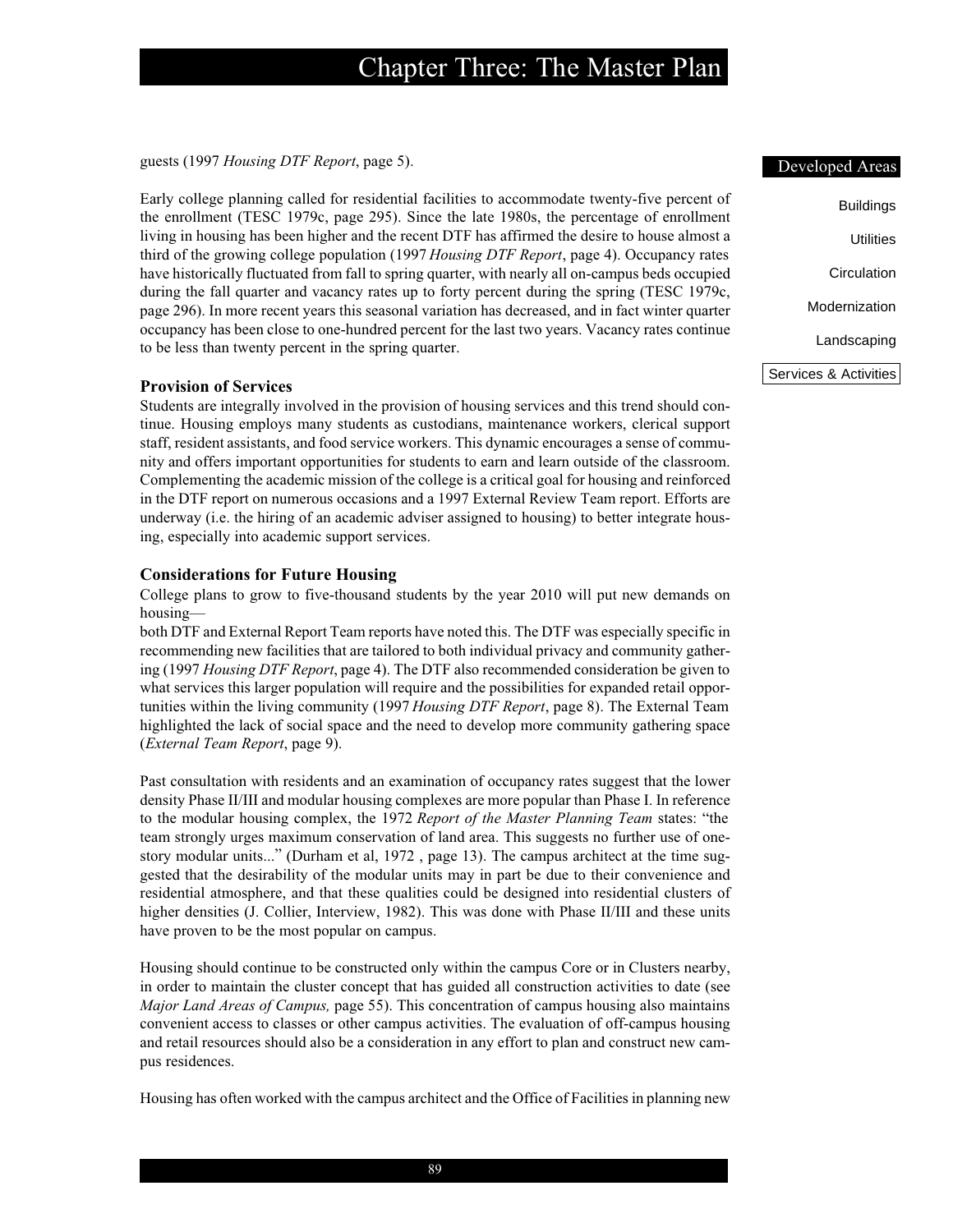#### Developed Areas

Buildings **Utilities Circulation** Modernization Landscaping

Services & Activities

construction. In addition, frequent consultation with students in facilities work has led to some creative and effective solutions to problems of limited social space or inadequate community kitchens. This consultation with college planners and the residential community should be continued.

The competing demands of new construction and maintenance/upgrade of existing structures will be the task facing housing planners for many years. A Facilities Audit was completed in 1998 and the recommendations in the audit focus on the need to address deferred and preventive maintenance issues and even longer term major projects such as the replacement of plumbing and roof systems (see *Modernization*, page 79). And, as the *External Team Report* noted, there appears to be an institutional perspective that the operation is in good financial health but there are concerns (i.e. limited repair/replacement resources) which need to be acknowledged (*External Team Report*, page 13). At the same time, pressures to keep the cost of attending the college as low as possible will most likely remain a high priority. The result of all these dynamics is the challenge of planning for new construction, maintaining and upgrading aging existing facilities, maintaining and improving services which support learning and community, and keeping costs to residents as low as possible.

## Safety

### **Fire Protection**

The college will be consistent with the general practice in the United States to exclude and suppress fire in forested areas. Fire exclusion is necessary to protect the Evergreen community, buildings, and the college's neighbors. Prescribed burning consistent with policies of the United States Forest Service may be necessary at a future date to manage fuel supplies on the forest floor.

Evergreen is located in the McLane Fire District; Station 91 on Mud Bay Road and Station 92 on 36th Avenue are both located within two miles of the campus and respond to all alarms and fire calls at the college. In the event of an actual fire, Station 94 on Cooper Point Road near 58th Avenue and Station 95 at Summit Lake will dispatch vehicles as well. The McLane Fire District recently entered into an inter-local agreement with the City of Olympia which will improve fire suppression and emergency services to the college. For additional discussion on fire protection, refer to page 96.

### **Campus Police Services**

The Department of Police Services, located in the Seminar Building, is responsible for law and campus regulation enforcement and public safety on campus. Police officers are sworn and commissioned by the college under provisions of state law pertaining to standards and training requisites for police officers. Officers patrol the residential areas, campus roads, buildings and grounds by vehicle, foot and on bicycle. In addition to crime prevention and detection, the department performs service functions including personal safety escorts, motorist assists, and building access. The department also coordinates a student security patrol and conducts other programs designed to promote personal safety awareness and property theft prevention.

The primary work of Police Services involves community peace-keeping, problem prevention and conflict resolution. However, officers are responsible for enforcing state, federal and local laws and college regulations. Violations of the law are usually referred for criminal prosecution. Failure to comply with college rules and regulations is typically consigned to the campus Grievance Officer.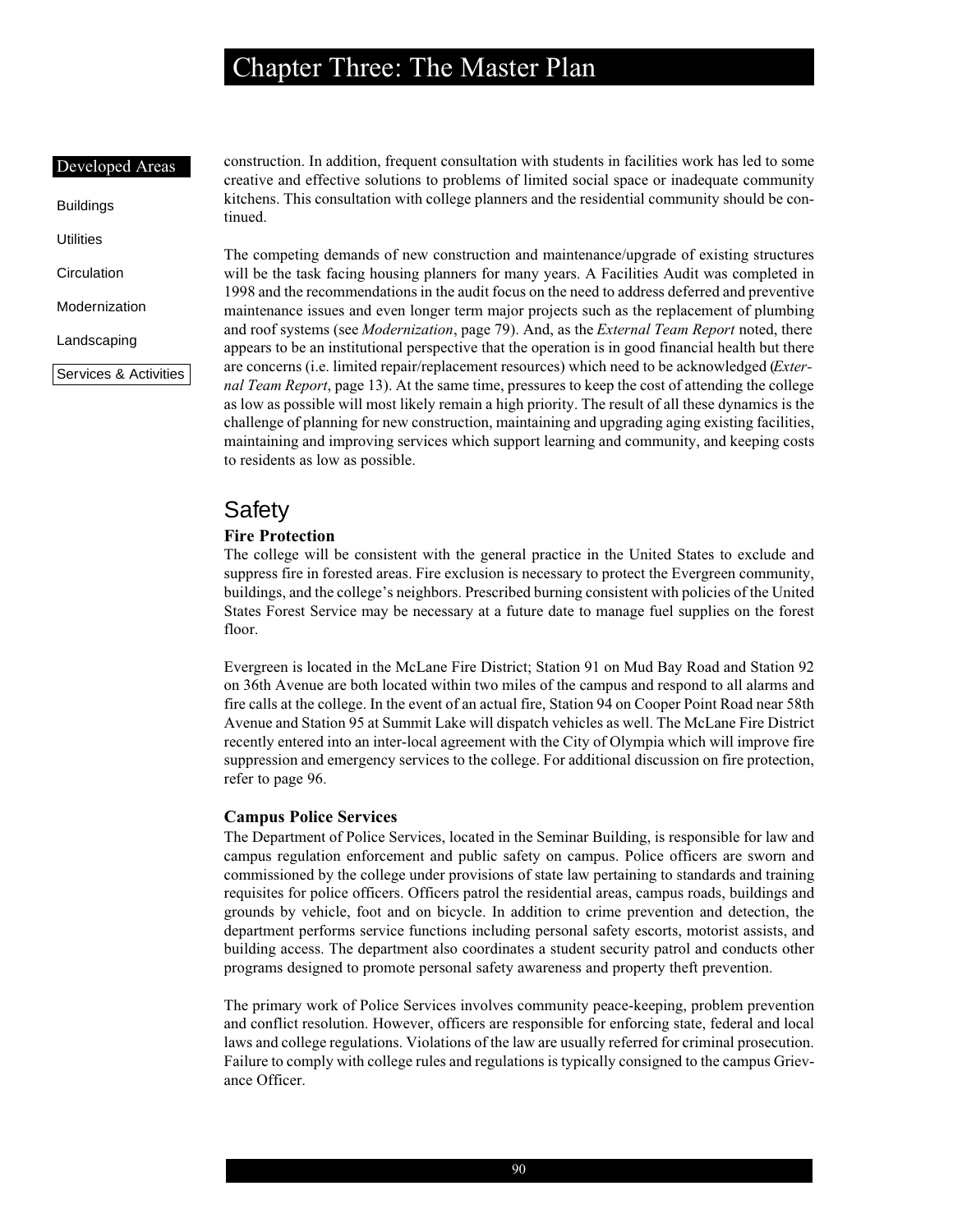Emergency telephones have been installed in several locations around the campus into provide improved access to emergency services twenty-four hours a day. So far, six of these telephones are in place; another three will be installed in the near future.

## Social Space and Entertainment

Although Evergreen is primarily an academic institution, the campus serves also serves as a social environment for those who work and live on campus. Since Evergreen is relatively isolated, it is especially important that the college pay special attention to the provision of social activities. The campus should provide space for a range of social activities ranging from formal to informal and public to private. Spatial patterns of building locations, interior spaces, landscaping, plazas, and pathways encourage informal social interaction. Campus design should allow people who would not ordinarily interact to mix, simply because their pathways cross (*Spatial Arrangement,* page 60 and *Architectural Design,* page 62). Within the context of overall social mixing, the college shall allow for the development of various ethnic, cultural, and academic centers.

As intended, the plazas and lounges on campus are primary areas for informal social interactions. Formal social events such as films, lectures, small- and large-scale performances, and meetings continue to take place on a regular basis in the theaters, gymnasium, plazas, offices, and classrooms on campus. While there are a variety venues on campus for these activities, more are needed to meet the demand of the current college population. There has been a dramatic increase in student enrollment, new emerging student populations (e.g. evening/weekend and graduate student programs), and greater use by off campus entities over the past ten years. During this same period various activities have further limited access to performance and social space; for example, the Recital Hall and the Experimental Theater are rarely available for nonacademic use, Library 4300 has become the home for units in transition, and the newly created basketball programs will limit access to the gym for large stage events. Future planning needs to consider social and entertainment space as a priority when discussing the impact of increased enrollment and the construction of new facilities.

To encourage interaction with the surrounding community, it is important to maintain public access to on-campus social facilities. Cultural and ethnic centers on campus could become an important community asset for Olympia, and help link Evergreen to the surrounding community. However, open access to the social areas in the student residences has led to vandalism and other problems in the past. Clearly, the degree of public access maintained, and the extent to which Evergreen should strive to meet surrounding community needs for specific services not directly related to education, are issues where considerations differ with each particular situation.

## Recreation, Wellness, and Athletics

A healthy community needs opportunities for both formal and informal recreation. The stated goal of Evergreen's recreation and athletic programs is "...to provide all students with access to and appreciation of life sports programs and provide the college with an intercollegiate sports program in which women and men equally participate for their own enjoyment."

Formal and informal recreation activities are encouraged. The service population of Evergreen's athletic and recreational facilities includes members of the surrounding community and students of neighboring colleges in addition to Evergreen students, staff, and faculty.

Evergreen's recreational facilities are located on roughly twenty-five acres of the campus Core

| Developed Areas       |
|-----------------------|
|                       |
| Buildings             |
| Utilities             |
| Circulation           |
| Modernization         |
| Landscaping           |
| Services & Activities |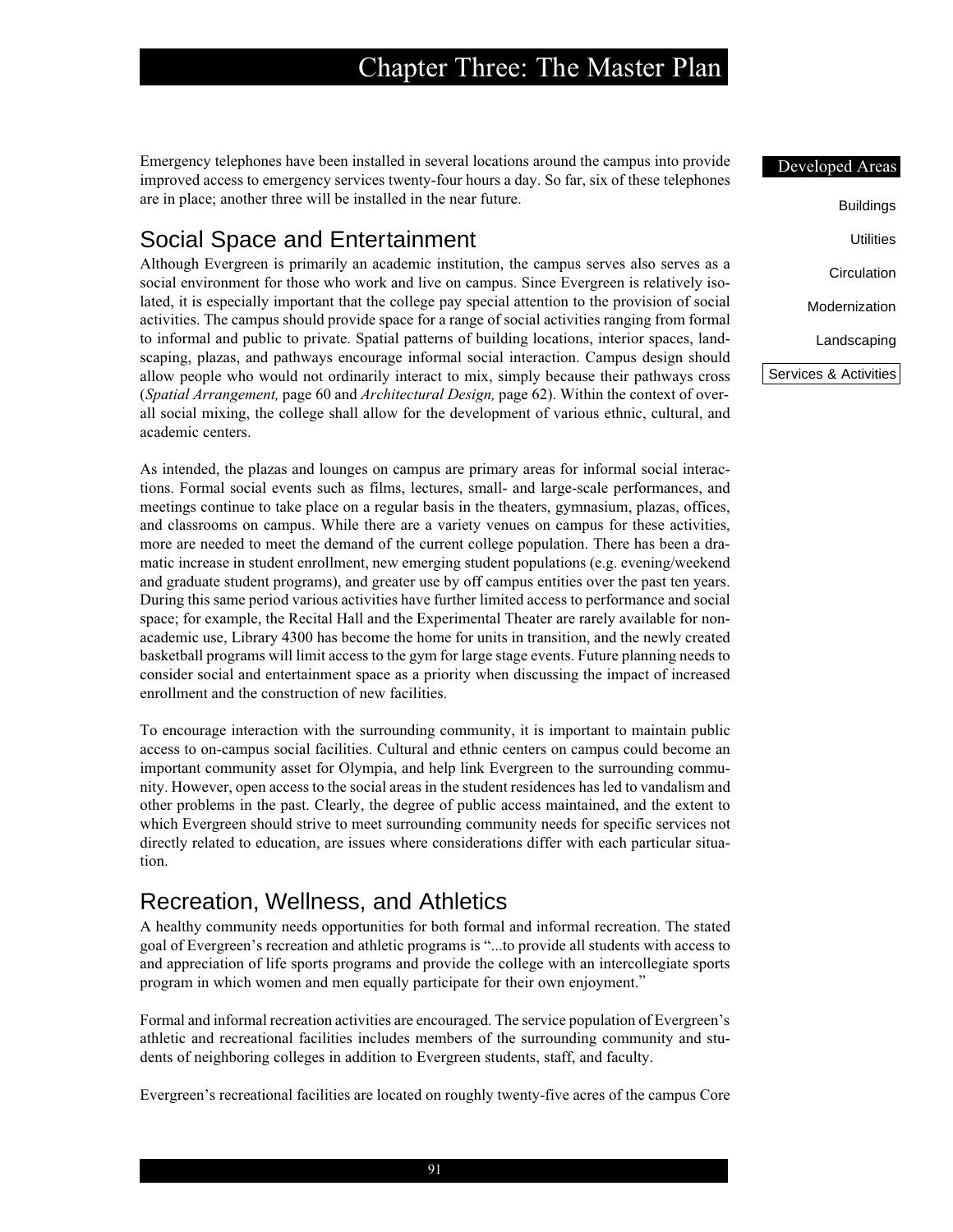#### Developed Areas

Buildings **Utilities** 

**Circulation** 

Modernization

Landscaping

Services & Activities

and include the Recreation Center, the covered Recreation Pavilion, a high and a low element challenge course, and the playfields. These facilities provide opportunities for swimming, racquetball, saunas, weight lifting, dance, martial arts, rock-climbing practice, soccer and other field sports, basketball, and tennis. Activities in these areas range from formal classes and sporting events to casual use of the facilities for personal recreation. For description of the College Recreation Center, refer to Appendix A.

The undeveloped areas on campus provide a setting for many types of informal recreational activities such as walking, bicycling, bird watching, etc. Campus roads and pathways are used for jogging and organized competitive running. The waterfront offers additional opportunities for recreational activities. A small fleet of recreational sailboats, and rowboats are moored at West Bay Marina. Swimming, sunbathing, and other casual recreational activities take place on the campus waterfront. Kayaking, rafting and canoeing programs emanate from the College Recreation Center.

Early campus planning directed that Evergreen would emphasize club and recreational programs. In 1979, the college began to develop intercollegiate athletics which included soccer, swimming, cross-country running, track and field, tennis, and sailing until 1986 when all but soccer and swimming were eliminated in accordance with the recommendations outlined in the Strategic Plan of 1985-86. These two sports have prospered programmatically as affiliates of the National Intercollegiate Athletic Association (NAIA) since 1979, and only in the past four years has a change in affiliation by other small northwest colleges forced a reconsideration of future programming. At the time of this writing Evergreen holds dual affiliation with the NAIA and the National Collegiate Athletic Association (NCAA) and sponsors basketball, tennis, soccer, and swimming for men and women.

Public access to Evergreen's athletic and recreational facilities is important in maintaining good public relations and helps the college to meet surrounding community needs for such facilities. On a contractual basis, the college should maintain specific access privileges for other schools or state institutions in need of Evergreen's recreational facilities. However, this will not interfere with the priority of campus program needs. Such public access should be provided with an eye toward assuring that it balances with Evergreen's own program needs. Access to facilities not available on campus may be found in the surrounding community or by contracting with other schools and community groups.

Evergreen's athletic and recreational programs are continuously evolving. Flexible and multiuse facilities, which serve many purposes or can be easily modified for different purposes, are needed. Siting and design must also promote convenient access.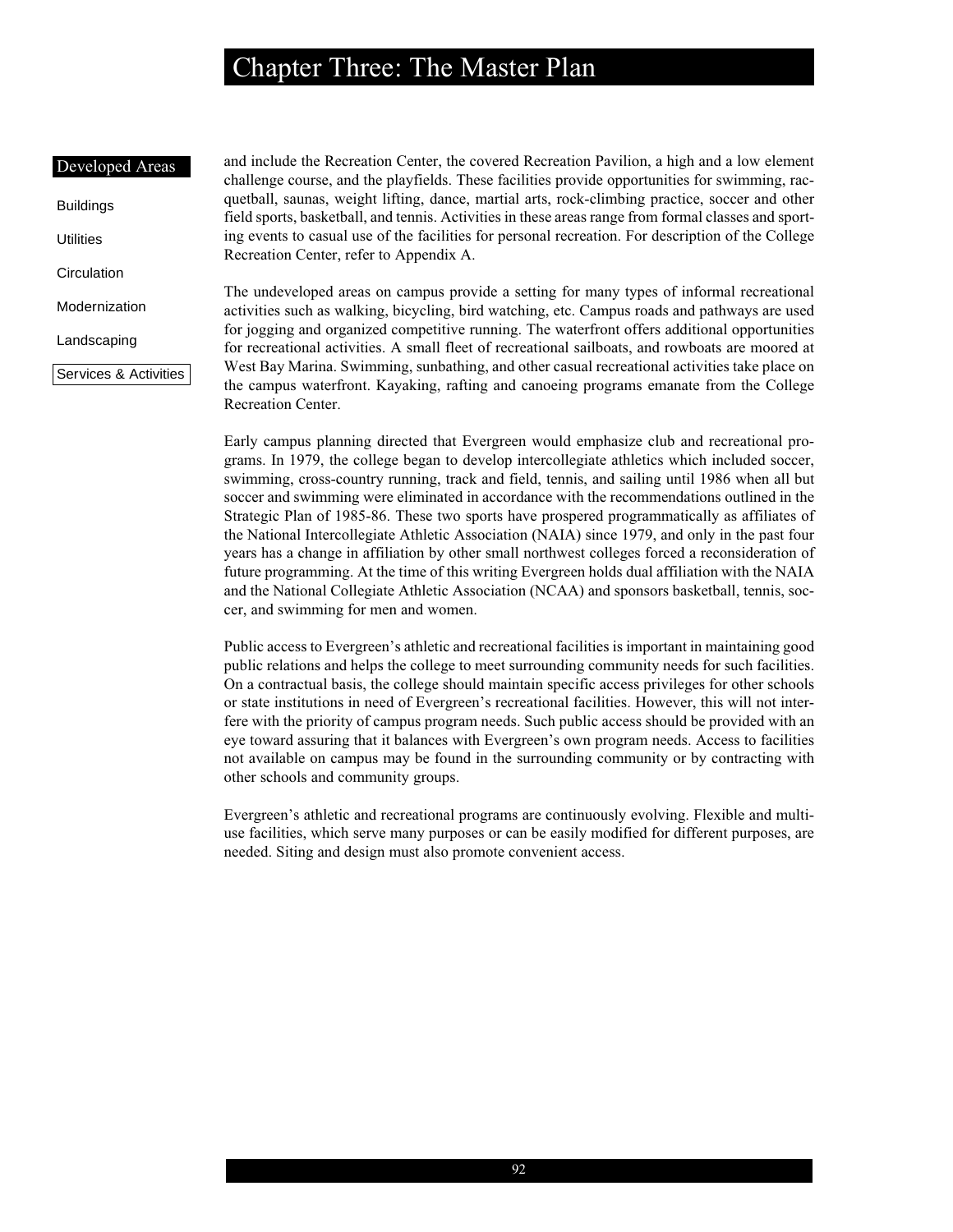# Land Use: Undeveloped Areas of Campus Introduction

Over 700 acres of the 1,008 campus have been left undeveloped since the founding of the college. The majority of this area falls within the campus Reserves (see Figure 7 and page 58) with smaller blocks of forest and fields within the campus Core. The entire campus was logged at one time or another before the college purchased the land. Nevertheless, the undeveloped areas currently support a wide variety of vegetation and wildlife. Descriptions of the forest, meadow, and shoreline habitat on campus can be found in Chapter 2, beginning on page 25.

The undeveloped land area, especially the Reserves, is used by academic programs as the setting for activities and the subject of research. In addition, this land is frequently used for recreational purposes by both the college community and members of the surrounding community. The intensity of activity within the Reserves has increased along with the college population and observations would suggest that some habitats are being degraded by this heavy use.

This section outlines the current and possible land uses within the undeveloped lands of the campus, again focusing on the Reserve areas. Additionally, the current and possible future land use will be discussed specific to the five Reserve areas designated for the purposes of discussion: the Shoreline, the East Campus Reserve, the North Campus Reserve, the West Campus Reserve, and the South Campus Reserve. These same divisions are used in the description of the campus forest habitat in Chapter 2 (page 27).

## A Note on Zoning

Many of the activities that occur (or may occur in the future) on the college's undeveloped land have the potential to interfere with or exclude one another. For example, large-scale public use could interfere with designation of Ecological Preserve areas or long-term research projects could be terminated if an area was ultimately developed for college facilities. Other activities, such as management to preserve the natural resources, should apply to the entire area, but certain areas could be given priority. Zoning for these different activities may alleviate land use conflicts and facilitate efficient management of college land. The recommendation to investigate the zoning of campus land is given on page 11 of the Master Plan.

Zoning of the Reserve areas should consider academic use as the priority. Academic purposes include building new academic facilities as well as preserving and maintaining the ecological laboratory for study and research. The college community's enjoyment of and attachment to Evergreen's undeveloped land should also be a major consideration.

# Types of Land Use Academic use

Almost every area of the undeveloped campus has been the subject of some sort of academic project or activity at one time or another. For examples of various academic land uses, refer to *Types of Land Use Proposals,* page 109. An index of student reports should be compiled to be included in the Resource and Land Use Inventory (see page 97).

The varying impacts associated with the different types of academic use have important ramifi-

### Undeveloped Areas

Introduction

Types of Land Use

The Reserve Areas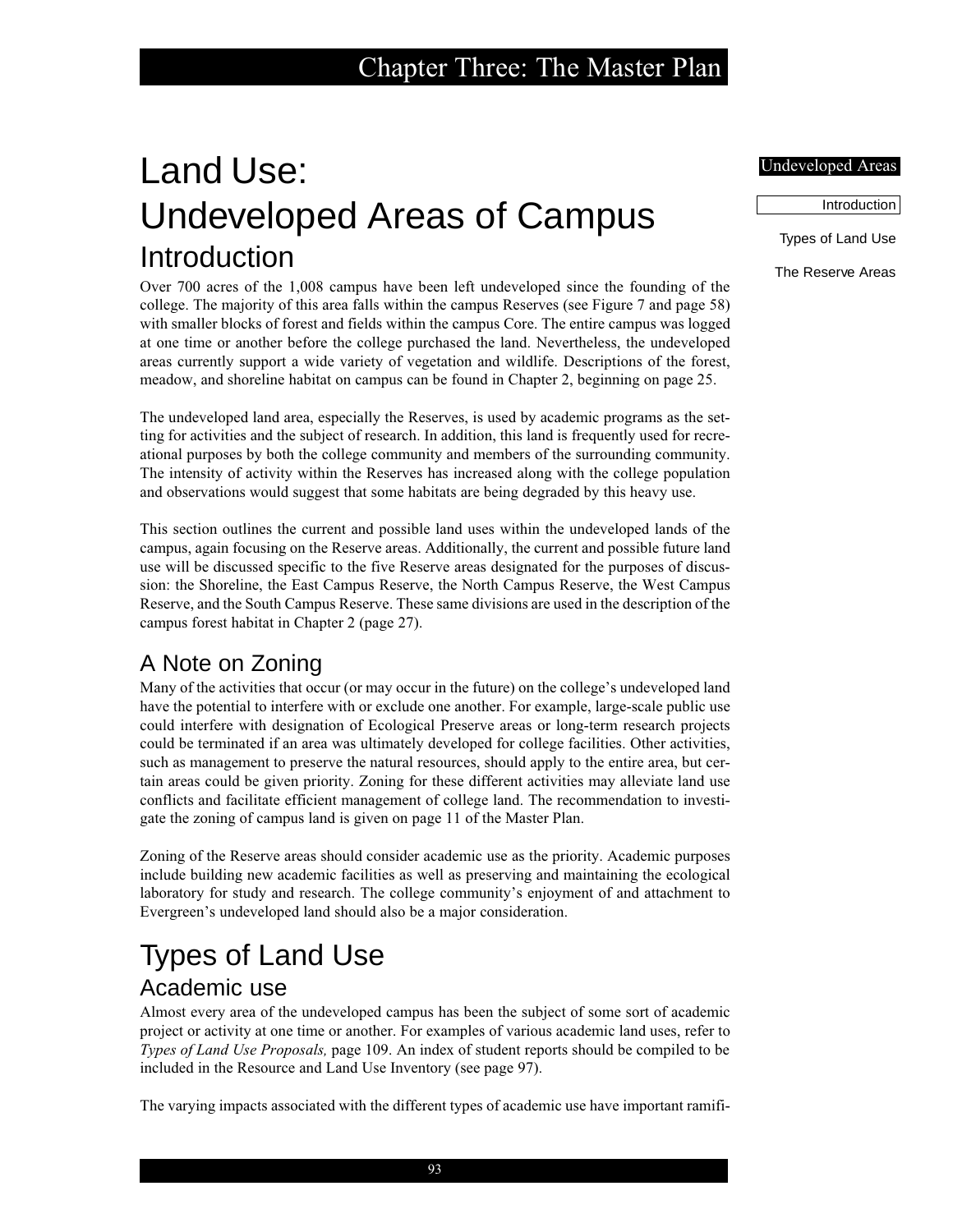#### Undeveloped Areas

Introduction

Types of Land Use

The Reserve Areas

cations in land use planning. Since observational uses have minimal impact on the environment, they can safely occur anywhere on campus although off-trail travel should be limited. Manipulative ecological research and environmental education uses need to be carefully located so as not to destroy Ecological Preserves (see below) or to conflict with other ecological studies or land uses. Plans for manipulative land use must be reviewed by the Campus Land Use Committee (CLUC); notification to the CLUC is requested for non-manipulative academic uses (see page 110).

## Ecological Preserve

The 1983 Master Plan proposed specific Ecological Preserve areas within the campus Reserves in order to preserve the native quality of certain sites. From the 1983 Plan:

Ecological Preserves are areas set aside because of their unique natural ecosystems or environmental features. They should include environmentally sensitive areas, [areas] with slopes over 15 percent, unique plant communities, critical wildlife habitats, marshes and wetlands, and anadromous fish rearing habitats. These areas are often unsuitable for development because they are fragile and valuable elements of the campus environment and extremely risky and costly sites for development.

The Master Plan proposes specific areas of the campus be set aside as permanent Ecological Preserves. Use of these areas would be limited to observational ecological study and light recreation. Light recreation is considered to be such activities as walking, bird watching, or other low impact activities (page 4-22).

According to the 1983 Plan, Ecological Preserve areas include the entire drainage of the small stream leading to the west end of the waterfront (the West Side Drainage), the shoreline and adjacent bluffs, and 200 foot buffer zones along shorelines and major streams. Another Ecological Preserve area is the marshy meadow north of the Evergreen Parkway between the Kaiser Road and Overhulse Road. The drainage in the southwest corner of campus property is also preserved with a buffer (see Figure 11).

It is not clear whether the criteria listed for designating an Ecological Preserve is still appropriate or comprehensive. In addition, while excluding development from these areas seems relatively simple to carry out, limiting recreational and academic activities would be much more difficult to enforce (although formation of the CLUC could make it possible). If restrictions are deemed necessary, discussion should address whether or not cycling (mountain biking) and offtrail travel should be considered as high- or low-impact activities. Re-evaluation of the delineation and status of Ecological Preserves should be addressed as a part of the zoning Disappearing Task Force (see *Recommendations*, page 11).

## Recreation

#### **College Community**

Recreational uses of Reserve areas include jogging, hiking, mountain biking, swimming, sunbathing, and group gatherings. Presently, the North Campus Reserve experiences the heaviest concentration of recreational use (see *North Campus Reserve*, page 101).

Recreational use needs to be carefully coordinated with other land uses. Heavy recreational use can destroy environmentally sensitive areas or Ecological Preserve areas where delicate ecological processes occur. The marine marsh at the campus shoreline, a delicate and unique estuary that has been the subject of many ecological studies, has been impacted by heavy pedestrian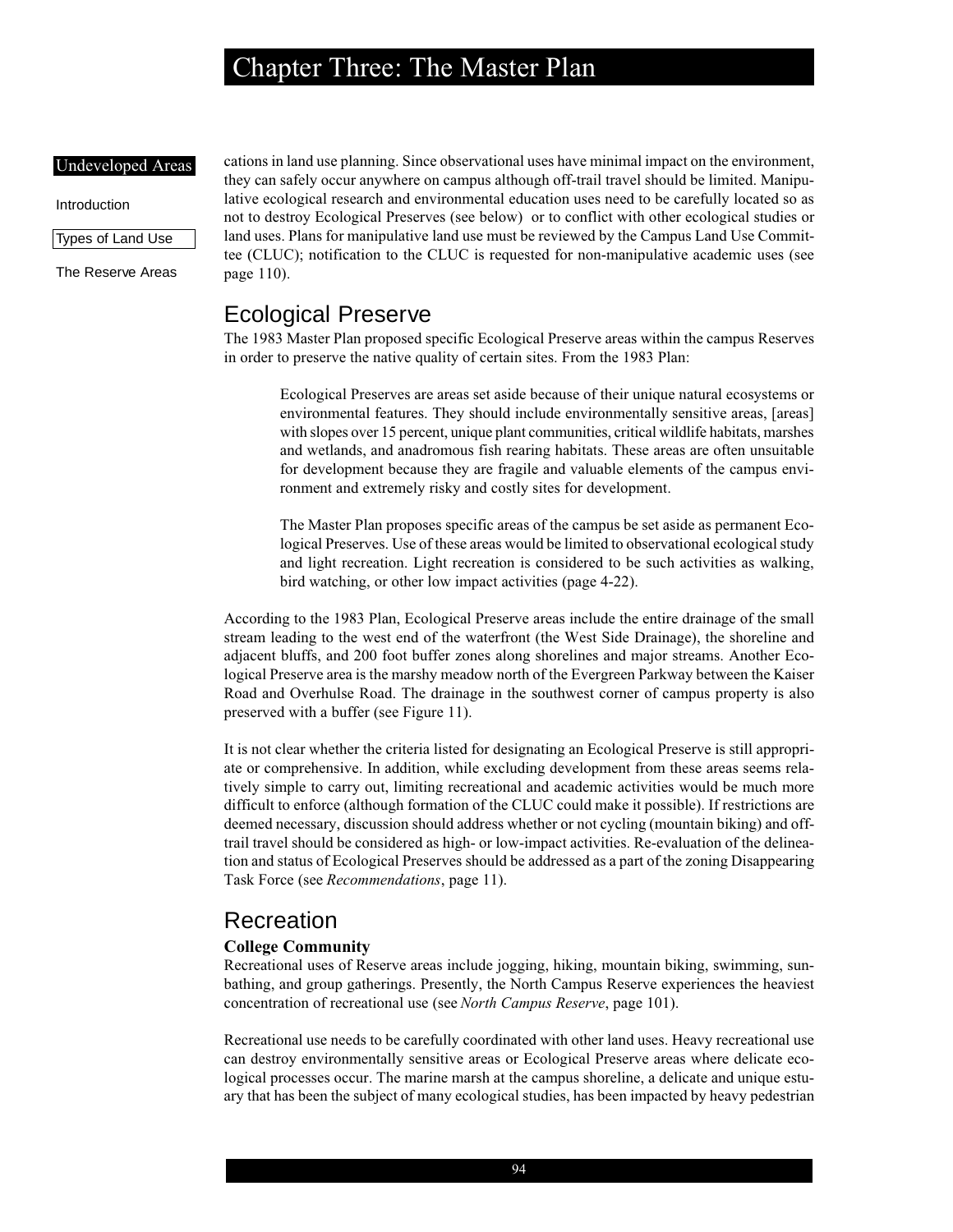traffic. This example illustrates the need to identify and protect resources such as the marine marsh so they can be preserved for future study and appreciation (see *Management: Protection of Natural Resources*, below).

Ideas for future recreational land uses include jogging trails, interpretive nature trails, and recreational camping areas. Construction of these types of installations should be sited in areas where they would be easily accessible and widely used, but not degrading to valuable ecological resources that are used for academic study. A solution to the separation of recreational use from academic is to designate specific and limited recreational areas, trails, and zones, using signs to define these areas. Major recreational facilities should be concentrated within existing Core and Cluster areas.

#### **Surrounding Community (Public Access)**

The undeveloped areas of the college campus offer recreational opportunities to the surrounding community. People come to Evergreen to enjoy the woodlands, nature trails, and waterfront. Currently, the college has no formal policy concerning public access to campus Reserve lands.

Population growth in Thurston County, and more specifically on the west side of Olympia, may at some point force the college to develop a policy concerning public access and use of undisturbed natural areas: forests, meadows, and shorelines. Public (as well as campus community) access to research areas, Ecological Preserves, and environmentally sensitive areas needs to be controlled in order to maintain the natural integrity of these areas.

Substantial changes have occurred since 1996 on property lying to the north of the East Campus Reserve. Land adjoining the college boundary has been cleared and a subdivision is under construction; several more are planned for the near future (*Current Growth and Development*, page 31). The residents of the new development have easy access to the Reserve and will surely see the campus as an extension of their backyards. More children, pets and perhaps yard and household waste may show up on the north border of the East Campus Reserve. In general, the college can expect to see increased recreational and "incidental" use of Evergreen's existing trails as well as the development of new ones. The issue of public access to Reserve lands would best be addressed before the subdivisions' residences have well-established patterns of accessing campus land.

If a public access policy were to be developed, the college should keep in mind its educational objectives and the need to maintain good relations with the surrounding community. Should it become necessary to limit public access, it may be feasible to concentrate public activity in a developed interpretive area or arboretum, thus providing informal public education while controlling impacts on other parts of the campus.

## Habitation

Campers and squatters have long been unofficial residents of the forested areas of the college campus. This has been a reality despite the fact that Evergreen's Habitation Policy prohibits overnight habitation by any persons in any part of campus with the exception of the facilities provided by the college specifically for that purpose (WAC 174-136-040). Evergreen students who camp in the forest surrounding the college are "at risk of running afoul of the college Grievance Procedure and, potentially, violating criminal statutes" (Huntsberry, 1997). The relative isolation of campers also makes them vulnerable to criminal activity. It is reasonable to assume that some inhabitants may be instigators of crime as well.

Human habitation in Evergreen's forests results in damaged vegetation, increased soil erosion,

## Undeveloped Areas

Introduction

Types of Land Use

The Reserve Areas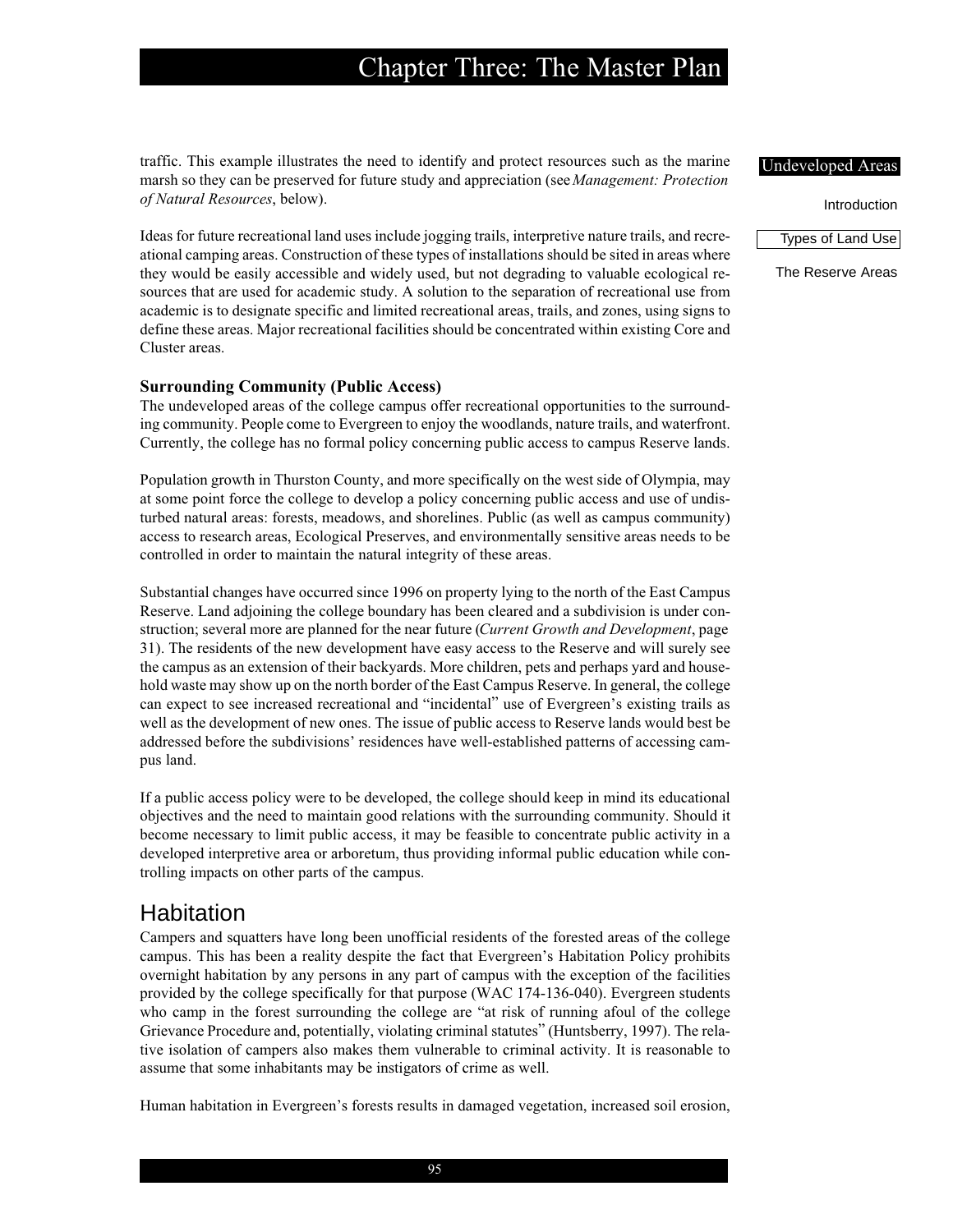#### Undeveloped Areas

#### Introduction

Types of Land Use

The Reserve Areas

and wildlife habitat degradation. Direct interactions between campers and wildlife can also result in changes in animal behavior. Accumulations of body and solid waste can have several negative affects, including a reduction in water quality. Smoke pollution from campfires and the risk of fires becoming out of control are additional negative impacts. Overall, informal camping in the Reserve areas detracts from the ecological integrity and beauty of the forest areas.

While prohibition of forest habitation has been a long-standing college policy, it has generally not been enforced. According to an Evergreen Issue Paper on land use: "The very nature and size of the forested area is one factor making habitation policy enforcement difficult. However, the primary reason was an 'officer safety' issue." (Huntsberry, 1997) The risk of approaching anyone in order to evict them from their "home" is significant, particularly if the resident has no connection to the college and could violently resist the eviction.

The recent arming of campus Police Services somewhat alleviates the risk of habitation policy enforcement. It is now reasonable to promote regular, aggressive patrols in order to remove campers and squatters from the campus. Regular patrols could also reduce the opportunity for other criminal acts within the campus Reserve areas.

## Management: Safety Considerations

### **Fire Protection**

It is college policy to exclude or suppress wild fires in wooded areas in order to protect people and property on and surrounding campus. However, without fire, woody debris accumulates and gradually changes the environment with resulting impacts to ecosystems. The accumulation also can become a dangerous fire hazard in itself. Prescribed burning consistent with policies of the United States Forest Service may be necessary at a future date to manage fuel supplies on the forest floor and may also allow for rejuvenation of ecosystems on campus. For additional discussion, refer to *Safety*, page 90.

#### **Snags**

Removal of snags (standing dead trees) may occasionally be necessary when an individual snag presents an obvious threat to safety. It should be noted, however, that they offer wildlife habitat and are considered by many to be attractive in and around even the developed portions of the campus. A proposal to remove a snag should be reviewed by the CLUC (see *Review of Proposals,* page 110).

## Management: Protection of Natural Resources

### **Impacts to the Undeveloped Lands**

As the population of the college and the surrounding area has grown, the Reserve areas have reflected the impacts of more and more people exploring and enjoying the forest, meadow, and shoreline habitat on Evergreen's land. Thus, protection of the natural resources of the Reserve areas has increasingly become a concern. Many factors should be considered as contributing to the impacts on Reserve land, including

- unlimited public access (page 95)
- human habitation in the campus woods (page 95)
- invasion of exotic plants (page 98)
- management for safety considerations (page 96)
- academic uses (pages 93 and 109)
- recreation (page 94)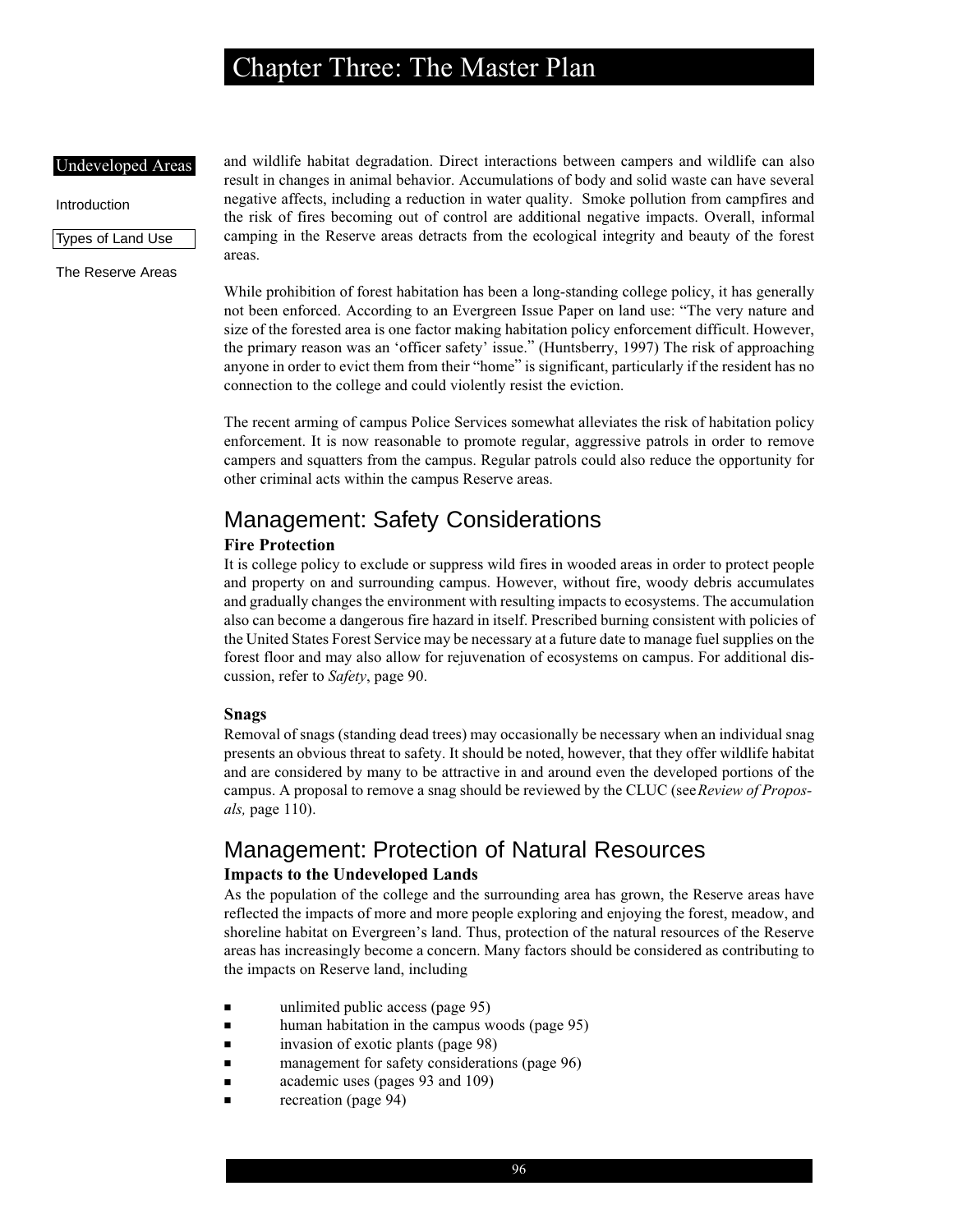There are many viable approaches to protecting the natural resources of the Reserve areas and more than one tactic should be employed for the best results. Establishment of a resource and land use inventory, protective maintenance, and environmental regulations pertaining to campus lands are discussed as possible components of the effort to protect Evergreen's natural resources. Establishing land use zones (page 93) could also serve to protect the natural resources of specific areas. Historically, academic programs have had minimal involvement with initiating or implementing management activities in the Reserve areas, but this should become a focus in the future.

### **Resource and Land Use Inventory**

A complete history of land use and vegetation analysis of the campus could greatly aid in effective management of natural resources. This information could serve in locating ecologically sensitive or unique areas and directing activities to the most appropriate location.

The Resource and Land Use Inventory should include as many academic studies of the campus as possible, cataloged and summarized if necessary. This will add to the history and description of the land and could provide bases and inspiration for further academic research on campus. The material should be kept up to date as new land use information becomes available. The Campus Land Use Committee should delegate the responsibility for compilation of this inventory (see page 107).

### **Protective Maintenance**

Sometimes it is necessary to alter some areas in order to protect them from destruction by natural forces or human activities. The college should carefully administer this type of maintenance as such activities may also bring about additional and unforeseen problems. Any protective maintenance involving even minor construction should be approved by the CLUC or other body responsible for environmental protection.

Two types of protective maintenance may become increasingly crucial to maintaining the health of the Reserve areas: establishing a more formal trail system and ecological restoration or enhancement of degraded areas.

## **Trail System**

As the academic and recreational use of the Reserve areas has increased, the system of trails has expanded. Many unimproved foot paths exist in the Reserve areas including innumerable short segments that have no clear destination, but do contribute to the overall impact to the native habitat and are inviting to future lengthening. There are also concerns that travel occurring entirely off-trail is inflicting wide-spread damage to the campus forests. Traffic on the improved trails, mostly found in the North Campus Reserve, is very high and the trail tread shows evidence of poor drainage and widening. The popularity of riding mountain bikes on forest trails has been a significant contributor to both the deterioration of the trail tread and the creation of new trails.

A more formal trail system that receives regular maintenance could alleviate some of the impacts described above. In order to determine the best approach, a full examination of the existing trail network of the Reserve areas would be necessary. Factors to be considered include

- patterns of use
- restrictions within ecologically sensitive areas (Ecological Preserves)
- policy for public access

#### Undeveloped Areas

Introduction

Types of Land Use

The Reserve Areas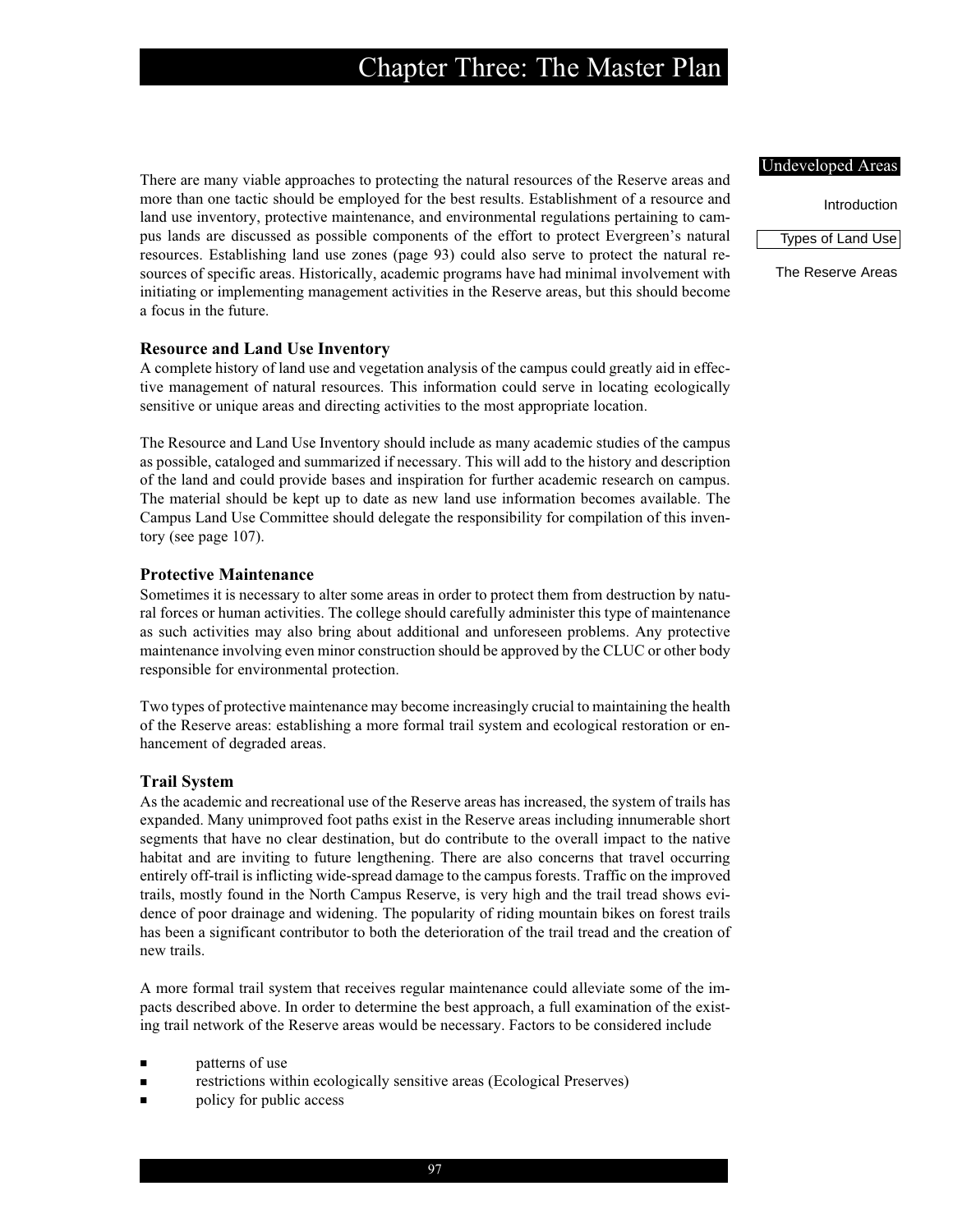### Undeveloped Areas

Introduction

### Types of Land Use

The Reserve Areas

- policy for mountain bike use
- policy for off-trail use
- allowance for possible future expansion of the campus Core, Clusters, and housing; changes in recreational use; and possible long-term forest management studies

Establishment of a trail network plan for the campus is intended as a component of the zoning DTF recommended on page 11.

### **Ecological Restoration**

Various techniques of ecological restoration should be applied to many situations on Evergreen's Reserve lands. Development of a formal trail system should be accompanied by revegetation of closed trail segments. Enhancement activities, such as planting climax or relatively rare native species in certain areas, would provide excellent opportunities for ecological study while adding diversity to campus habitat. Creation of an artificial wetland is another restoration project with tremendous academic potential (see *Future Land Use of the East Campus,* page 100).

Removal of invasive, exotic plant species should be a major, ongoing restoration activity in the Reserves as well as other areas of campus. The invasion of exotics is beginning to have an obvious impact to the vegetation communities in several areas on campus and this threatens a valuable academic resource. While it is probably impossible to entirely eradicate invasive species, efforts should be made to keep them under control. Also, since invasive species tend to flourish in disturbed areas, protecting native habitat from negative impacts such as overuse will aid in slowing their spread. Application of ecological restoration theory on campus lands is an exciting possibility that should be considered as a part of both academic and land use planning. These activities directly benefit the health of the ecological laboratory and provide invaluable educational experiences for the students involved in any part of the process.

### **Regulations**

The regulations found in County Code are intended to protect natural resources from the potential damage of poorly planned development. All development at the college should comply with these regulations. The Campus Land Use Committee (CLUC) will provide guidance for compliance appropriate to a land use proposal. A brief overview of the permitting process is given here, but it is beyond the scope of this document to describe the details of the regulations or the application, review, and approval process. Regulation of the shoreline is described on the following page.

Development of any facility—expanding a building, installing a culvert, extending a bulkhead requires a Special Use Permit. Application for a Permit includes an environmental checklist, the results of which are considered by the

SEPA review process. SEPA review considers the environmental regulations applicable to the project: the Critical Areas Ordinance applies to wetlands, steep slopes, critical wildlife habitat, and geologically hazardous areas; the Shoreline Master Program takes into account all land within 200 ft of mean high water. Applications for major expansion of existing facilities or construction of a new facility will probably require public review of the application. Minor construction projects will be reviewed administratively by Thurston County.

## Future Development

Certain areas of the Reserve lands may provide sites for future development of additional academic structures and campus facilities that cannot be contained in the Core or existing Clusters.

Major considerations for the siting of these areas are construction costs of siting and grading,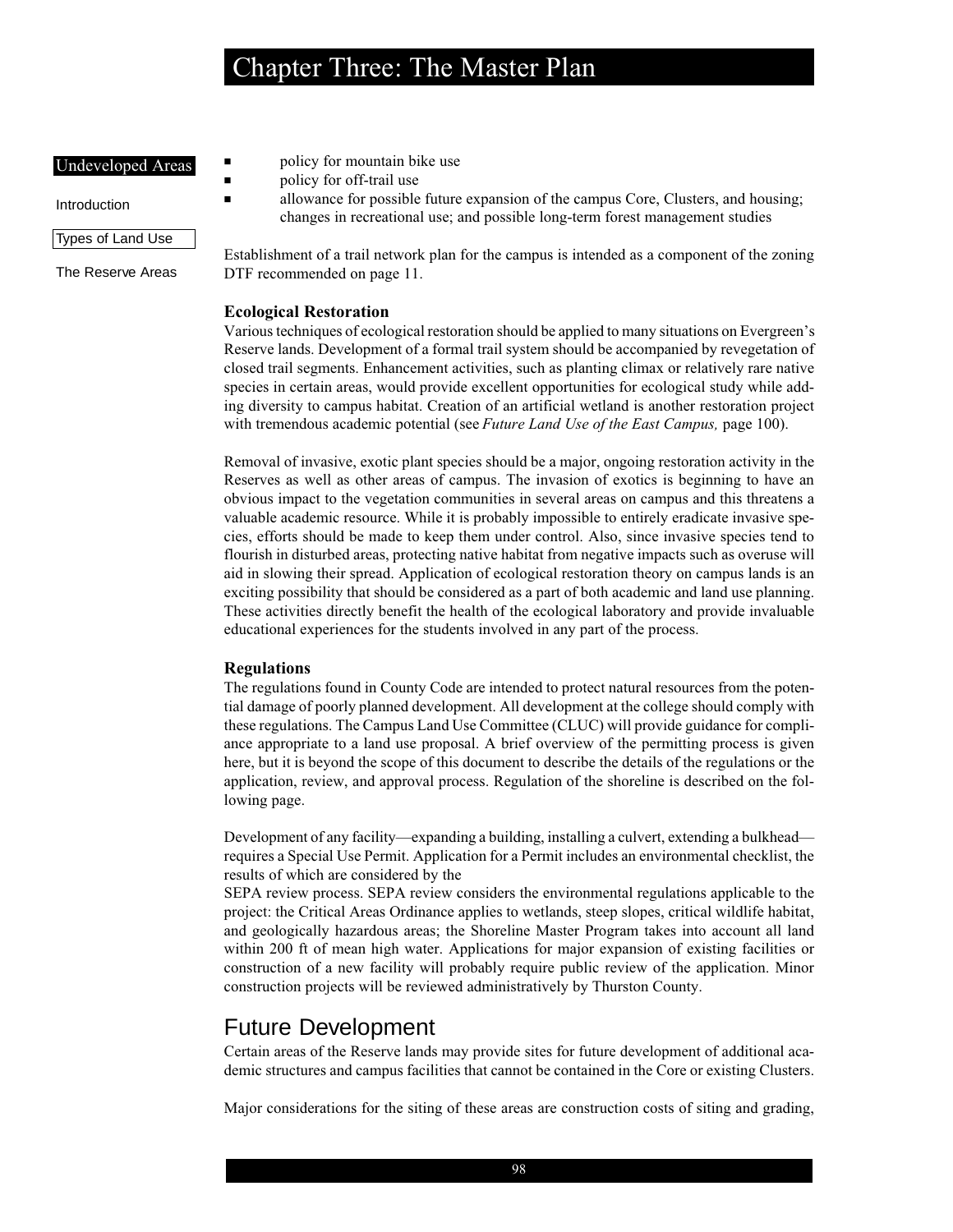availability of utility hookups, access to roadways, and environmental and social impacts. While these types of long-range plans can be zoned so that specific areas are set aside for future growth, uses in the interim period could be any type of ecological research or recreation. It would not be suitable to establish Ecological Preserves in future development areas, since they could eventually be drastically altered. Future development areas may provide ideal sites for short-term manipulative studies or other land use that alters the character of the environment temporarily.

# The Reserve Areas Shoreline Reserve

The college has not altered the character of the shoreline west of the Geoduck House since it bought the land. The undeveloped portion of the shoreline provides an ideal setting for college academic studies and recreational activities. It also maintains a habitat for a wide variety of birds and animals.

Many student projects have researched the various physical and biological features of this area. Several studies have addressed the small marine slough on the waterfront and found it to be extremely vulnerable to human impact. The slough attracts unique animal and bird species to the shoreline, including the Olympia Oyster (a native species that once thrived in the southern Puget Sound region) and Harbor Seal. The soft quartz sand surrounding the slough also makes it an attractive site for recreation. Other studies have addressed the bluffs and the two large drainages that terminate on Evergreen's waterfront (see *North Campus Reserve*, page 58).

Many trails lead to the waterfront from the developed portions of the campus. A major trail traverses the woods on the bluffs from the Geoduck House to the small marine slough, midway along the waterfront. Another trail, known as the Nature Trail, leads to the eastern portion of the waterfront. An overall abundance of informal trails and other signs of use indicate that the beach and forested bluffs are favorite recreational spots for those who spend time in the Reserve areas.

## Regulation of Shoreline Reserve

Use of the shoreline 200 feet inland from the ordinary high water mark (OHWM) is regulated by The Shorelines Management Act of 1971. The *Thurston Regional Shoreline Master Program*, the document for regulation of specific shoreline uses in Thurston County as part of the Shorelines Management Act, designates Evergreen's 3300 feet of waterfront as a "Conservancy Environment". This designation is based on "the degree of man's intrusion into the shoreline and the degree of uniqueness of the shoreline." (*Thurston Regional Shoreline Master Program*, 1990, page 28). The Shoreline Master Program defines the conservancy designation as follows:

Purpose: The intent of a Conservancy Environment designation is to protect, conserve, and manage existing resources and valuable historic and cultural areas in order to ensure a continuous flow of recreational benefits to the public and to achieve sustained resource utilization. The preferred uses are nonconsumptive of the physical and biological resources of the area and activities and uses of a nonpermanent nature, which do not substantially degrade the existing character of these areas. Nonconsumptive uses are those uses, which utilize resources on a sustained yield basis while minimally reducing opportunities for other future uses of the resources of the area. (*Thurston Regional Shoreline Master Program*, *1990*, page 28).

The *Shoreline Master Program* contains guidelines for the educational, research, and recreational uses of the shorelines; these are the heaviest uses of the beach at Evergreen. It should be noted that The Evergreen State College has one representative on the fifteen-person council for the program.

### Undeveloped Areas

Introduction

Types of Land Use

The Reserve Areas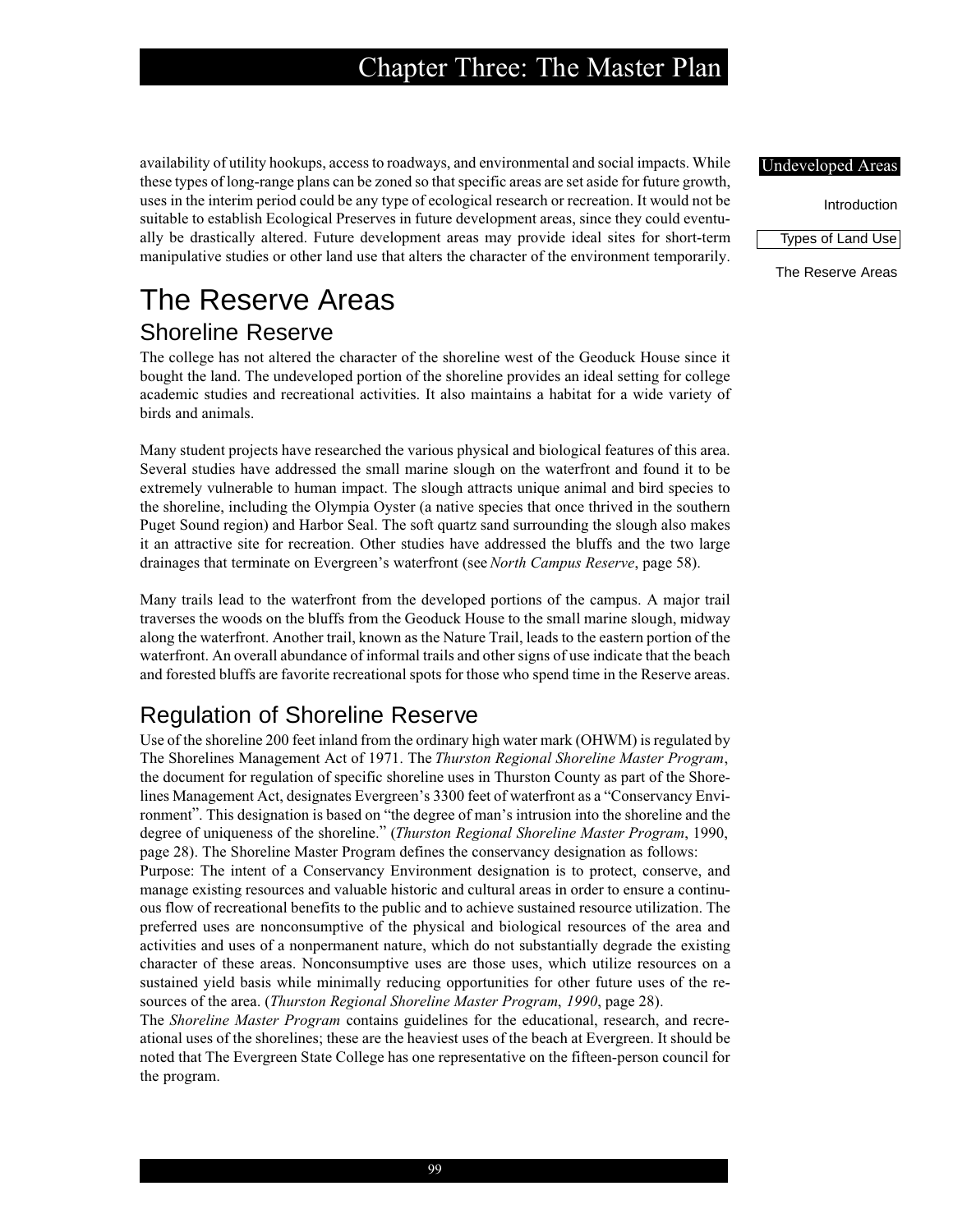#### Undeveloped Areas

Introduction

Types of Land Use

The Reserve Areas

#### **Future Uses of Shoreline Reserve**

The idea of constructing an expanded marine facility with a dock at the shoreline has been given serious consideration at various times in the college's history and has been supported by faculty and students. This project could be sited within the Geoduck House Cluster (see page 57), or off Marine Drive on the waterfront near the West End Drainage. Land use zoning efforts should take this possible future development into consideration.

The beach will continue to be used primarily for academic and recreational purposes, similar to its present use. Heavy recreational use has come into conflict with the academic use of the waterfront for an ecological study area. Natural features such as these should be protected for their intrinsic value in addition to their value for ecological or other academic studies, as well as for their scenic quality.

A 1979 shorelines DTF and a 1976 student report entitled *Campus Inventory and Land Use Planning* both recommended that the entire waterfront area be made into an Ecological Preserve, with human activities limited to ecological research. With careful management, an Ecological Preserve area could support a combination of recreational and academic uses (see *Types of Land Use*, page 93).

## East Campus Reserve

This area has been used moderately for academic study and informal recreational purposes. A large marshy meadow located adjacent to the Evergreen Parkway (see page 29) has been the subject of a number of ecological studies. The forested area currently contains a series of fire lanes that are used primarily for walking, but there are no improved trails within this land area. It is likely that the first inhabitants of Cedrona are already making use of the campus forest. This area of campus is a logical recreational resource for our new neighbors and they may see it as a dumping area for yard and household waste. It is reasonable to assume that pets associated with Cedrona are visiting Evergreen's forested property as well.

This area contains more arterial roadways per unit area than any other part of the campus.

#### **Future Uses of East Campus Reserve**

This area will continue to be used for academic and recreational purposes. It is possible that future development of the campus could dictate expansion of the campus Core into the western portion of this area. Part of the forested strip north of Driftwood Road may be a logical place to build new student housing given the recent change of adjoining land use to residential housing.

With the continued development of the subdivisions to the north, the college should expect increased use of the East Campus Reserve by the public. This area of campus should be considered in particular if a policy for public access is formed; signing and/or fencing the campus boundary may be appropriate at least along this portion of the college's boundary. Traffic through the East Campus Reserve will definitely increase as the residents of the subdivisions move in. If the subdivisions east of Cedrona are constructed as proposed (see *Current Growth and Development*, page 31), it is likely that the developers will request an easement for an access road through college property. If such a request is granted, we can expect disruption of the area during construction and then an increase of traffic on campus arterials. Requests from the developers for easements for utilities or trails may also be received.

A very different possibility for future land use in the East Campus Reserve is the construction of an artificial wetland directed by an academic program. A promising, potential site for this activity exists on land south of Evergreen Parkway that was heavily disturbed during construction of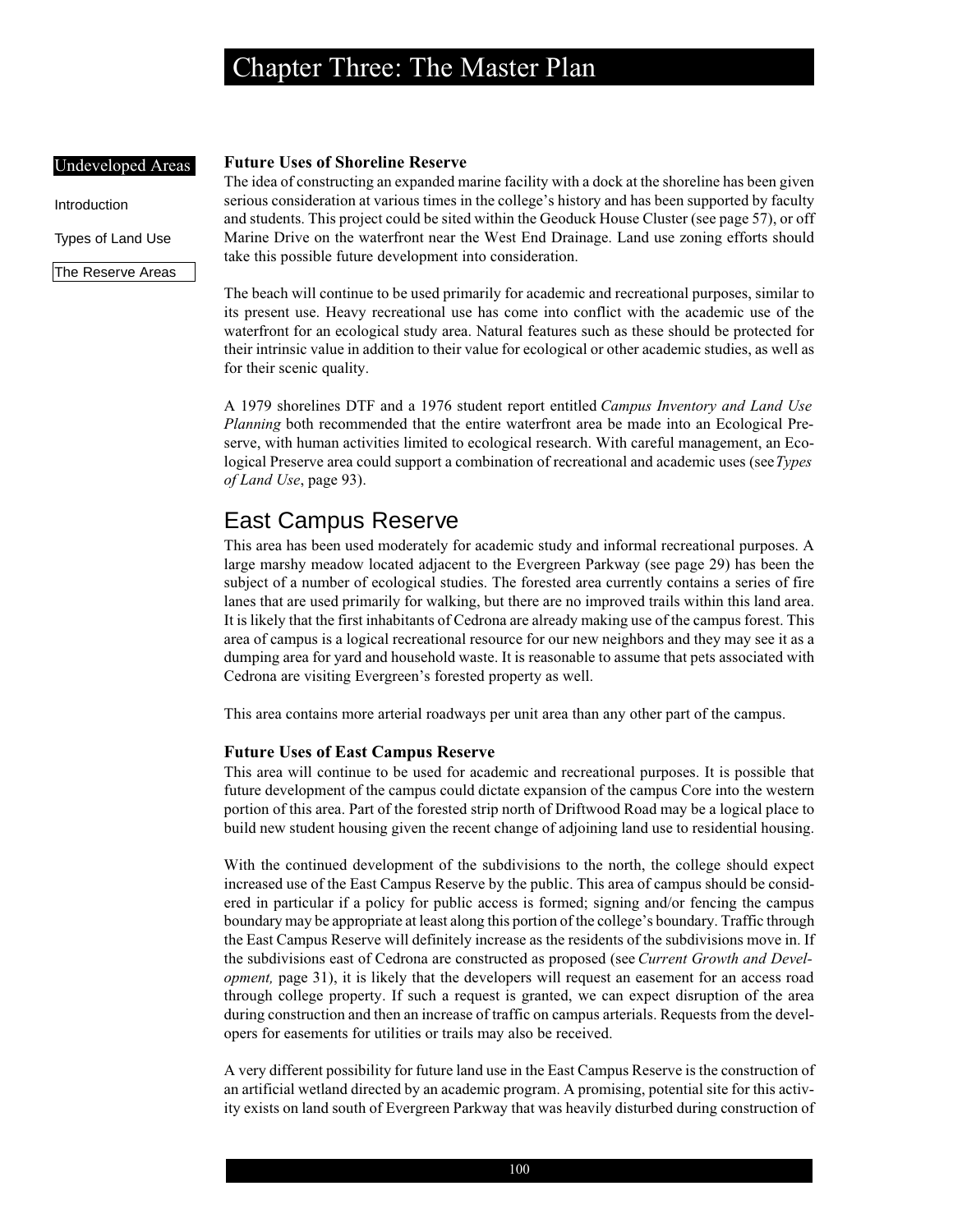the college. The subsurface hydrology indicates at least a possibility of a water table very close to the surface for much of the year if not year-round. This site is also located close to the area described in *Drainage* (page 24), that occasionally floods. Planning, constructing and monitoring a wetland could provide excellent educational opportunities for environmental programs. Restoration ecology has been a popular topic of study at Evergreen, but has been without significant on-campus focus.

## North Campus Reserve

The North Campus experiences the heaviest concentration of recreational use on campus. The nature trail leading to the waterfront, the waterfront itself, and the meadow are the most frequently used areas. The meadow is a favorite outdoor gathering spot for picnics, bonfires, and other recreational activities. The waterfront is frequented by sunbathers and other casual recreators. The main trail that leads from Parking Lot F (with an alternate entrance off the meadow north of Driftwood Road) is heavily used for walking, jogging, and mountain bike riding. Another main trail, which receives somewhat less use, runs down an old logging grade along the West End Drainage from the corner of Sunset Beach Drive and Marine Drive to the waterfront. In addition to the improved trails, numerous informal trails and trail segments have been created by frequent traffic throughout most of the North Campus Reserve. Overall, this Reserve contains the highest concentration of trails of all types on campus (Greenberg and Hartley, 1998; also see *Trail System*, page 97).

The North Campus Reserve is also heavily used for academic study. Currently, the study in this area tends to be informal or small-scale relative to the projects conducted in the East Campus, described above. Observational studies are generally concentrated in the same areas as those popular for recreation: the nature trail, shoreline, and lower meadow. However, academic use surely occurs throughout the North Campus Reserve and has contributed to the creation of the expanded trail network.

## **Future Uses of North Campus Reserve**

The land will continue to be used for academic and recreational purposes. Since the North Campus Reserve is used heavily for both academic study and recreation, land use conflicts could easily arise. For example, the Snyder Creek and West End Drainages are both steep-sided, over 15 percent slope, and thus susceptible to degradation through loss of vegetation and erosion. These areas require protection as Ecological Preserves to maintain their integrity and keep them as valuable ecological resources for study.

Ecological restoration efforts should focus on the North Campus Reserve. English Ivy should be controlled at least in the areas where it is most concentrated—along the West End Drainage and in an area along the main nature trail. Revegetation and enhancement activities could benefit many areas within the North Campus Reserve where the vegetation has been degraded by heavy traffic (see *Ecological Restoration*, page 98). Upgrading or formalizing the trail system may also occur in the future (*Trail System*, page 97). Planning and implementing restoration and other management activities could provide excellent educational opportunities for environmental programs at Evergreen. In addition, these activities could preserve and potentially improve the health of the ecological laboratory valued for academic study and research.

Another proposed future use within this Reserve is the development of an arboretum in the meadow north of Driftwood Road (Foltz and Tucker, 1997). An arboretum could serve specific educational as well as recreational purposes.

### Undeveloped Areas

Introduction Types of Land Use

The Reserve Areas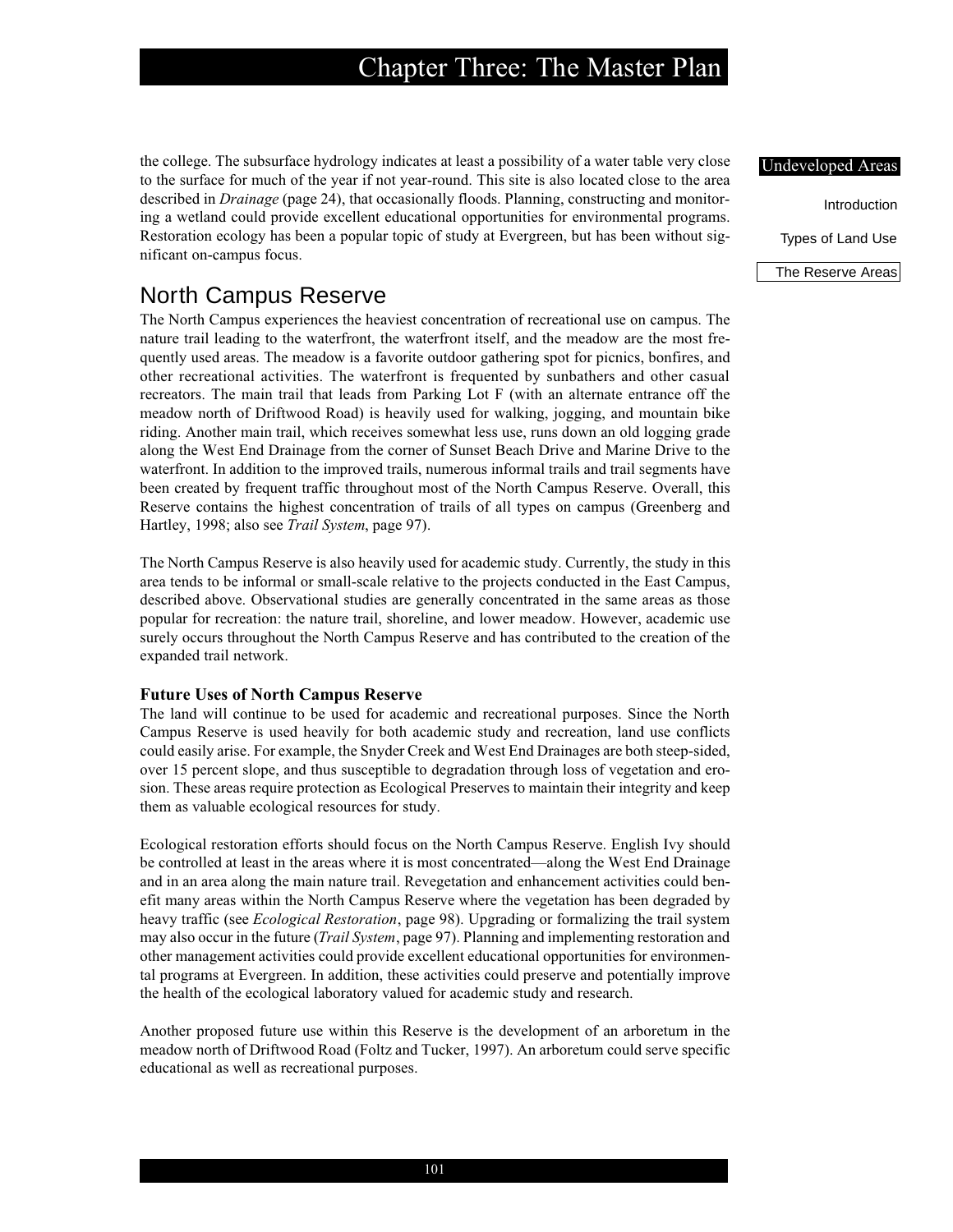### Undeveloped Areas

Introduction

Types of Land Use

The Reserve Areas

## West Campus Reserve

The West Campus Reserve has two minor facility areas within it. One is a small farm known as the "Kifer Homestead", west of Lewis Road on Simmons Road. The house is no longer occupied and currently receives some use for academic projects such as boat building. The other facility area is a site known as the "Batch Plant", north of the Organic Farm on Lewis Road. This area is used for the storage of materials for the Organic Farm along with brush and clippings, etc. from campus landscaping maintenance.

The West Campus Reserve is the primary area for ecological study and research, especially for projects that are long-term or relatively formal in nature. The area west of Lewis Road (the Kifer tract) was logged immediately before purchase of the land by the college and has been the subject of an ongoing study on forest succession. The study began in 1977 by D. Hall et al. and the permanent plots established by this group continue to be revisited.

The West Campus Reserve is the second most popular for recreational activities. A single, improved trail crosses the southern section of the area linking the campus Core with the Organic Farm. Numerous unmaintained and intermittent trails also lead through the West Campus Reserve.

### **Future Uses of West Campus Reserve**

This area will continue to be used for academic purposes and recreation. The establishment of permanent vegetation plots on the east side of Lewis Road, toward the southern end of the Reserve, is planned. Current plans for the Organic Farm do not envision expansion into the West Campus Reserve.

Forest succession studies of the Kifer tract, mentioned above, have proposed that the area is an ideal location for long-term experiments in sustainable forestry. Segments of the forest to the east of Lewis Road could also be included in a forestry study. Such a study could be accompanied by construction of an interpretive trail that would allow viewing of the effects of various techniques of ecological forestry.

## South Campus Reserve

The South Campus Reserve is the most infrequently used of the four Reserves. It is rarely used for recreational purposes, in part because there are few trails and portions of this area are poorly drained. Some academic study does take place. The

campus water reservoir tanks are located within this Reserve east of the Parkway, directly west of Overhulse Road.

#### **Future Uses of South Campus Reserve**

The McClane Forest Trail is currently under construction near the southern campus boundary; the vision for this project is to create a trail network connecting McClane School to the West Side, Capitol Forest, and The Evergreen State College. The proposed extension onto campus property envisions an improved trail, oriented north-south along the highest ground of the South Campus Reserve, linking to the Organic Farm trail or directly to the campus Core. Use of the South Campus Reserve, by both the campus community and the public, would certainly increase as a result of this construction; other Reserves could see increased use by the public as well.

The South Campus Reserve contains the largest block of contiguous coniferous forest on campus (page 28) making it a likely site for future sustainable forestry practices. However, this